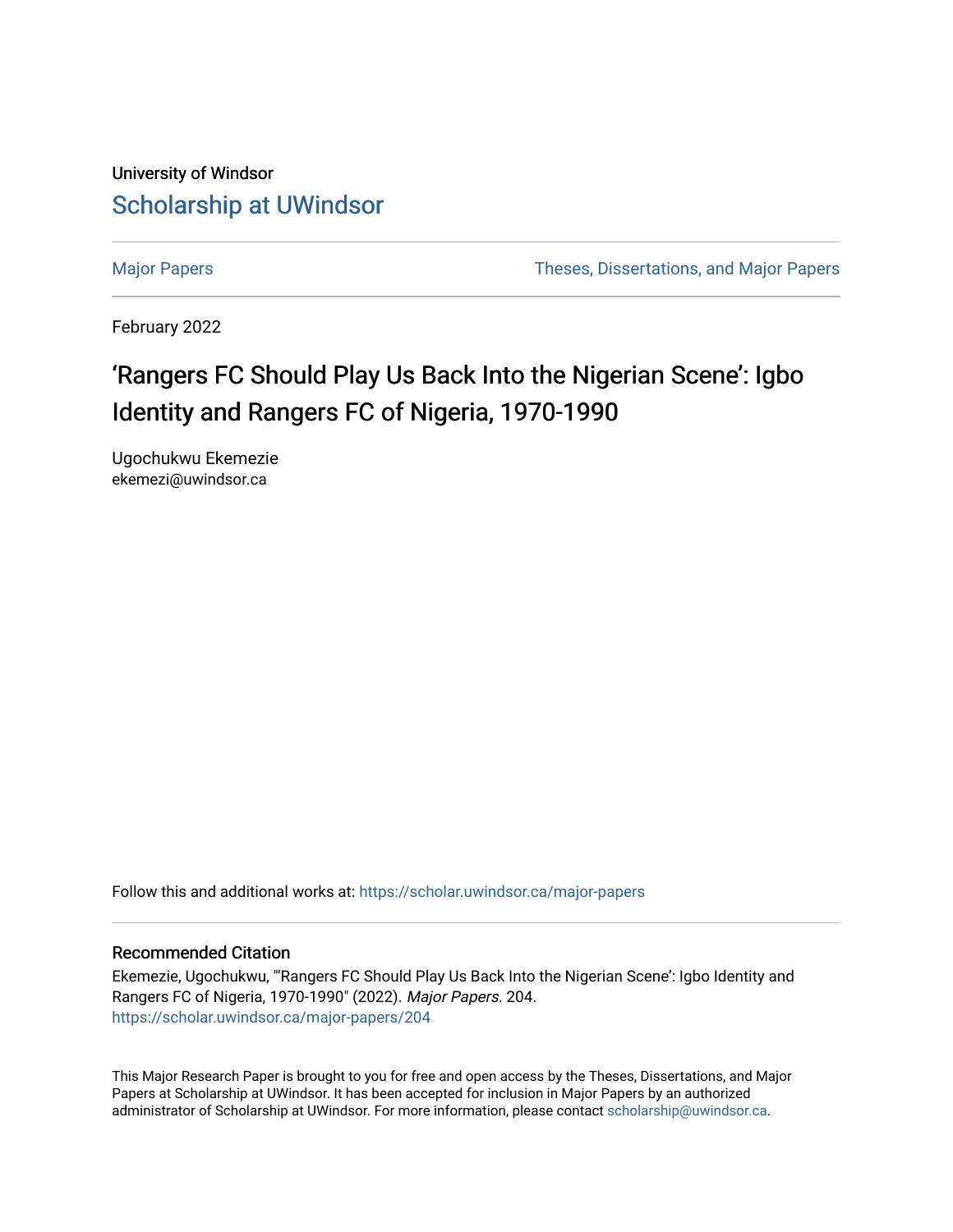## **'Rangers FC Should Play Us Back Into the Nigerian Scene': Igbo Identity and Rangers**

## **FC of Nigeria, 1970-1990**

**By**

**Ugochukwu Ekemezie**

**A Major Research Paper**

**Submitted to the Faculty of Graduate Studies**

**through the Department of History**

**in Partial Fulfilment of the Requirement for**

**the Degree of Master of Arts at the**

**University of Windsor**

**Windsor, Ontario Canada**

**2022**

**©2022 Ugochukwu Ekemezie**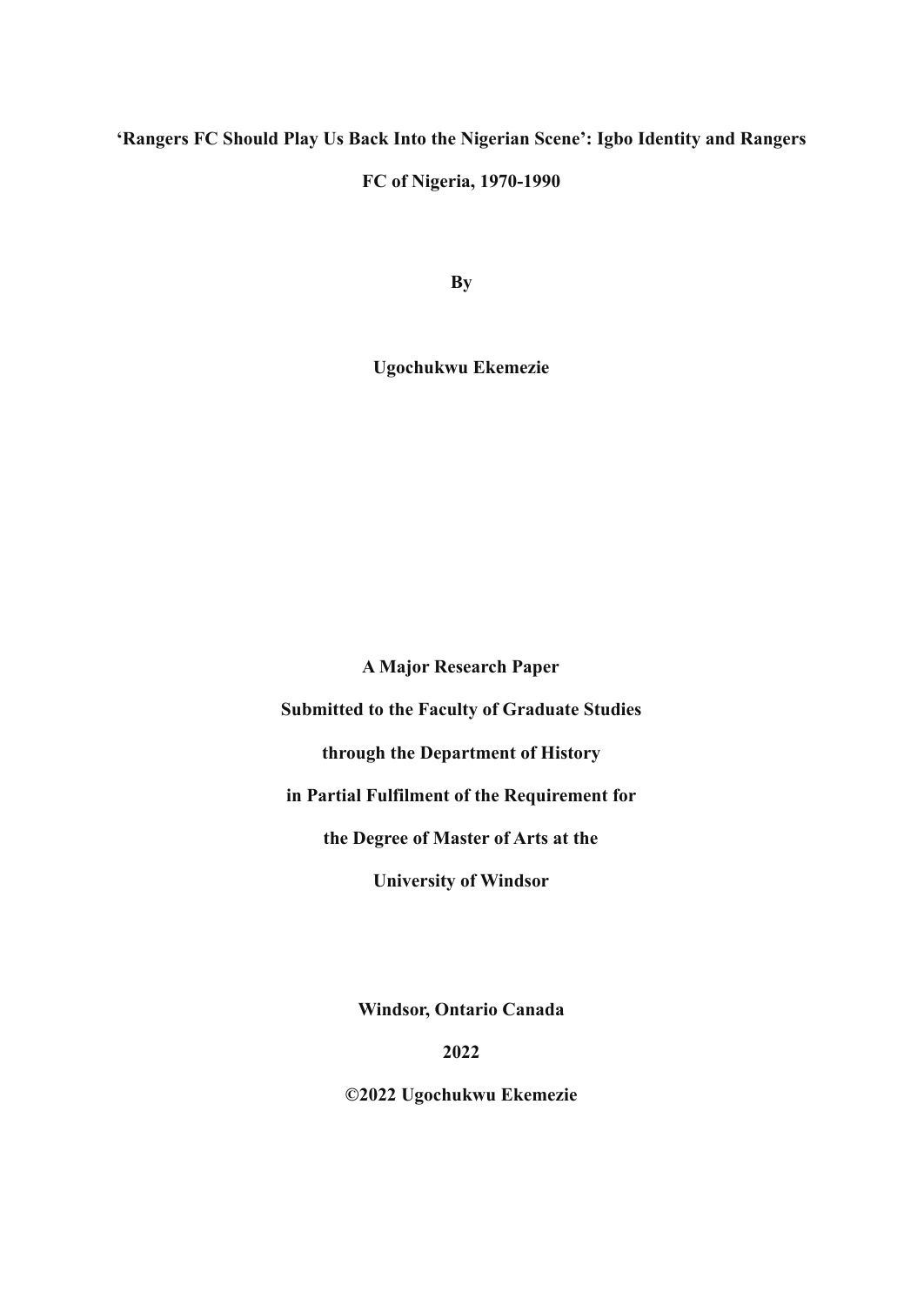'Rangers FC Should Play Us Back Into the Nigerian Scene': Igbo Identity and Rangers FC of

Nigeria, 1970-1990

by

Ugochukwu Ekemezie

APPROVED BY:

G. Teasdale Department of History

 $\mathcal{L}_\text{max}$  and the contract of the contract of the contract of the contract of the contract of the contract of the contract of the contract of the contract of the contract of the contract of the contract of the contrac

M. Wright, Advisor Department of History

 $\mathcal{L}_\text{max}$  and  $\mathcal{L}_\text{max}$  and  $\mathcal{L}_\text{max}$  and  $\mathcal{L}_\text{max}$  and  $\mathcal{L}_\text{max}$ 

January 28, 2021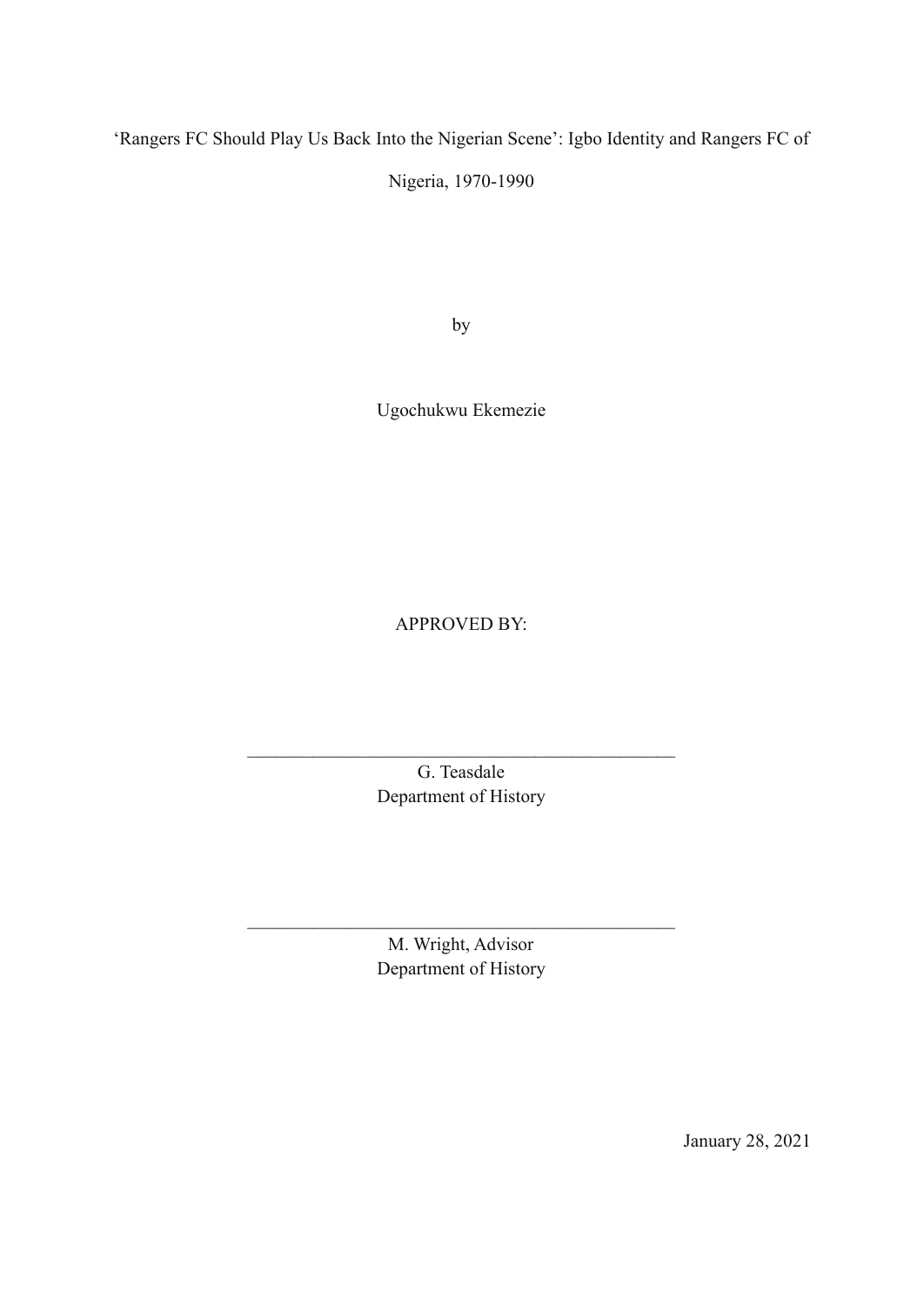#### **DECLARATION OF ORIGINALITY**

I hereby certify that I am the sole author of this thesis and that no part of this thesis has been published or submitted for publication.

I certify that, to the best of my knowledge, my thesis does not infringe upon anyone's copyright nor violate any proprietary rights and that any ideas, techniques, quotations, or any other material from the work of other people included in my thesis, published or otherwise, are fully acknowledged in accordance with the standard referencing practices. Furthermore, to the extent that I have included copyrighted material that surpasses the bounds of fair dealing within the meaning of the Canada Copyright Act, I certify that I have obtained a written permission from the copyright owner(s) to include such material(s) in my thesis and have included copies of such copyright clearances to my appendix.

I declare that this is a true copy of my thesis, including any final revisions, as approved by my thesis committee and the Graduate Studies office, and that this thesis has not been submitted for a higher degree to any other University or Institution.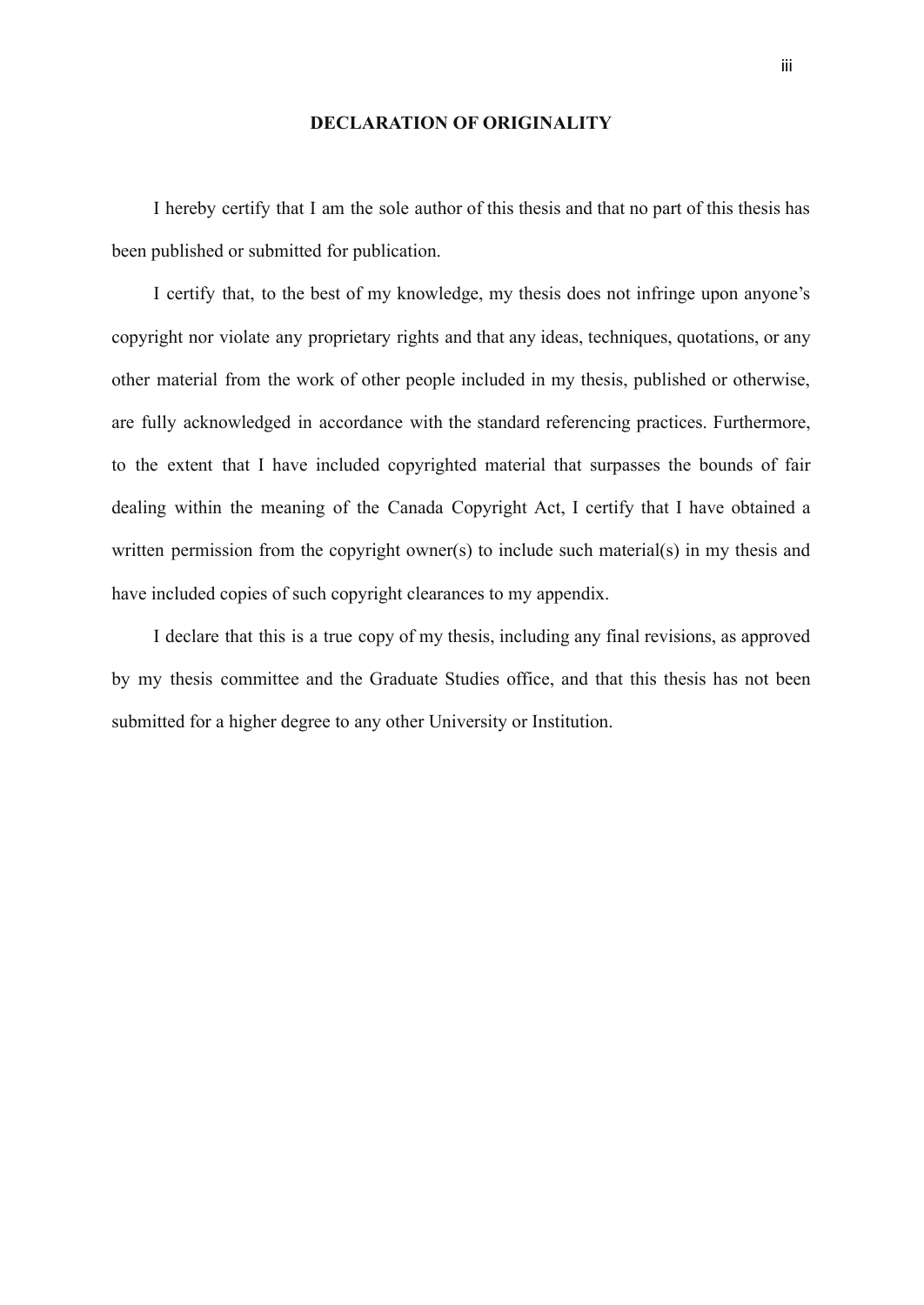#### **ABSTRACT**

Between 1970 and 1990, Rangers FC grappled with the difficult task of facilitating Igbo reintegration into Nigeria's social milieu. This was a postwar necessity owing to the dislocation of the Nigeria-Biafra War, which was fought between July 6, 1967 to January 15, 1970, by the secessionist Igbo cultural group under the umbrella of the Republic of Biafra. However, where the insincere postwar Federal reintegration efforts failed, Rangers succeeded. This study focuses on examining the role of soccer as a reintegrating agent in a pluralistic postwar society like Nigeria. It argues that Rangers played an essential role in postwar Igbo psychological victories and healing experience, identity formation and dignified existence in Nigeria. Challenging existing scholarly arguments, it insists that Rangers being, at a time, an Igbo-dominated club does not make it an Igbo club. It highlights the changes in the club and it also attests to the migratory inclinations of the Igbo. It concludes that later, Rangers became less about celebrating a specific Igbo identity, but over time, they reflected a growing integration of Igbo people into the broader Nigerian society.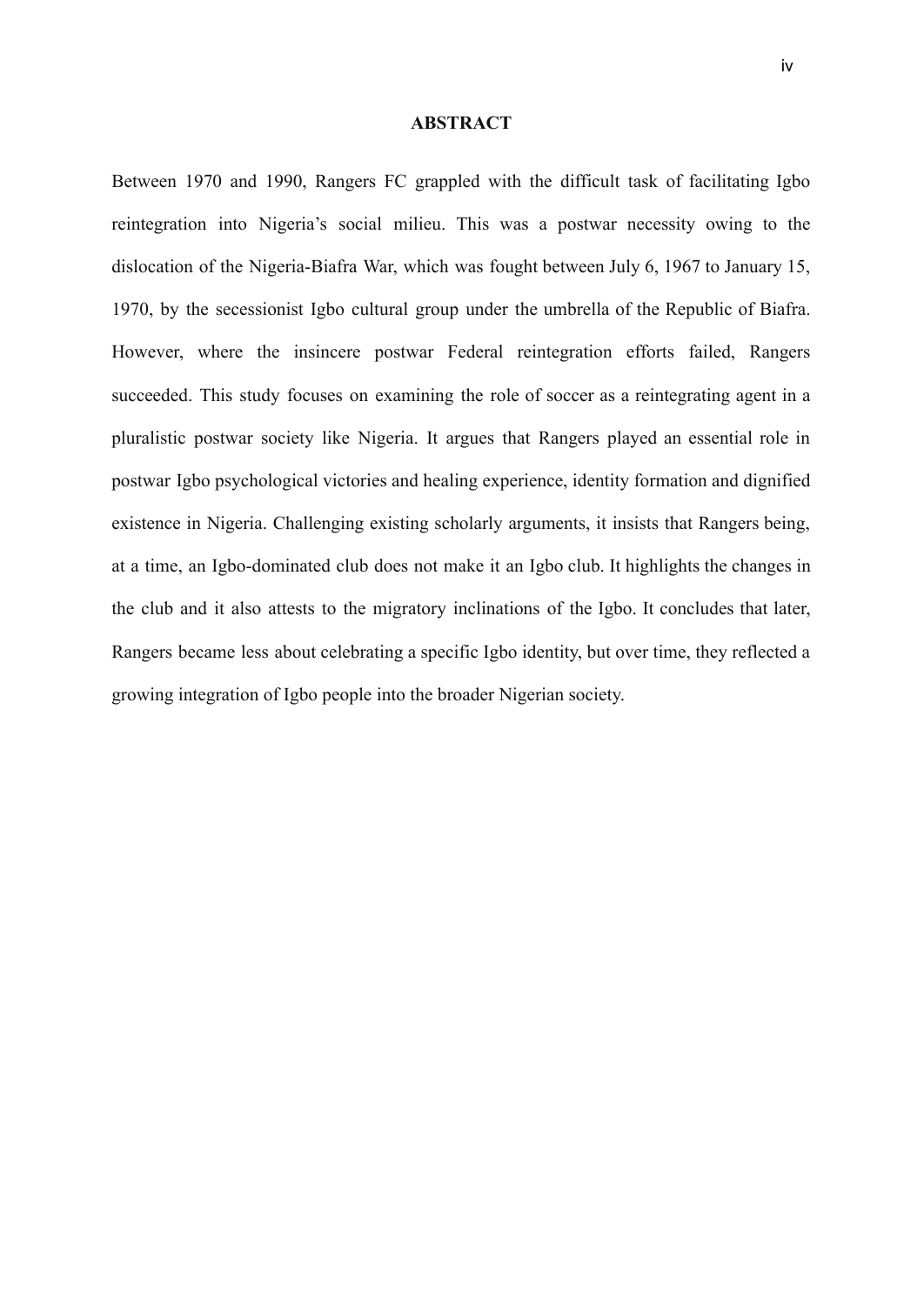## **DEDICATION**

For my mom, Margaret Okwudili Obi-Ekemezie (Hajiya)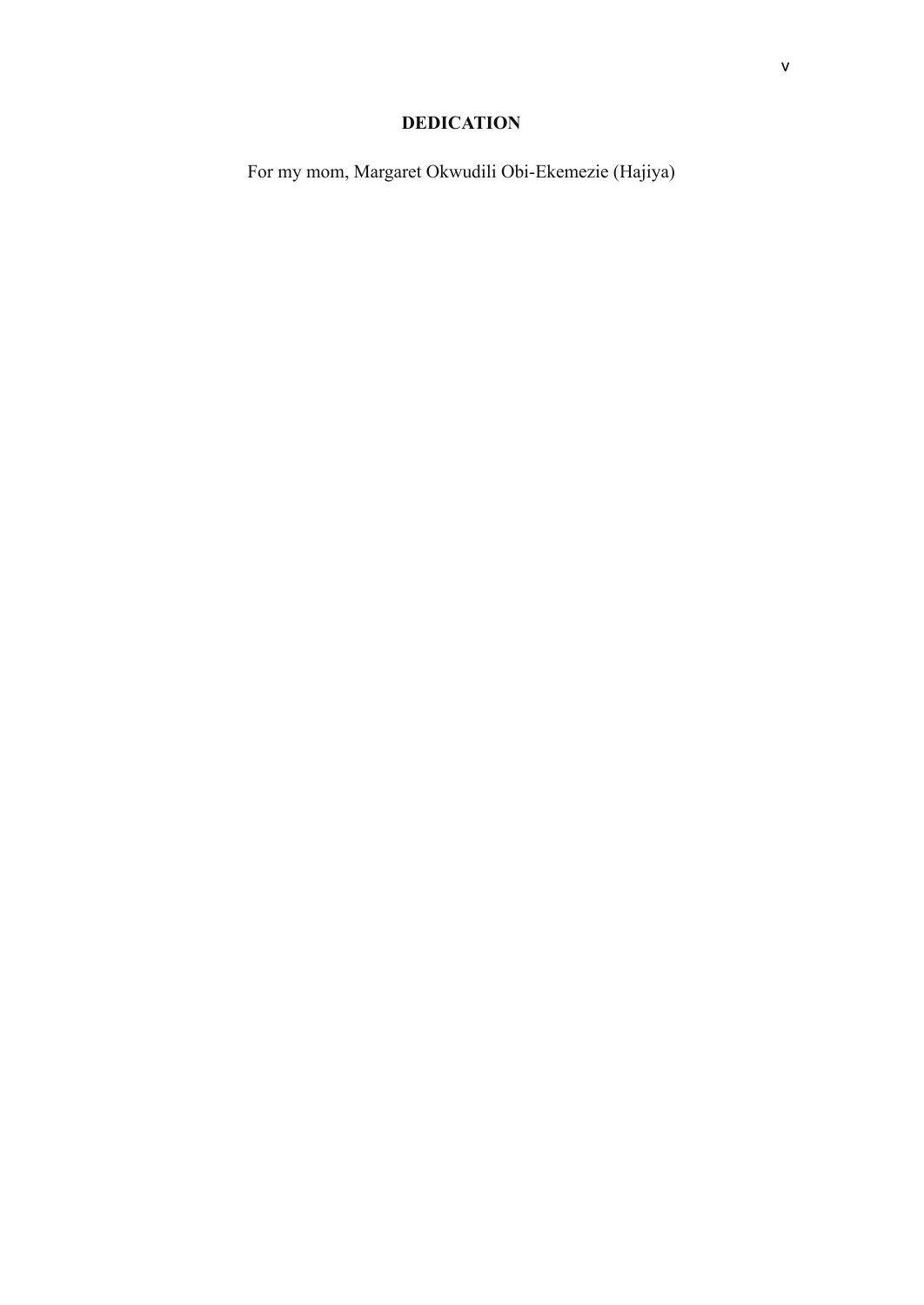#### **ACKNOWLEDGEMENTS**

Despite studying remotely from Nigeria, my graduate experience at the University of Windsor has been remarkable, especially because of some people who made significant contributions to my journey. First, I would like to appreciate Dr. Miriam Wright for outrightly seeking to help me; and for patiently guiding, supporting with resources and challenging me throughout the period of this research. I am really grateful!

Thank you so much Dr. Guillaume Teasdale for your encouragement during classes and your contributions as the second reader. Together with Dr. Mohamed Mohamed's pleasant 'nudges', they gave me my welcome present in the Department. I would like to really appreciate Dr. Mohamed. His classes helped shape my perspective on race, Africa, the world and scholarship.

I cannot quickly forget the joys I felt in Dr. French Gregg's classes and how I would leave feeling challenged to think outside the box. It was one of my most pleasurable experiences. Thank you for encouraging me to pursue my dreams.

I would like to thank Dr. Robert Nelson. His thoroughness with his courses stretched my potential further.

I would not forget the support I received from the Faculty and Staff of the History Department. I am thankful to you all.

I would also like to acknowledge the contributions of the Enugu Rangers to the Igbo community.

If not for family, friends and loved ones, I would not have commenced or completed this program. I feel blessed because of this incredible support system. I cannot thank you all enough. I appreciate your love, support and more showered unreservedly throughout my journey.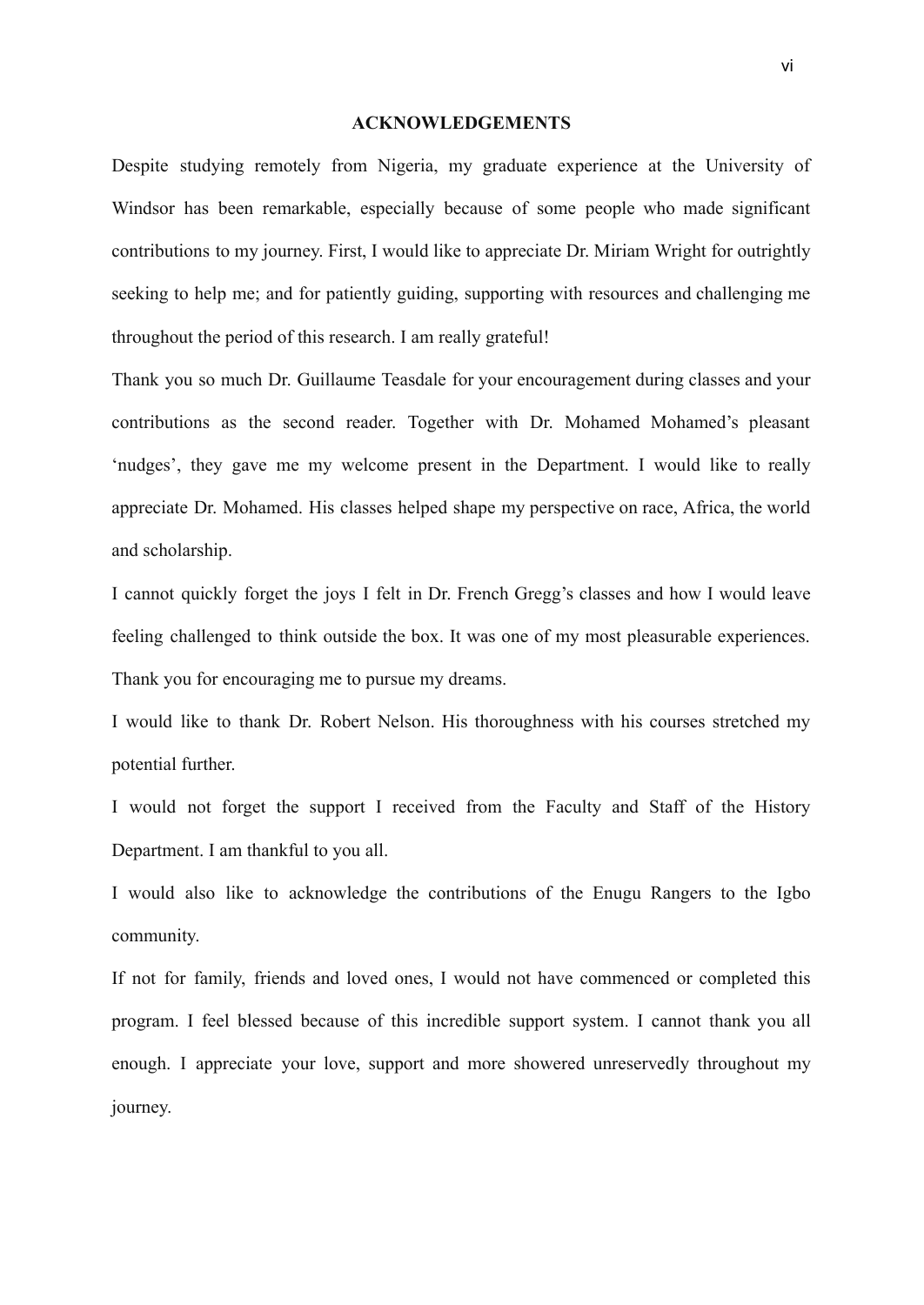## **TABLE OF CONTENTS**

| DECLARATION OF ORIGINALITY                                         | iii          |
|--------------------------------------------------------------------|--------------|
| <b>ABSTRACT</b>                                                    | 1V           |
| <b>DEDICATION</b>                                                  | V            |
| <b>ACKNOWLEDGEMENTS</b>                                            | vi           |
| <b>CHAPTER 1: INTRODUCTION</b>                                     | $\mathbf{1}$ |
| Historiography                                                     | 6            |
| <b>CHAPTER 2: HISTORICAL BACKGROUND: SOCIO-POLITICAL LANDSCAPE</b> |              |
| <b>OF NIGERIA</b>                                                  | 9            |
| <b>CHAPTER 3: THE FLYING ANTELOPE: ENUGU RANGERS FC, 1970-1990</b> | 15           |
| Enugu Rangers: Origin and Founding                                 | 15           |
| The Aim of the Formation of Enugu Rangers                          | 17           |
| The Victories and Reorganisation of Enugu Rangers, 1970-1976       | 21           |
| CHAPTER 4: HANDSHAKE ACROSS THE NIGER: ENUGU RANGERS AND           |              |
| <b>NATIONAL INTEGRATION</b>                                        | 30           |
| Igbo identification with Enugu Rangers                             | 31           |
| Enugu Rangers and Igbo Psychological warfare                       | 38           |
| Rangers for Igbo Self-reintegration                                | 42           |
| <b>CHAPTER 5: SUMMARY AND CONCLUSION</b>                           | 52           |
| <b>BIBLIOGRAPHY</b>                                                | 54           |
| <b>VITA AUCTORIS</b>                                               | 60           |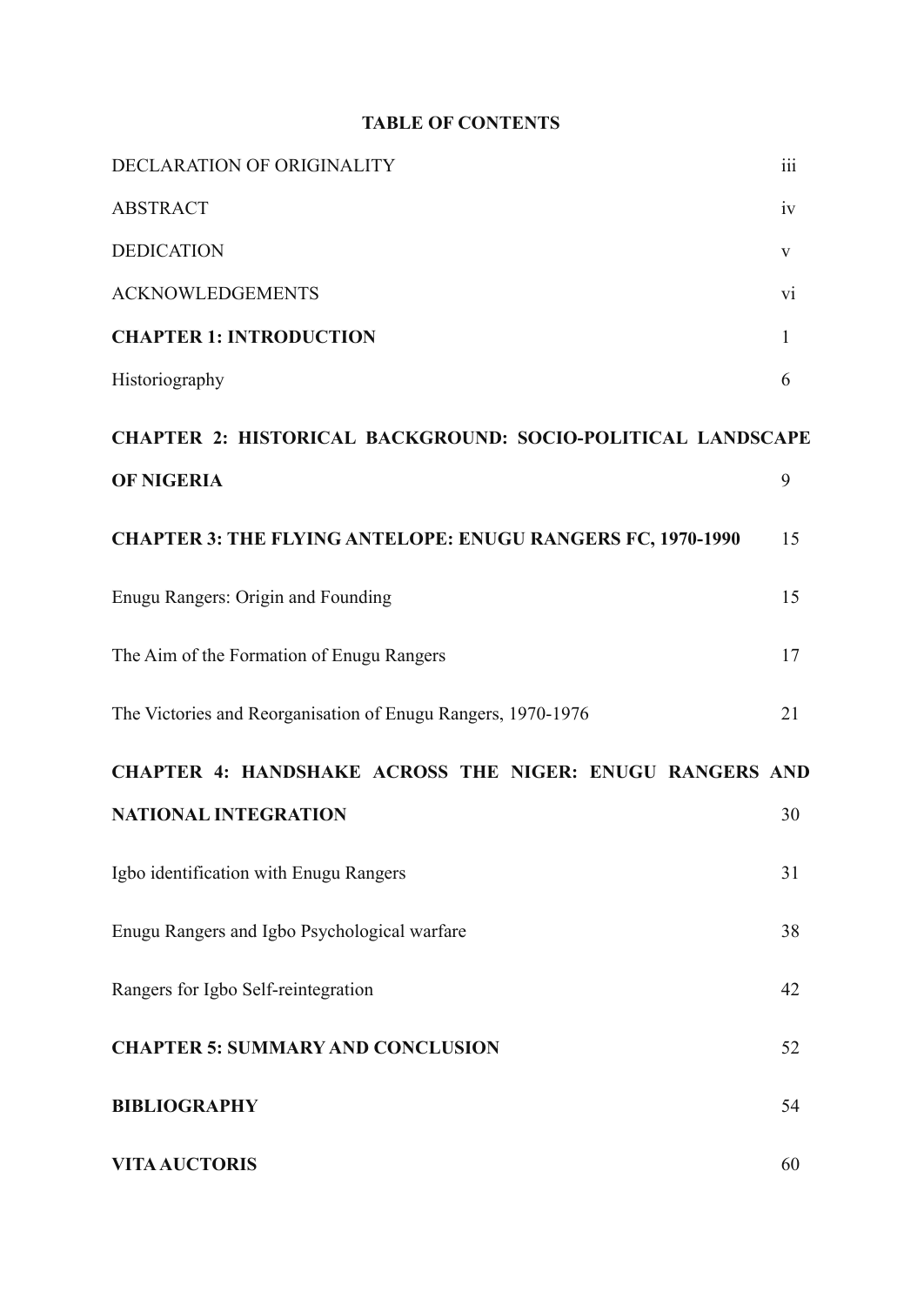## **CHAPTER 1: INTRODUCTION**

*"All energies will now be bent to the task of reintegration and reconciliation."<sup>1</sup>*

—General Yakubu Gowon, 1970.

On January 15, 1970, in a radio broadcast, Yakubu Gowon, Nigeria's military leader (1966-1975), delivered a victory speech titled "The Dawn of National Reconciliation," to mark the formal end of the Nigeria-Biafra war (July 6, 1967-January 15, 1970). The war was between Igbo majority Eastern Nigeria and Nigeria's Hausa/Fulani-led military government. In this address, Gowon recounted events leading to the war, acknowledged the sufferings of the people of Biafra and tried to justify Nigeria's action. Remarkably, he pronounced oxymoronically that the war had "No victor. No vanquished" and recited the principles for the post-war efforts of Nigeria, popularly known as the 3Rs—Reintegration, Reconciliation and Reconstruction.<sup>2</sup> The above quote by Gowon reaffirms the Federal Military Government's (FMG) commitment to its war mantra of national "unification and reintegration." However, the sincerity of the FMG's efforts towards the reintegration of the Igbo people has been questioned and its efforts successfully challenged as faulty with myriads of shortcomings. As a result, the alternative of self-reintegration became the final hope of the "vanquished" Igbo people into Nigeria's social milieu.

Issues surrounding ethnic identity have been crucial in understanding patterns of inter-group relationships in ethnically diverse societies like Nigeria. Several scholars have studied the relationship between ethnic identity and soccer in various parts of the world including Europe, America and Africa. One of them, Chuka Onwumechili, considers this

<sup>1</sup> AHM Kirk-Greene, *Crisis and Conflict in Nigeria: A Documentary Sourcebook vol. 2* (Oxford University Press, 1971), 457-461.

<sup>&</sup>lt;sup>2</sup> "Blueprint for postwar reconstruction" January 15, 1970, National Archives Enugu. Nigeria National Archives Ibadan CWC 1/2/12, "Blueprint for Post-War Reconstruction" [c.1970].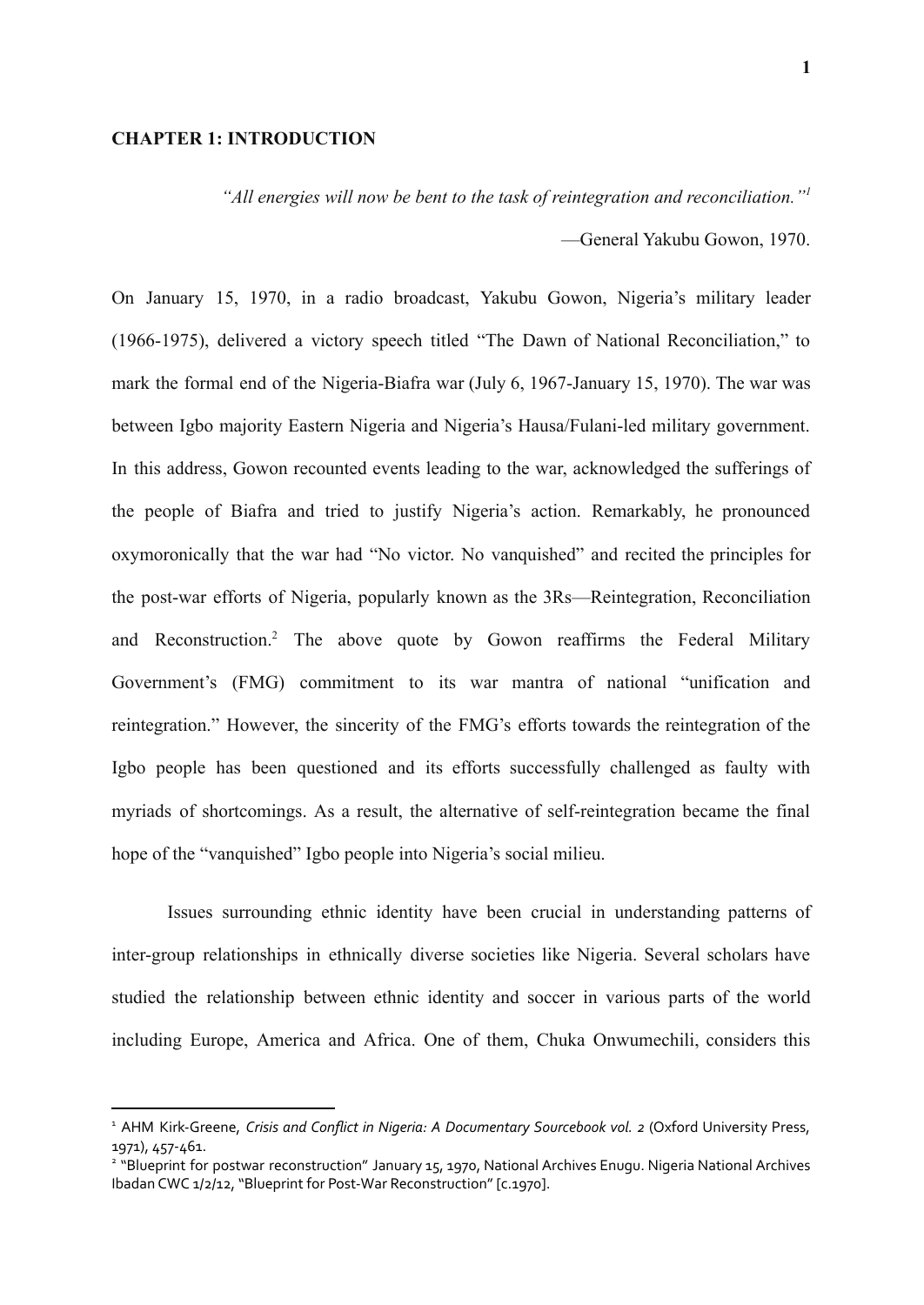connection with war, especially the Nigeria-Biafran war. <sup>3</sup> Though the multiple elements in ethnic identity have made it a cumbersome concept to clarify as Jean Phinney points out.<sup>4</sup> Onwumechili invokes Henri Tajfel's social identity theory (SIT) to illuminate the relationship between the Igbo and the Enugu Rangers. He asserts that SIT provides a framework for Igbo identity and through this, Igbo identification with the Rangers FC—A soccer team founded in 1970 in Enugu—could be understood.<sup>5</sup> Tajfel argues that through the use of stereotypes to exaggerate in-group similarities and differences between groups, individuals see their group membership as a source of pride, which enhances their feelings socially. <sup>6</sup> Therefore, Tajfel's social identity concept demonstrates how the Igbo came to identify with the Rangers and how the club helped to boost their self-esteem, self-concept and self-image through their victories—a requirement to ensure the "dignified" and "no vanquished" attitude needed for reintegration after Biafra's surrender.

To locate the Rangers in the broader ethnic context requires an understanding of the club philosophy, formation, nature and activities at least within the period examined, 1970-1990.**<sup>7</sup>** The club is widely perceived, in some circles, to have been formed based on of ethnic sentiment as "a representation of Igbo resistance against the rest of Nigeria" or as a "continuation of the war."<sup>8</sup> The club's philosophy also reveals that it was formed to provide

<sup>&</sup>lt;sup>3</sup> Chuka Onwumechili, "Nigeria: Rangers, Igbo Identity, and the Imagination of War," Chuka Onwumechili and Gerald Akindes eds., *Identity and Nation in African Football: Fans, Community, and Clubs* (London: Palgrave Macmillan, 2014), 116-132.

<sup>4</sup> Jean Phinney, "Ethnic identity in adolescents and adults: review of research." *Psychological Bulletin* 108, no. 3 (1990), 499–514.

<sup>5</sup> Chuka Onwumechili, "Nigeria: Rangers, Igbo Identity, and the Imagination of War," Chuka Onwumechili and GeraldAkindes eds., *Identity and Nation in African Football: Fans, Community, and Clubs* (London: Palgrave Macmillan, 2014), 118.

<sup>6</sup> Onwumechili analysis Henri Tajfel works in Onwumechili and Akindes eds., *Identity*, 120-121; Henri Tajfel and J. Turner, "The social identity theory of intergroup behavior," in *Psychology of Intergroup Relations*, In S. Worchel and W. Austin eds. (Chicago: Nelson-Hall, 1986), 7–24; Henri Tajfel, "Individuals and groups in social psychology," *British Journal of Social and Clinical Psychology* 18, no. 2 (1979), 183–90; Henri Tajfel, *Human groups and social categories* (Cambridge: Cambridge University Press, 1981).

<sup>&</sup>lt;sup>7</sup> In this research, soccer is used instead of the commonplace "football" used in Nigeria because of the North American audience.

<sup>&</sup>lt;sup>8</sup> Chuka Onwumechili, "Nigeria: Rangers, Igbo Identity, and the Imagination of War," Chuka Onwumechili and GeraldAkindes eds., *Identity and Nation in African Football: Fans, Community, and Clubs* (London: Palgrave Macmillan, 2014), 11.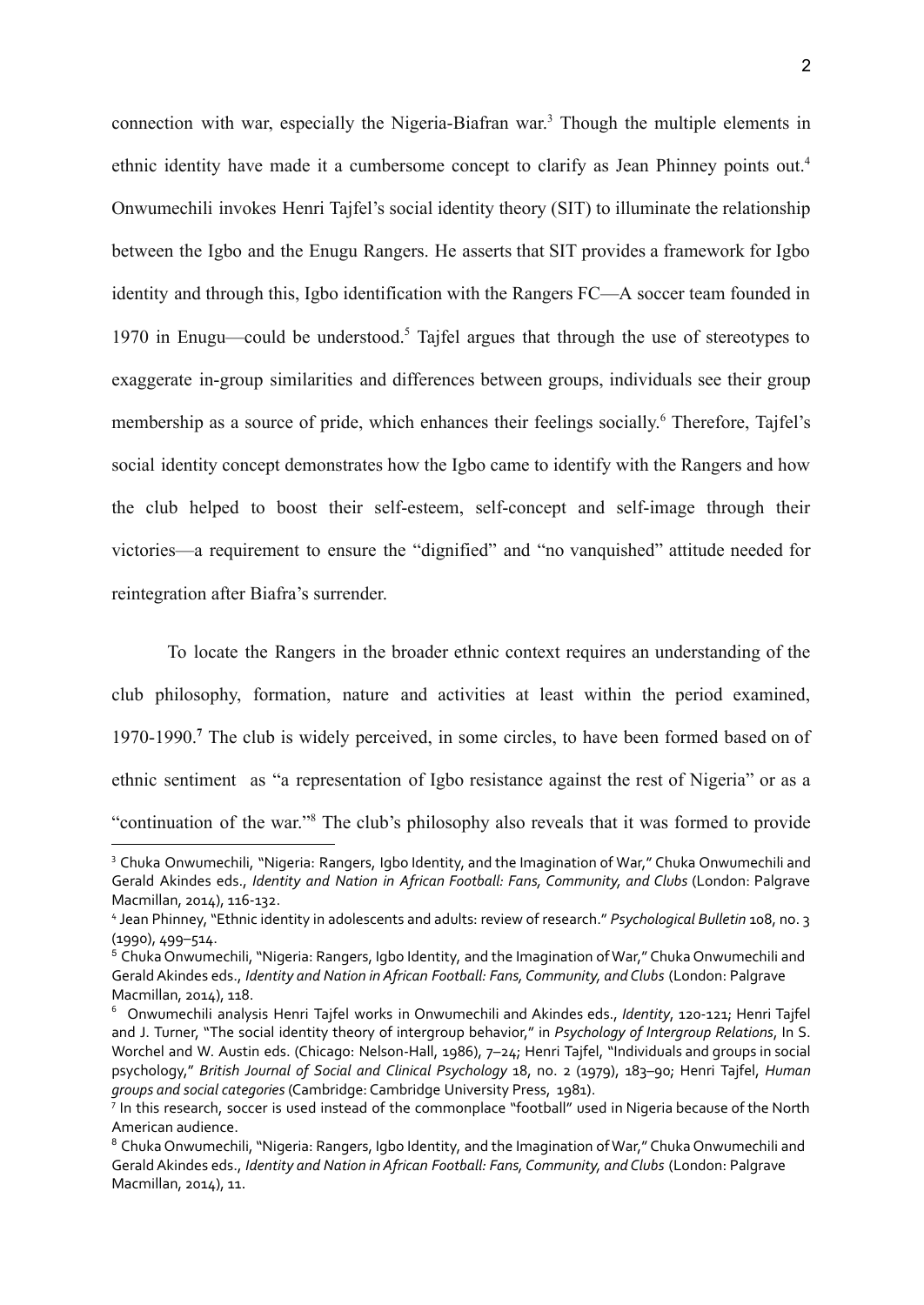"morale anchorage" for the Igbo people in their efforts to "overcome the trauma of war and awaken their self-confidence and self-awareness" as they rebuilt their lives in post-war Nigeria.<sup>9</sup> Popularly known as the Enugu Rangers, the Rangers International Football Club was formed in 1970 in the foremost Igbo city of Enugu, just at the end of the thirty months war. Its earliest composition of players, as well as support (including financial), remained largely Igbo, even decades after. Eventually, for the group, it became a recognized vehicle of ethnic identity and expression. However, this study argues that the Rangers played an essential role in postwar Igbo psychological victories and healing experiences, identity formation and dignified existence in Nigeria. Challenging existing scholarly arguments, it insists that the Rangers being, at a time, an Igbo-dominated club does not make it an Igbo club. It highlights the changes in the club and it also attests to the migratory inclinations of the Igbo. It concludes that later, the Rangers became less about celebrating a specific Igbo identity, but over time, they reflected a growing integration of Igbo people into the broader Nigerian society.

Through several activities, especially intra-national matches, the Rangers facilitated Igbo interactions with other ethnic groups in Nigeria. Reintegration involved the task of interactions and peaceful coexistence between groups in the Nigerian state. While studies on the Rangers focus on its ethnic orientation, consciousness and outlook, no particular study has focused on its contributions towards the self-integration efforts of the Igbo people into the post-war Nigerian social milieu. Studies on the Rangers that have appeared before this decade have tended to focus on the club as an Igbo representation, a vehicle for the expression of Igbo identity, and ethnic sentiment further exploited for ethno-nationalistic purposes.<sup>10</sup>

<sup>9</sup> Paul Obi-Ani, *Post-Civil War: Political and Economic Reconstruction of Igboland, 1970-1983.* (Nsukka: Great AP Express, 2009), 137.

<sup>10</sup> Obi-Ani, *Post-Civil War*; Onwumechili, "Nigeria" 116-132; Chuka Onwumechili, Totty O. Totty and Leelannee Malin, "Nigeria," in Jean-Michel De Waele, Suzan Gibril, Ekaterina Gloriozova, Ramón Spaaij eds. *The Palgrave International Handbook of Football and Politics.* (London: Palgrave Macmillan, 2018), 403-422.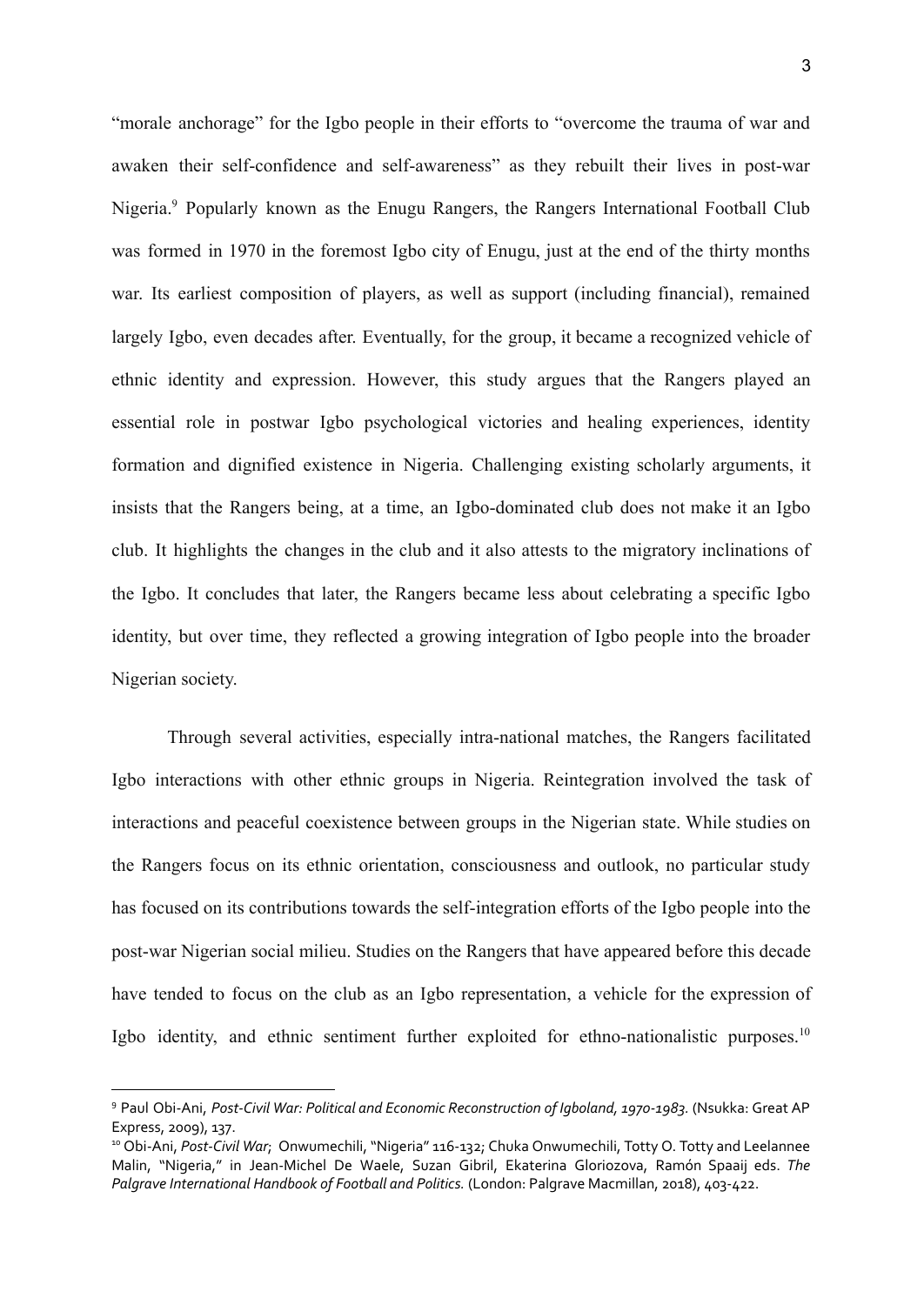However, emphasis on Igbo identification and sentiment do not provide sufficient explanation for the history behind the role and impact of the Rangers in the Igbo community and Nigeria at large in the post-war period. Considerations of ethnic inclusion and ways the Rangers helped the Igbo to overcome social differences and prejudices could provide a more encompassing explanation of the Rangers phenomenon and is a focus of this study.

This study examines the self-reintegration efforts of the Igbo through the Rangers as a significant example of the predominant Igbo self-help projects in post-war Nigeria, between 1970 to 1990. It emphasizes that despite the failure of the FMG to deliver on promises of reintegration, amidst heightened hopes of reconstruction and rehabilitation, the Rangers served as a vehicle of Igbo self-reintegration into Nigeria's social milieu. It also asserts that Igbo identification with the victories of the Rangers was vital both for psychological healing and stirring a "no vanquished" spirit and attitude among the defeated Igbo people for reintegration to be possible. By examining the Rangers during this period, the study hopes to situate the club within a wider context. It also brings academic attention to the social dimension of sports in general, and soccer in particular as a vehicle for both ethnic expression and inclusion, even in post-war societies.

The paper is divided into five thematic sections. The first section provides a brief review of the historiography on Igbo ethnic identity and ethnic identity generally and historiography on the Rangers. In this section, I intend to capture the proper conceptual and contextual framework for an understanding of Igbo identification with the Rangers in post-war Nigeria. It also examines existing historiography on the Rangers to locate a scholarly gap. The second section focuses on the socio-political and historical landscape of Nigeria, with a particular focus on the Igbo ethnic group. It examined the Nigeria-Biafra war to help understand the prevailing circumstance for the club's rise. It highlights inter-ethnic rivalry in colonial Nigeria and shows how ethno-socio-political rivalry played out in the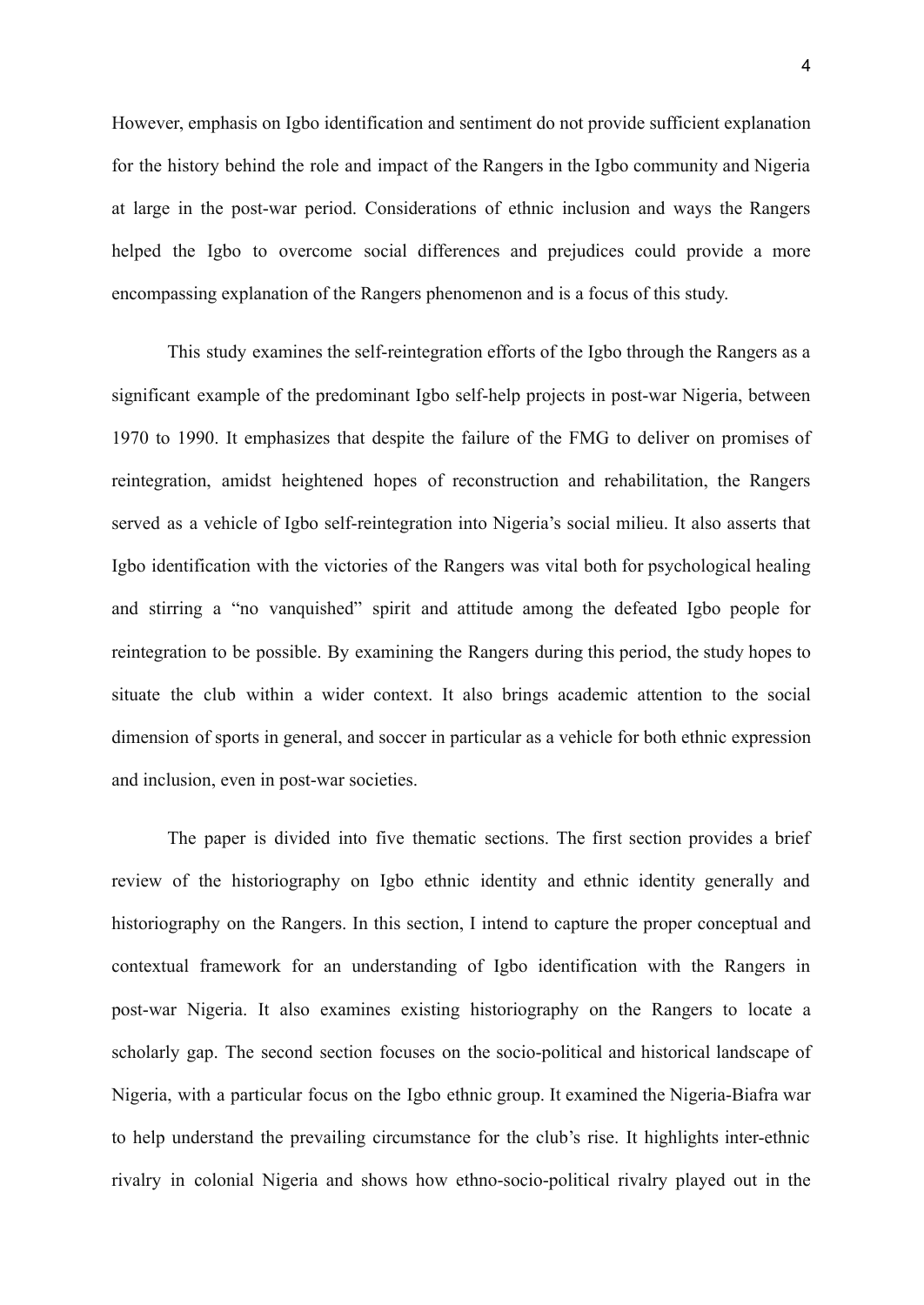colonial period. The third section examines the Rangers, its origin, composition and activities to understand its attribution as representative of constructed Igbo identity. This section will consider how the clubs became a "morale anchorage" for a "vanquished" people and a vehicle of ethnic expression and assertion for the Igbo in post-war Nigeria as well as how other ethnic groups perceived the club. The fourth section explores the Rangers to assess how it was instrumental in informing ethnic interaction, inclusion and peaceful coexistence in Nigeria. Analyses of ethnic interactions through intra-national matches, prominent club rivalries, national support for the Rangers in African club competitions, the position of Igbo players from the Rangers in the national team (the Green Eagles), provides illumination into the social dimension of Igbo self-help efforts towards their self-reintegration. Finally, the last section will be a summary and conclusion. Overall, this study is intended to highlight the role of the Rangers as a vehicle of Igbo identity, assertion and inclusion in post-war Nigeria. It explores the discussions around how the club was perceived by other non-Igbo groups and the prevailing colonial socio-political climate. These are important scholarly gaps this study fills.

Herein, I used three categories of primary sources in addition to secondary literature on the subject matter. Newspapers are the chief primary source. Local newspapers such as *Daily Times, Daily Star, Satellite Newspaper, Nigeria Tribune, New Nigeria*, *Vanguard Nigeria* provide useful information on the Rangers and their national or ethnic outlook and provide important voices and sectional perceptions of the club. The *Daily Times* is Nigeria's oldest national daily while it provides a national viewpoint of Nigeria, the latter two—*Nigeria Tribune, New Nigeria*—have sectional origins, Yoruba and Hausa-Fulani ethnic groups respectively. They were both set up to cater for their group's interests engendered by Nigeria's cultural differences.<sup>11</sup> Other media sources, available online,

<sup>&</sup>lt;sup>11</sup> See Eghosa Aimufua, "Press and National Integration: Analysis of the Role of the Nigerian Press in the Promotion of Nigerian National Identity," PhD dissertation submitted to Cardiff University (June 2007).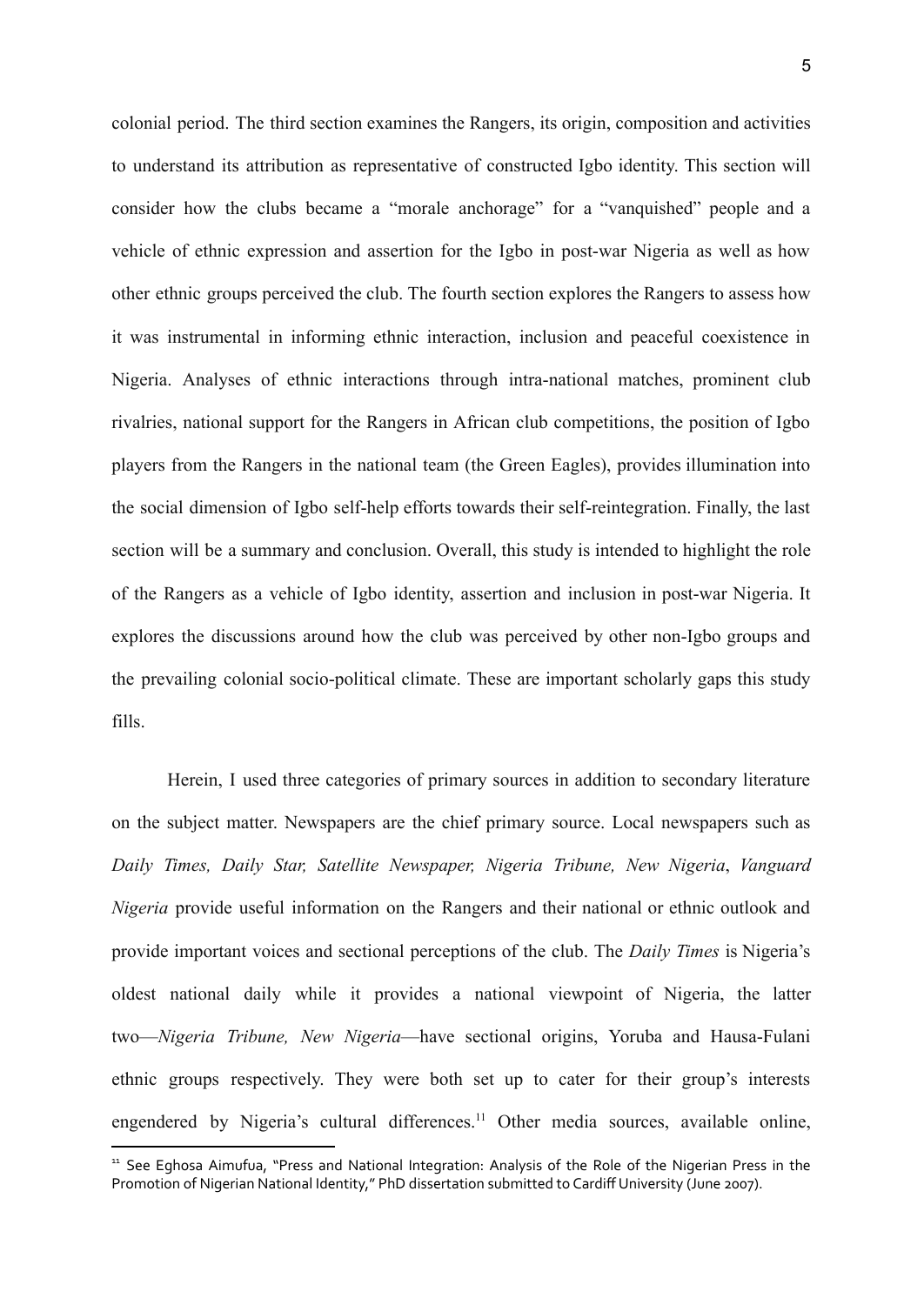including video documentary interviews of key actors in the formation and activities as well as their commentaries provide insightful perspectives on the team. The secondary sources include books and journal articles on the subject matter and the study area. Lastly, archival materials were also utilized for this study. They include records and documents of the Rangers which provides deeper insight into the activities of the club.

### **Historiography**

Previously I discussed historiography on ethnic identity generally and Igbo ethnic Identity. Here, I will briefly touch on the Rangers, sports and nationalism/identity in general. In the discourse on sports generally and soccer in particular in the aftermath of the Nigeria-Biafran war, scholars tend to approach the Rangers from an ethnic perspective. Existing literature on the Rangers FC, which is credibly useful for examining the complexities of the post-war perception of the club, illuminates the relationship between soccer (the Rangers) and Igbo identification. Onwumechili, Totty and Malin in a case study approach examining the linkage of politics in Nigerian soccer, correctly allude to ethnic identification in soccer and equally the Igbo Identification with the Rangers.<sup>12</sup> Interestingly, this briefs readers on the history of ethnic-based rivalries in club soccer in Nigeria. Onwumechili reflects on how the Rangers represented the Igbo people and as a result, deemed Igbo resistance or "the continuation of the civil war."<sup>13</sup> Scholars like Paul Obi-Ani also contend that for the Igbo people, the war continued through the Rangers.<sup>14</sup> However, this time, I argue that it was a war for the Igbo reintegration through sports and not succession leading to Igbo independence.

<sup>&</sup>lt;sup>12</sup> Onwumechili, Totty and Malin, "Nigeria" 403-422.

<sup>13</sup> Onwumechili, "Nigeria" 116-132.

<sup>14</sup> Obi-Ani, *Post-CivilWar*.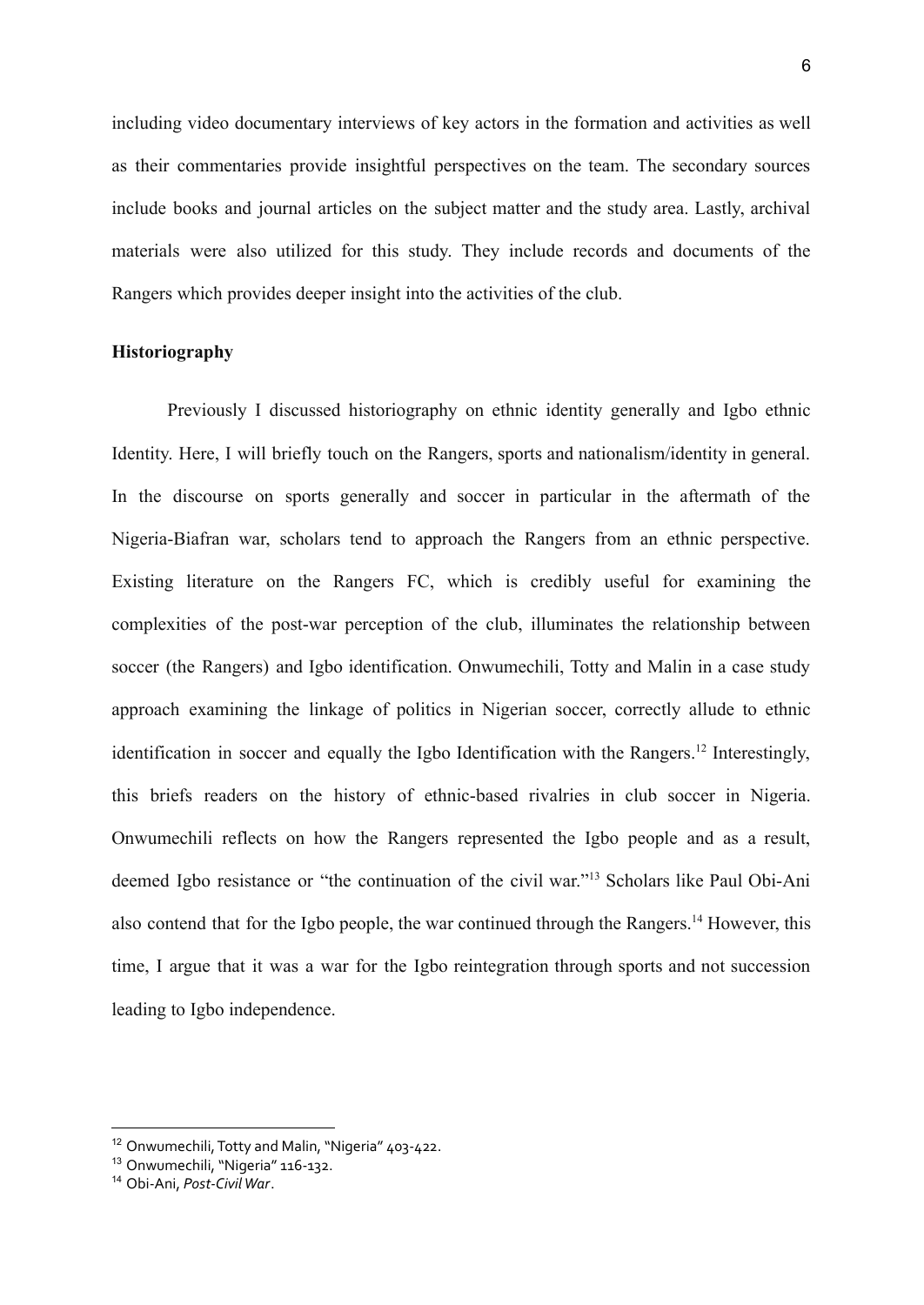Though Obi-Ani's position that the Rangers provided "moral anchorage" as well as "psychological balm" for the healing of the Igbo people is true, however, the tendency to consider it only for ethnic assertion is worrisome as this could be perceived as sectional and divisive. It fails to stress on how this self-confidence was vital for the reintegration efforts and dealing with the stigma defeat of the "no vanquished" Igbo people into the national social fold.

Onwumechili in a separate study also explores various aspects of intra-national interactions in African soccer. The study stresses the intra-national relationship in African soccer as the core of soccer in the continent.<sup>15</sup> Through this, African players across ethnic groups not only interact on the field of play but play as teammates on the same teams. This is an import of intra-national migration of soccer-players. However, ethnic diversity in soccer was less prominent in post-war Igbo homeland teams including the Rangers and Onwumechili attribute this to the "not as mobile" tendency of the other ethnic groups who do not migrate across regions as much as the Igbo do.<sup>16</sup> Alongside the absence of an official ethnic-restriction policy by the club's management, this challenges the theory that the Rangers was an Igbo outfit because it was dominated by Igbo players for years.

Wiebe Boer in *The History of Football in Nigeria: A Story of Heroes and Epics* remarkably traces the origin and development of soccer as a cultural and unifying force in Nigeria.<sup>17</sup> Examining how, though a colonial import, soccer became quickly indigenized such that the social history of Nigeria is incomplete without the significant story of this game. Drawing on the qualities of organized soccer, Boer shows how it was an important tool for anti-colonial protest, nationalism, construction of an "imagined communities," national

<sup>15</sup> Chuka Onwumechili, *Africa's Elite Football: Structure, Politics, and Everyday Challenges* (London: Routledge, 2020).

<sup>&</sup>lt;sup>16</sup> Onwumechili, "Nigeria" 120.

<sup>17</sup> Wiebe Boer, *The History of Football in Nigeria: A Story of Heroes and Epics*. Ibadan: Bookcraft, 2018.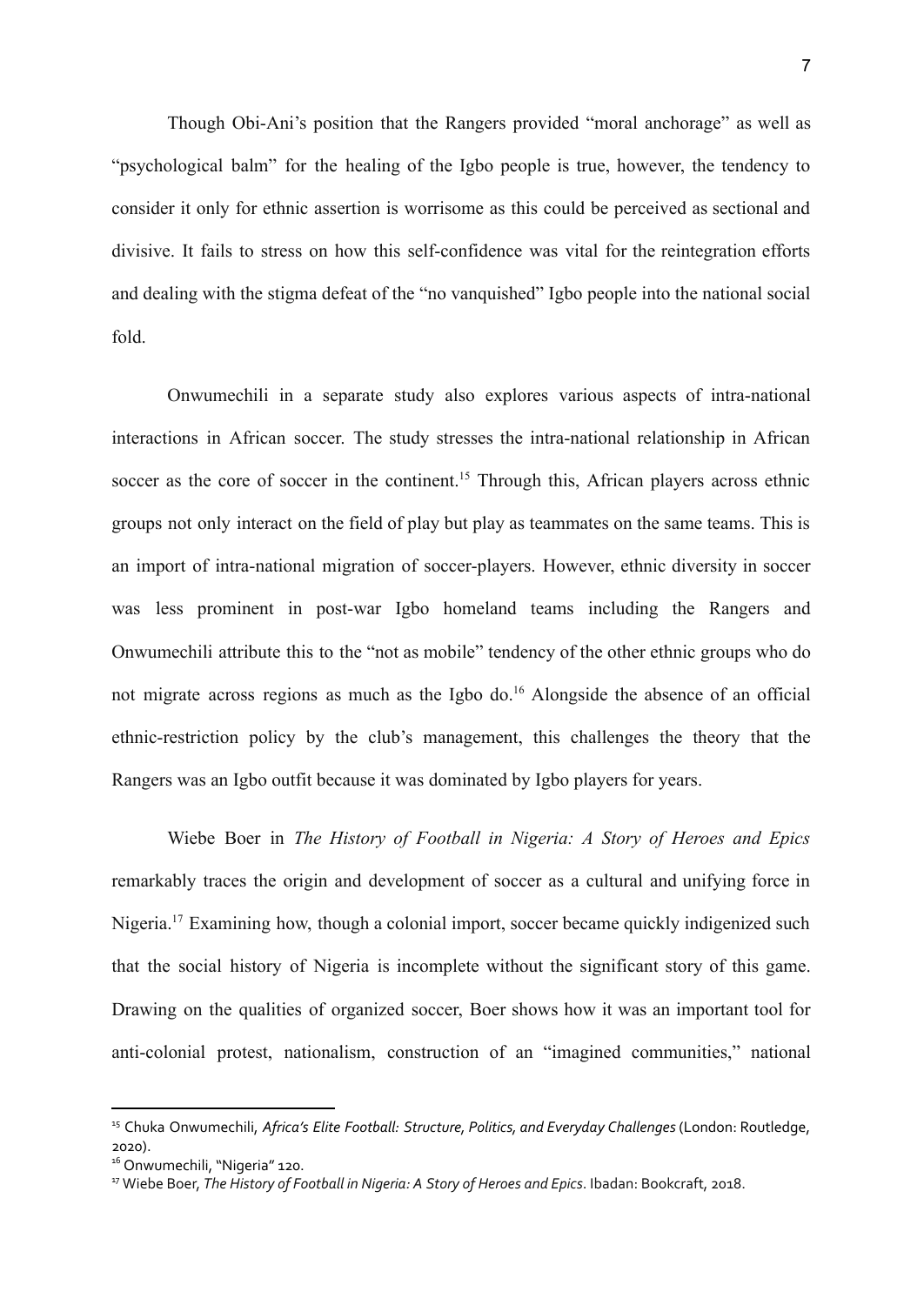identity, integration and nation-building. This book provides an important narrative on this organized game and key historical actors, including colonial institutions and Nigeria's nationalists and leaders, who influenced its prominent rise in Nigeria. Limited to its scope, the book did not examine soccer in post-Nigeria/Biafra war era Nigeria nor the Rangers. Furthermore, on the interplay of soccer as a tool of nationalism and identity, *The Palgrave International Handbook of Football and Politics*, draws from continents and countries to highlights cases of soccer "as [a] potent source of, and platform for, social and political distinction, regulation and self-expression."<sup>18</sup> Whether it's in Spain or in Egypt, Nigeria, among others, the implication of soccer matches "goes beyond the limited sporting arena."

The approach in the above primary literature feeds the Rangers narrative as one that is symbolic of Igbo nationalism. However, works on the Rangers neglect its power to "command" the interactions of the various ethnic groups and the unspoken, silent yet salient, drive towards ethnic inclusion, interactions and peaceful coexistence. Therefore, they fail to acknowledge the Rangers' success toward fostering the reintegration efforts of the Igbo in post-war Nigeria's social milieu.

<sup>&</sup>lt;sup>18</sup> Ramon Spaaij, Jean-Michel De Waele, Suzan Gibril and Ekaterina Gloriozova, "Football and Politics: Between the Local and the Global" in *The Palgrave International Handbook of Football and Politics*, edited by Jean-Michel De Waele, Suzan Gibril, Ekaterina Gloriozova, Ramón Spaaij (London: Palgrave Macmillan, 2018), 8.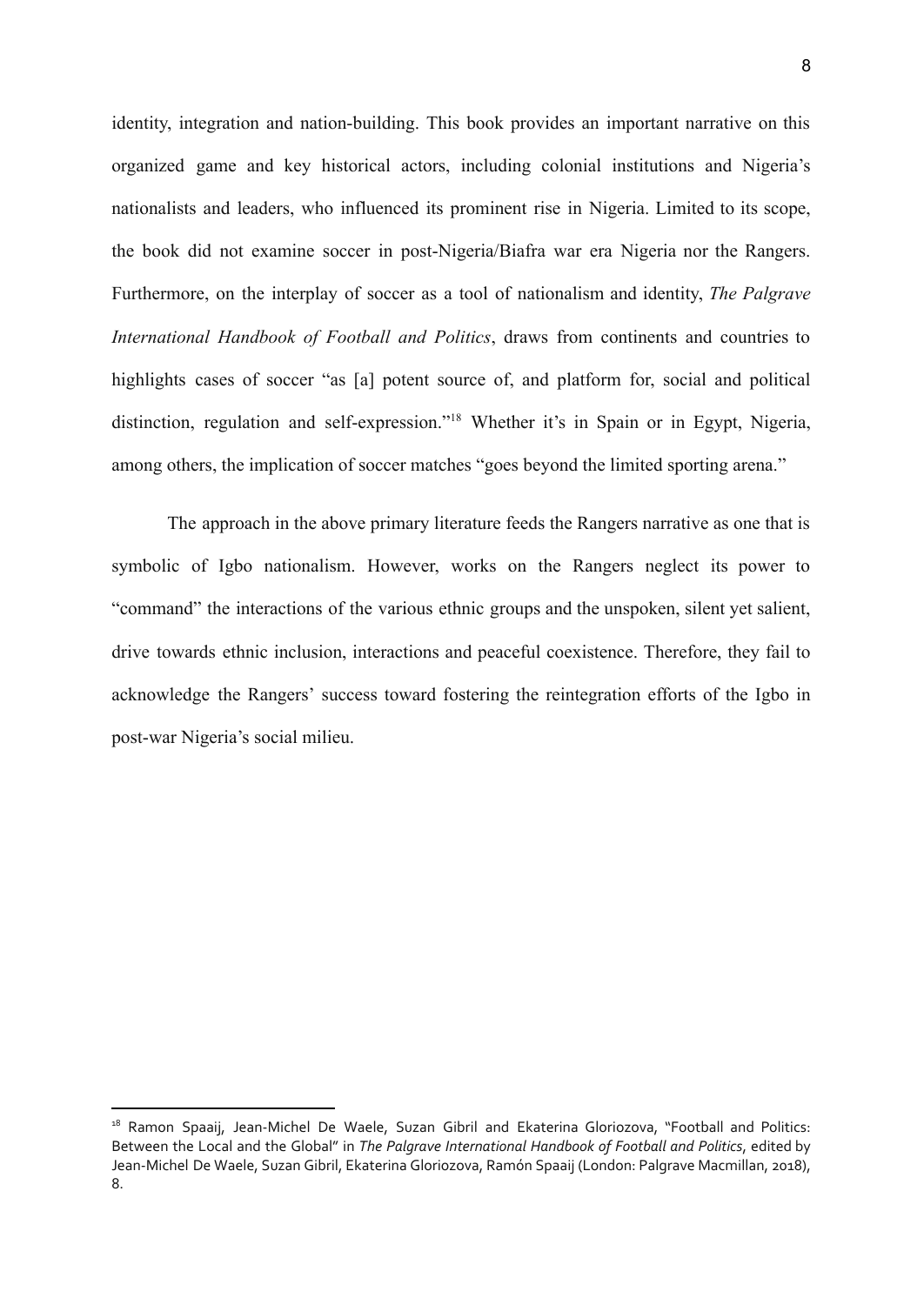# **CHAPTER 2: HISTORICAL BACKGROUND: SOCIO-POLITICAL LANDSCAPE OF NIGERIA**

As Europeans claimed colonial territory on the African continent in the 19th century, they drew boundaries that did not align with pre-existing ethno-cultural groups who lived there. The colonial legacy created overwhelming crises of "national" identity formation, political instability, and ethnic-based conflicts.<sup>19</sup> Geopolitical colonial creations like Nigeria and the Nigeria-Biafra war (1967-1970) provides a veritable space for examining the above common denominators. The 1914 amalgamation of the territory now known as Nigeria by the British colonial administration was the climax of its gradual but eventual occupation of lands inhabited by over 250 ethnic groups since the nineteenth century. <sup>20</sup> Without consent, these groups were "herded together", as Max Siollun decried in "an unwieldy and non-consensual union." Falola and Heaton explained that until the 1930s many Nigerians did not identify/see themselves as "Nigerians" while European-educated nationalists saw the territory as both "arbitrary and illegitimate."<sup>21</sup>

The rhetoric of foremost Nigerian nationalists expressed the nature of inter-group relations. Future Prime Minister, Tafawa Balewa, would in 1947 state that Nigeria "existed as one country only on paper. It is still far from being united."<sup>22</sup> Another prominent Northern politician, Ahmadu Bello called Nigeria "the mistake of 1914" while Obafemi Awolowo of Yoruba extraction lamented that "Nigeria is not a nation; it is a mere geographical

<sup>19</sup> Ferdinand O. Ottoh, "Ethnic Identity and Conflicts in Africa," in *The Palgrave Handbook of African Politics, Governance and Development* Samuel Ojo Oloruntoba and Toyin Falola eds. (New York: Palgrave Macmillan, 2018), 335-352.

<sup>20</sup> Chima J. Korieh, *The Land Has Changed: History, Society and Gender in Colonial Eastern Nigeria* (Alberta: University of Calgary Press, 2010), 59. Pax Britannica means "territories were brought into submission only by the use of force" in Falola, *A History* 92.

<sup>21</sup> Max Siollun, *Oil, Politics and Violence: Nigeria's Military Coup Culture (1966–1976)* (New York: Algora Publishing, 2009), 12; Falola, *A History*, 137.

<sup>&</sup>lt;sup>22</sup> Chukwuemeka Onwubu, "Ethnic Identity, Political Integration, and National Development The Igbo in Diaspora" *The Journal of Modern African Studies* 13, no. 3 (1975), 399; Siollun, *Oil*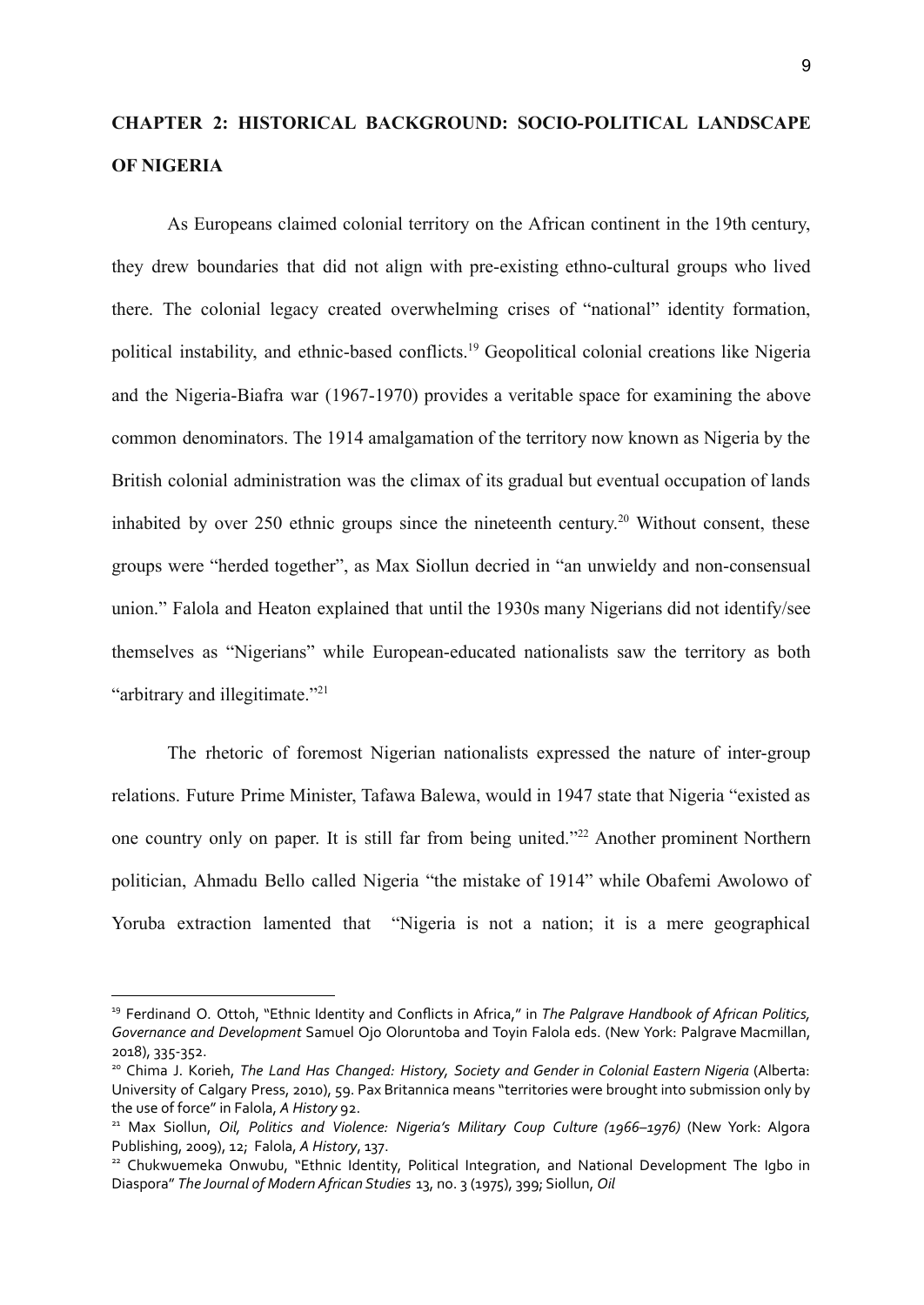expression."<sup>23</sup> Though over 250 identified ethnic groups, three distinct cultural and linguistic groups constitute the largest ethnic groups with roughly two-thirds of its population—Hausa/Fulani, Yoruba and Igbo.<sup>24</sup> In Northern Nigeria, the Hausa and Fulani ethnic groups constitute the largest ethnic groups. Commonly referred to as the "Hausa-Fulani", they have through intermarriage and cultural assimilation since the Islamic jihad of Usman dan Fodio in 1809 blurred the distinction between the duo by the time of British conquest of Sokoto Caliphate in 1903. Also, unlike their southern counterpart who are predominantly Christians, they primarily identify with Islam and were traditional and socially conservative in disposition. The south of Nigeria is inhabited by the two dominant Yoruba and Igbo ethnic groups in the southwest and southeast respectively. Historian Siollum describes these groups interestingly: the former as "proud and culturally rich" and the latter "energetic and vibrant".<sup>25</sup> Significantly, unlike other groups, the Igbo are "highly mobile" and had a "significant [regional] out-migration."<sup>26</sup>

Hemmed together and administered in three regions—Northern, Western Eastern and Midwest—ethnic differences began to breed "mutual suspicion and hostility" and tensions among groups. This became a source of frustration that set the stage for ethnic conflicts thus hampering Nigeria's "organic" growth.<sup>27</sup> From the 1950s, bitter political confrontations triggered ethnic tensions that imploded into unrest and outright attacks along ethnic. This created a political culture of violence and divisions that continued in post-colonial Nigeria. Comparatively, Siollun asserts that, unlike the British model, Nigeria's political landscape

<sup>23</sup> ObafemiAwolowo, *Path to Nigerian Freedom* (London: Faber &Faber, 1947), 47-48;

<sup>24</sup> Larry Diamond, *Class, Ethnicity and Democracy in Nigeria* (London: Macmillan Press,1988), 21.

<sup>25</sup> Falola, *A History*, 61; Siollun, *Oil*, 12.

<sup>&</sup>lt;sup>26</sup> Chuka Onwumechili, "Nigeria: Rangers, Igbo Identity, and the Imagination of War," Chuka Onwumechili and Gerald Akindes eds., *Identity and Nation in African Football: Fans, Community, and Clubs* (London: Palgrave Macmillan, 2014), 118; Korieh, *The Land* 4.

<sup>27</sup> Falola, *A History*, 2; Siollun, *Oil*, 12.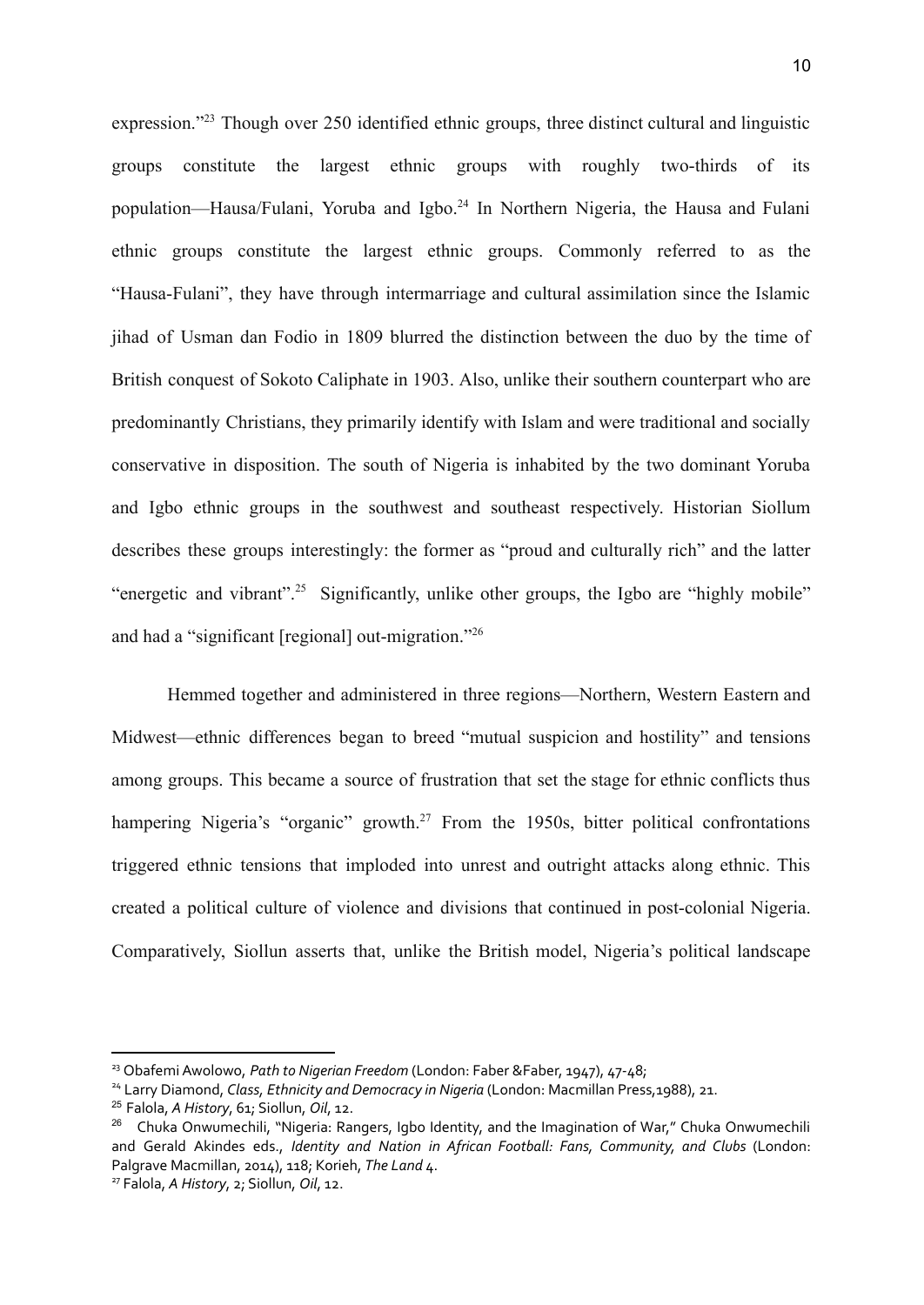was fragmented along regional and ethnic lines and worsened/accentuated by religious differences.<sup>28</sup> Summarily, Achebe captures the historico-political landscape of Nigeria thus:

> "Nothing in Nigeria's political history captures her problem of national integration more graphically than the chequered fortune of the word tribe in her vocabulary. Tribe has been accepted at one time as a friend, rejected as an enemy at another, and finally smuggled in through the back-door as an accomplice."<sup>29</sup>

Many examples are illustrative colonial preludes to the Nigeria-Biafran war. Most prominent is the Kano Riot of 1953. This was instigated by the southern moves in 1953 to secure independence for Nigeria in 1956. When they failed to convince an alignment with the Northern delegates at the Parliament in Lagos, the Yoruba nationalist leader, Awolowo and other delegates visited the North to campaign directly. <sup>30</sup> However, their arrival triggered four days of rioting against southern immigrants in Kano Sabon Gari (strangers quarter).<sup>31</sup> Diamond explains that "Though not the first instance of interethnic violence in the North, it was the bloodiest, and foreshadowed an even more traumatic confrontation in Kano thirteen years later that would accelerate the slide to civil war."<sup>32</sup> It resulted in the death of 36 people (21 were of Igbo extraction) with more than 200 injured. Diamond informs that a massacre of hundreds of Igbo people was only slightly averted.<sup>33</sup>

Fear of domination and resentment factored deeply in intergroup relations and the Igbo cultural group would suffer direly. Diamond aptly explains that the Kano riot was

<sup>28</sup> Siollun, *Oil*; John Campbell and Matthew T. Page, *Nigeria: What Everyone Needs to Know* (Oxford: Oxford University Press 2018), 69.

<sup>&</sup>lt;sup>29</sup> Chinua Achebe, *The Trouble with Nigeria* (London: Heinemann Educational Books, 1983) 5.

<sup>30</sup> Siollun, *Oil* 156.

<sup>&</sup>lt;sup>31</sup> The British shielded the north from the advance of Christian missionaries and Western education from the south. They fanned ethnic prejudice by housing southern immigrants to the north in segregated living areas commonly known as sabon gari, or "strangers' quarters." see: Meir, *This House* 11.

<sup>32</sup> Diamond, *Class* 49.

<sup>33</sup> Diamond, *Class* 49.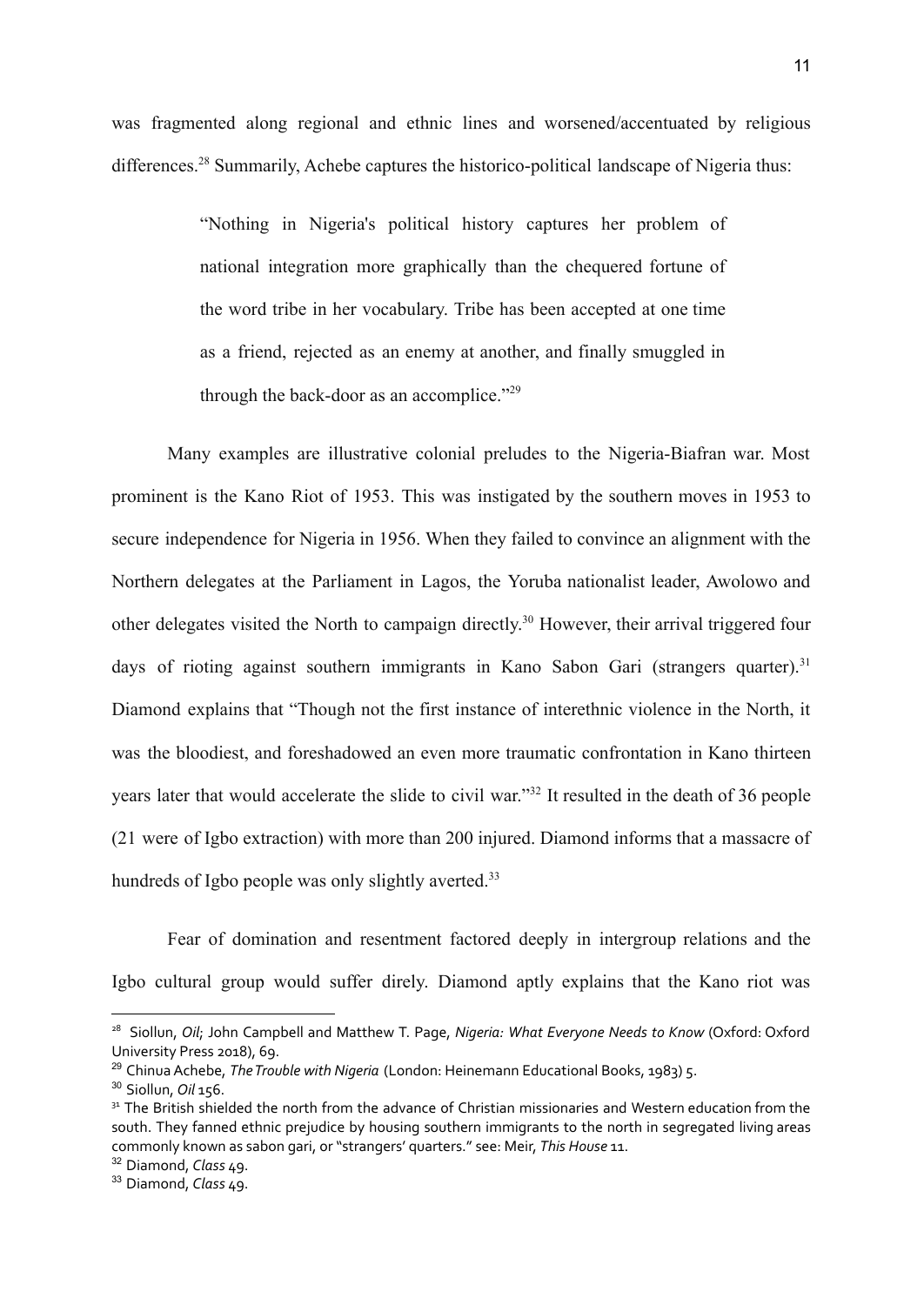essentially an outpouring of resentment by the indigenous Hausa-Fulani population against their educationally advantaged southern neighbor, whose successful migrant kiths and kin now lived with them.<sup>34</sup> In 1955, Northern Premier, Ahmadu Bello and leaders introduced the famous Northernization policy. Though bitterly received in the south, it meant that in the Northern civil service, appointment would be North first.<sup>35</sup> This particularly harmed the Igbo people more, especially because they constituted the largest non-indigenous population of migrants in the urban center of both Northern and Western regions--more than one-third.<sup>36</sup> Since colonial times, there has been widespread Igbo out-migration, a quality that is now an intrinsic social feature. Between 1930-1950, they were the educated, the favorites of the British colonial administration to fill "temporal demand for semi-skilled labor," and "most prominent and commercially successful."<sup>37</sup> This bred Igbo resentment with countless episodes of both organized attacks and spontaneous riots targeted against them. The Igbo clannishness, outburst of confidence and chest-thumping pride or behavior and crude showiness, noisy exhibitionism and disregard for humility and quietness were offensive and only worsened their relations with other ethnic groups.

Thirteen years after the Kano Riot, in 1966, open hostilities against the Igbo would be resurrected. Antagonistic feelings of ethnic animosity, suspicions and fear of domination eclipsed statements and actions of regional leaders even in the wake of independence in 1960. By 1966, political rivalries worsened and degenerated into civil strife and many scholars and

<sup>34</sup> Diamond, *Class* 49.

<sup>35</sup> Dele Babalola, "Secession and Self-Determination in Nigeria" in *The Political Economy of Federalism in Nigeria* (NewYork: Palgrave Macmillan, 2018), 116.

<sup>&</sup>lt;sup>36</sup> see: J. Coleman, Nigeria: Background to Nationalism (Los Angeles: University of California Press, 1988), 16; Falola, *A History* 125; Meir, *This House* 11.

<sup>37</sup> Obinna Muoh, "Displacement and Identity: Igbo Diaspora in Canada, 1965-1985," MA thesis in History, University of Windsor, Ontario (2012), 18; Diamond, *Class* 49; Achebe, *The Trouble* 46; Korieh, *The Land* 89; Siollun, *Oil* 12, 16. See: Diamond, *Class* 26: "Christian missionaries were forbidden in the emirates and Western education was severely restricted, in order to forestall the emergence of what Governor Lugard termed the 'utter disrespect for British and native ideals alike' that was beginning to be seen in the South."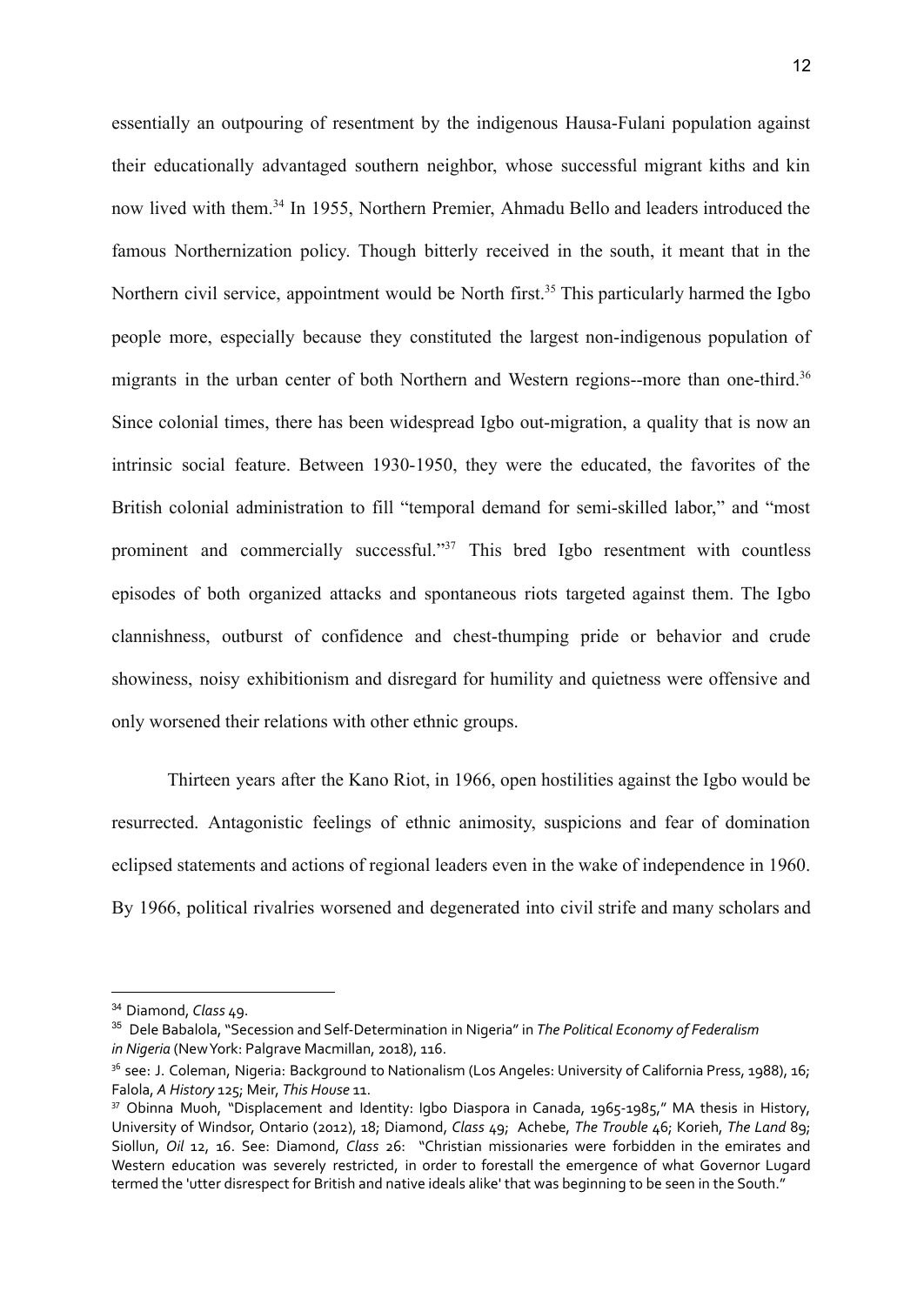commentators believed that these events threatened to split the young Republic at its seams.<sup>38</sup> However, on January 15, 1966, a group of junior officers, mostly of Igbo extraction staged a violent intervention, a military coup. Despite initial "overt jubilation" by the general population, the mood would change as names of the dead began to leak.<sup>39</sup> Top politicians and military officers from all tripartite divisions were casualties except from the Eastern region—no dead Igbo politician. Achebe explained that the vacuum of information encouraged gossip and rumor that led to the "Igbo coup" narrative.<sup>40</sup> Though the coup plotters could not take the reins of power, the Igbo-domination conspiracy matured with the rise of an Igbo-led regime of Maj-Gen JTU Aguiyi-Ironsi, who had quelled the rebellion. In June 1966, a counter-coup led by northern officers was staged and Yakubu Gowon became military leader. Unfortunately, between June to October, inter-ethnic tensions spiraled out of control and migrant Igbo people became scapegoats again. They were massacred in their thousands by their hosts in Northern Nigeria while the government did nothing to halt it. Commonly called the *pogrom*, it led to the mass exodus of more than a million refugees back to their ancestral homeland in the Eastern Nigeria.<sup>41</sup>

The Igbo predicament and unresolved differences between Col Chukwuemeka Odumegwu Ojukwu, the Military Governor of the Eastern Region, led to the declaration of the Republic Biafra on May 30, 1967.<sup>42</sup> The Federal Military Government retaliated with a

<sup>38</sup> Chinua Achebe, *There was a Country: A Personal History of Biafra* (London: Penguin Books, 2012), 64-65; See Adewale Ademoyega, *Why we Struck: The Story of the First Nigerian Coup* (Ibadan: Evans Brothers Nig Ltd, 1981); Alexander A. Madiebo, *The Nigerian Revolution and the Biafran War* (Enugu: Fourth Dimension Pub, 1980).

<sup>39</sup> Ademoyega, *Why we Struck*, 87.

<sup>40</sup> Achebe, *TheTrouble* 66; Emefiena Ezeani, *In Biafra Africa Died:The Diplomatic Plot* (London:Veritas Lumen Publishers, 2013), 21-37.

<sup>41</sup> Ezeani, *In Biafra* 46, 95; Achebe, *There Was a Country, 67;* John de St. Jorre, *The Nigerian Civil War* (London: Hodder and Stoughton, 1972), 65-88; Lasse Heerten and A. Dirk Moses, "The Nigeria-Biafra War: Postcolonial Conflict and the Question of Genocide," in *Postcolonial Conflict and the Question of Genocide: The Nigeria-BiafraWar, 1967–1970*, A. Dirk Moses and Lasse Heerten eds. (NewYork: Routledge, 2018), 7.

<sup>&</sup>lt;sup>42</sup> Though the narrative of northern and federal-oriented newspapers described Ojukwu as a rebel leader, yet Biafra received overwhelming support from the Igbo, who identified with it as their nation and volunteered to fight in the Biafran forces swearing never to rejoin Nigeria even in death. For them, it was a fight for survival. See: "War diary," *New Nigerian* WAR SOUVENIR EDITION, 1970.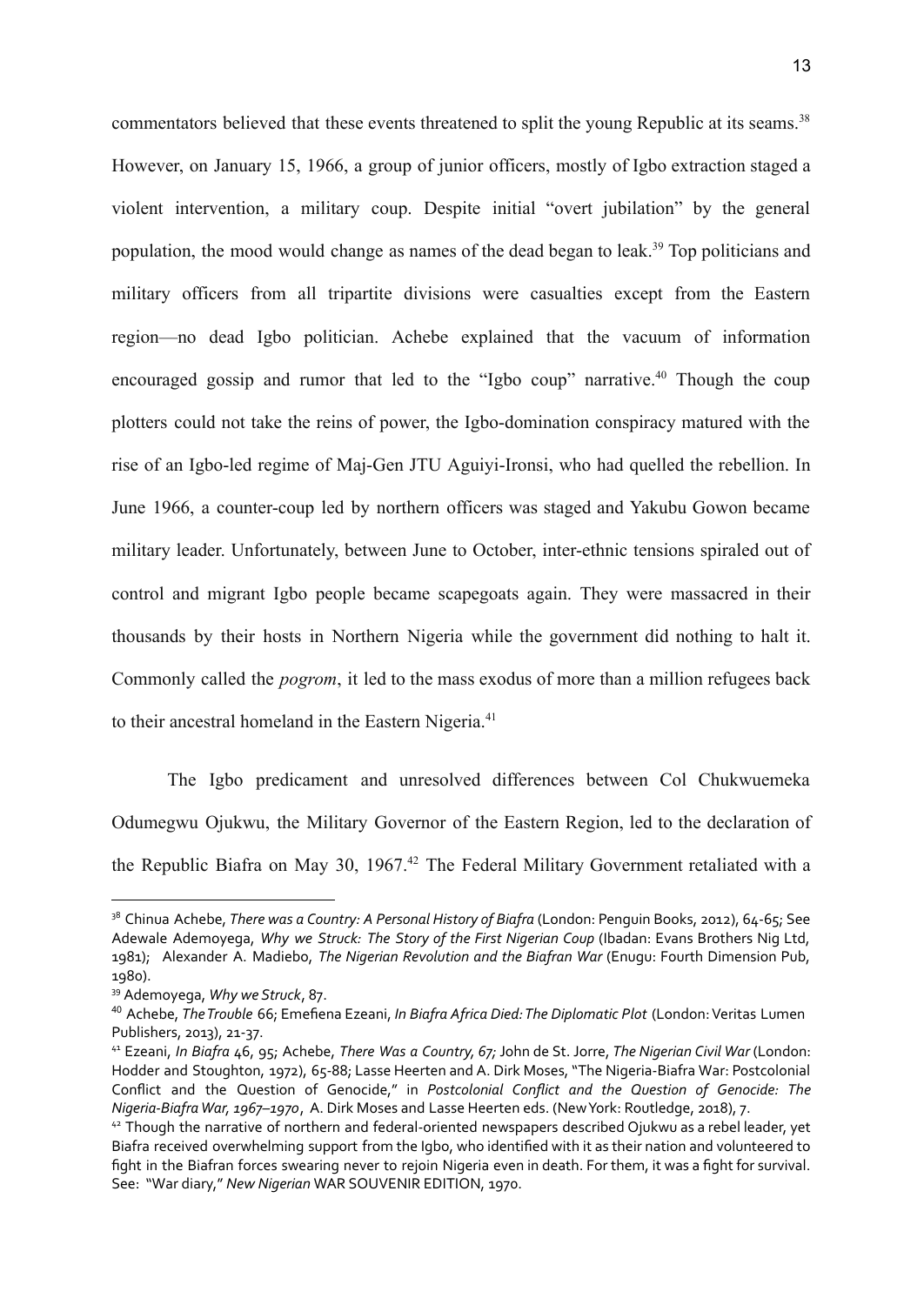"police action" that plunged the two sides into a war from July 6, 1967 to January 15, 1970. The war casualties range between 1-3 million, several other injured and malnourished children, and the massive destruction of Igboland, the epicenter of the war. 43 In a national broadcast, Gowon declared the war "No victor. No vanquish" and stipulated the federal postwar response of Reconciliation, Rehabilitation and Reintegration (3Rs).

<sup>43</sup> Heerten, "The Nigeria-Biafra War" 1.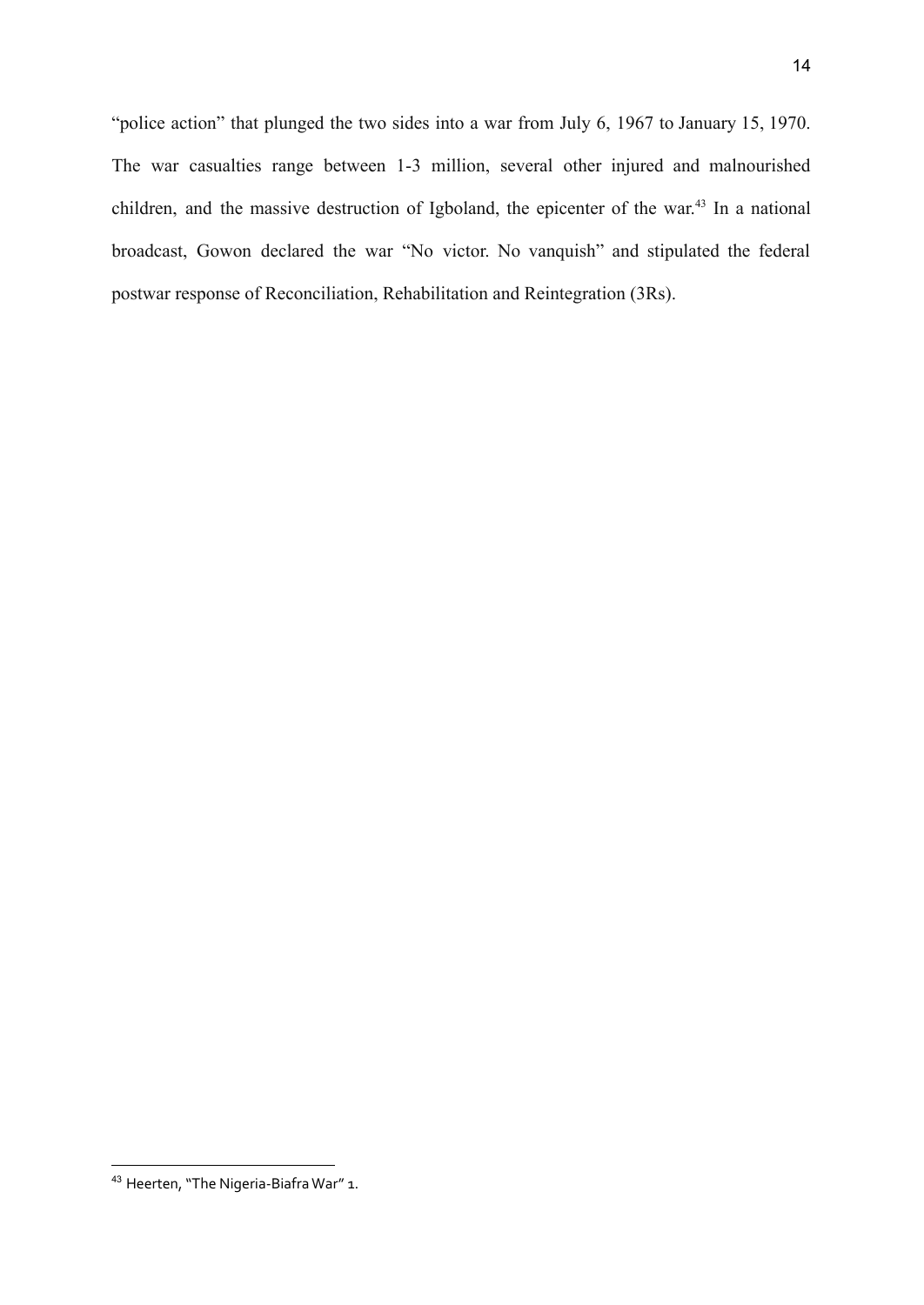#### **CHAPTER 3: THE FLYING ANTELOPE: THE ENUGU RANGERS FC, 1970-1990**

After the devastating Nigeria-Biafra War, the Rangers Football Club International (popularly known as Enugu Rangers) had a huge impact on soccer in Nigeria, and on Igbo reintegration efforts. Between 1970 to 1990, they reached their peak, recording outstanding success both in the intra-national league and international (African) championship competitions. They won an unprecedented number of games, competitions and brought home several national and African titles. The influence of the club on Nigeria's national team, the Green Eagles, was significant as well. Several of its players were instrumental in the success of the national team in continental and other international matches and competitions, including World Cup tournaments. As a postwar Igbo-dominated club located in the Igbo capital city of Enugu, the Igbo cultural group identified with the soccer team as an "Igbo club" and it served its effort of soothing the wounds of the war, providing psychological healings, boosting morale, restoring their dignity and preserving their pride, and facilitating the self-powered re-absorption efforts into Nigeria's social milieu.

### **Enugu Rangers: Origin and Founding**

The Enugu Rangers, nicknamed the "Flying Antelope," was founded in 1970, at the end of the Nigeria-Biafra war in Enugu by the East-Central State Government. Some sources explain that it is difficult to pinpoint the exact date for its formation. One version cites January 29, 1970, another April 1970 and Paul Obi-Ani speculates that it may have been inaugurated in May 1970 at the Sports Hall of the East Central State Council in Enugu.<sup>44</sup> However, Chief Jerry Enyeazu, of Igbo extraction and first Sports Administrator of the State, explained that Rangers started in January 1970, probably on 29th January as Okey Anyichie's

<sup>44</sup> Okwudili Chukwuma Nwosu and Emmanuel Ugwuerua, "Strategies towards the rejuvenation of Enugu Rangers International football club of Nigeria," *International Journal of Physical Education, Sports and Health* 2015; 2(1), 195; Paul Obi-Ani, *Post-Civil War: Political and Economic Reconstruction of Igboland, 1970-1983.* (Nsukka:GreatAP Express, 2009), 138.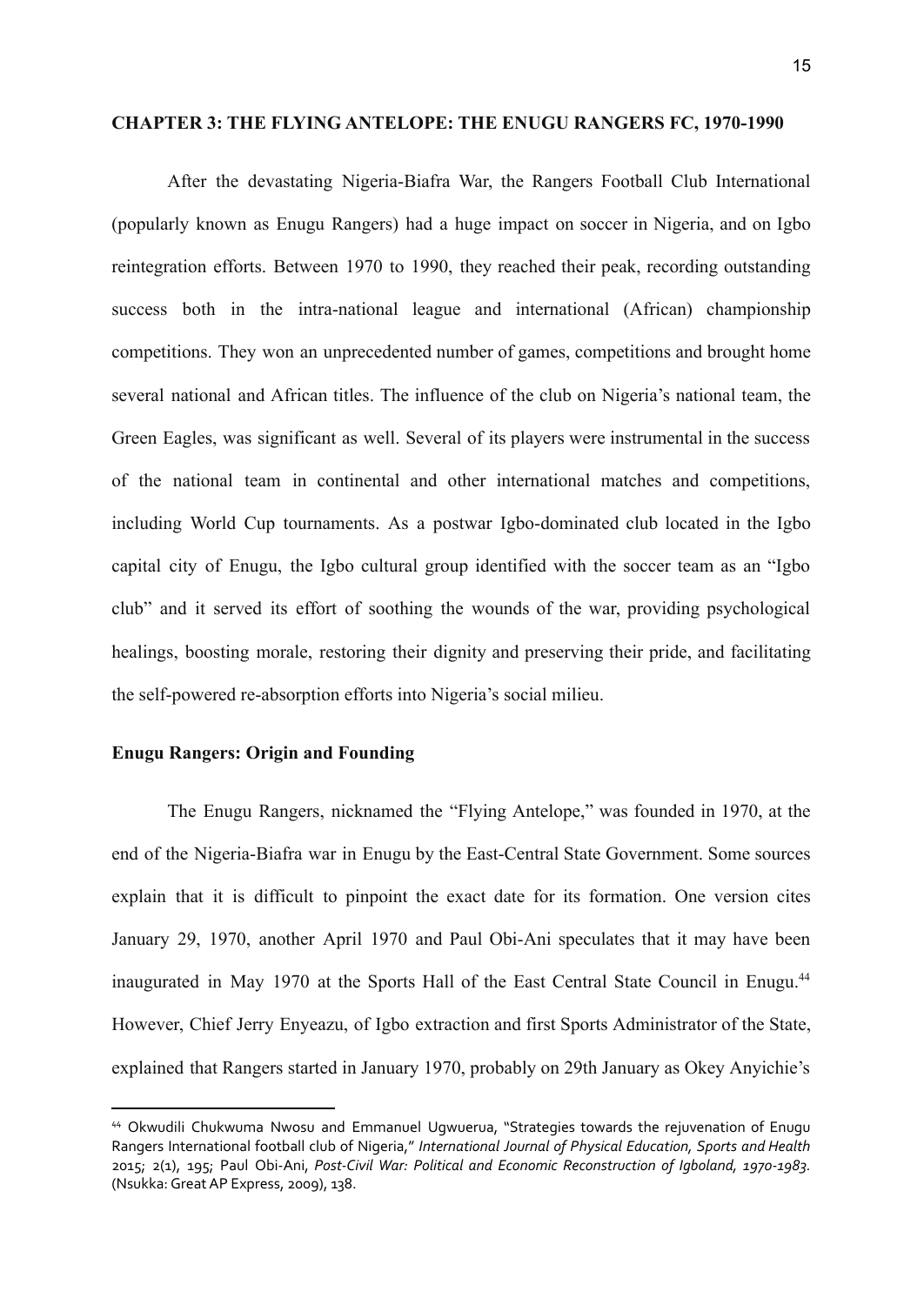*Football in Nigeria: The Coal City Connection* sets. It was launched on Saturday, May 30, 1970, with a friendly match with visiting Midwest State P  $&$  T Rockets. The newly-organized team won by three goals to one in this first-ever inter-state friendly soccer match to be played in Enugu since war ended. Coincidentally, this commemorated the third anniversary of the Biafran declaration.<sup>45</sup> The Rangers was originally reported in the press as the "Black Rocks," which was a pre-war Eastern Region team.<sup>46</sup> It was established by Chief Enyeazu upon his appointment as the Director of Sports for the East Central State.<sup>47</sup> Enyeazu was tasked with the responsibility of reviving sports generally in the State at the time when athletes including players of Igbo extraction (especially those who played in different parts of Nigeria before they were displaced by the Pogrom and war) were uncertain of their future and hence "roamed" the streets of Enugu in search of unavailable opportunities.<sup>48</sup>

On February 25, 1970, Enyeazu approved the recruitment of athletes and players which was conducted at the old Enugu Sports Stadium. According to Obi-Ani, it was originally established as the "Rangers Sports Club" to cater to the sports needs of the East Central State and participated in athletics, boxing, volleyball, netball, hockey, basketball and soccer competitions in the State with registered members in various sports.<sup>49</sup> By 21 March 1970, these athletes from the East Central State registered to participate in the All-Nigerian Police Athletics Championship held at the Police College Ground, Lagos.<sup>50</sup> The core of the

<sup>45</sup> Linus Anyanwu "Enugu Rangers subdue Rockets," *New Nigeria*, June 5, 1970, 10; Edwin Eze and Emma Okocha, *The Ranger International Football Club: History of A People* (Enugu: Gomslam Int'l, 2017), 7; Eze E. *Satellite Newspaper*, Wednesday 7th August, 1985 cited in Okwudili and Ugwuerua, "Strategies" 195; Okey Anyichie, *Football in Nigeria:The Coal City Connection* (Enugu, Nigeria:ABIC Books, 2013).

<sup>46</sup> "New Football Club Formed in Enugu" *New Nigeria*, July 15, 1970, 11; "Enugu Rocks Beat Lagos 2-1," *New Nigeria*,July 17, 1970, 11.

<sup>47</sup> Jerry Enyeazu was the first Director of Sports in the Eastern Region (1958-1967). After serving as Director of Sports, East Central State from 1970, he also became the first Director of the National Sports Commission (NSC) from 1972 where, in 1973, successfully organized the first National Sports Festival (NSF) in Lagos and with the creation of Imo State in 1976, he was instrumental, as Sports Director in revamping sports in the state. Eze and Okocha, *The Ranger* 6.

<sup>48</sup> Nwosu and Ugwuerua, "Strategies" 195.

<sup>49</sup> Obi-Ani, *Post-CivilWar* 138.

<sup>50</sup> "East Participating in Nigeria PoliceAthletics," *New Nigeria*, March 21, 1970, 11.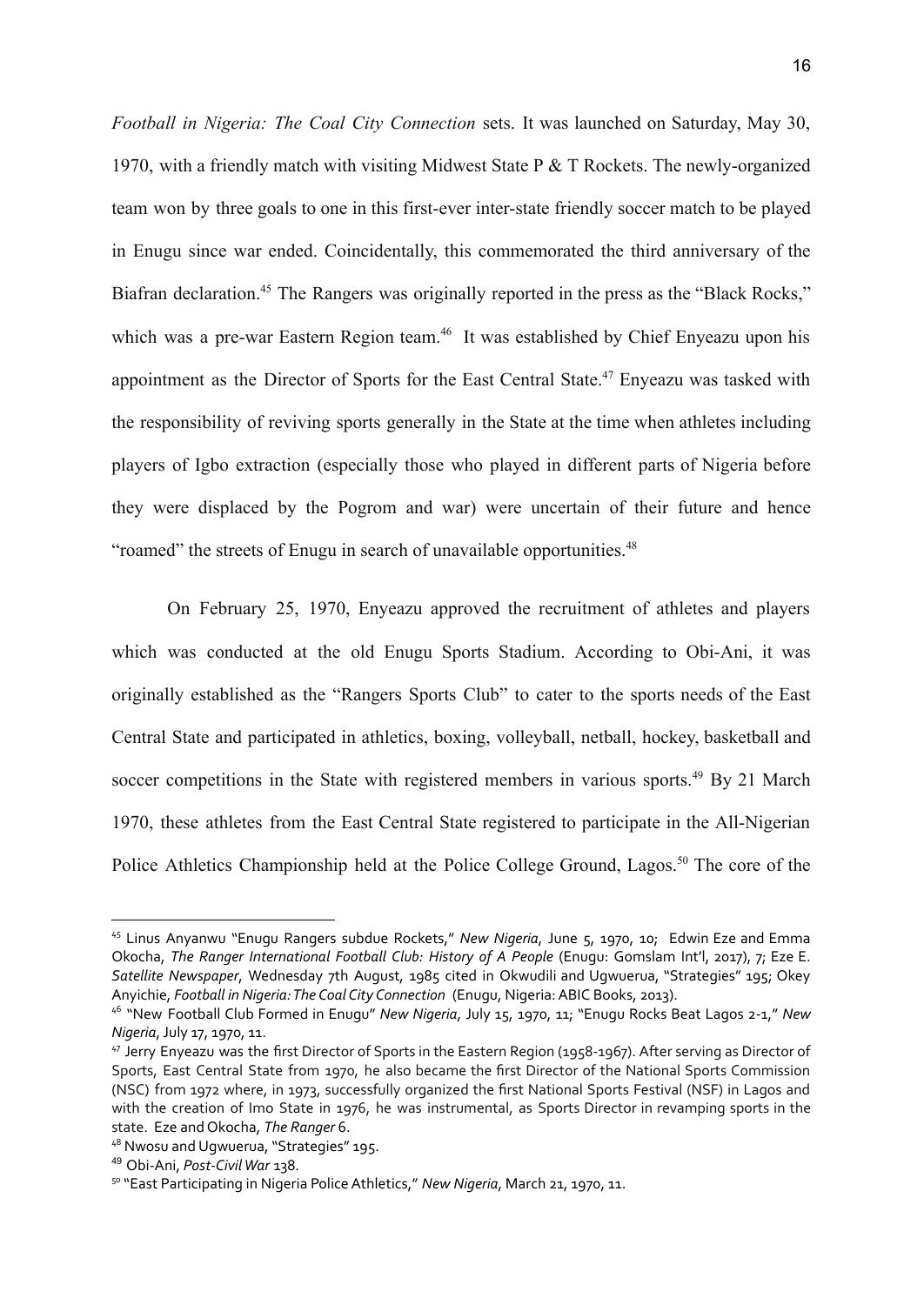players that formed the Enugu Rangers' eventually became prominent. Postwar Igboland was a very difficult and critical period for the Igbo cultural group. Enyeazu ensured that the Rangers' motto**—***Through Difficulties to the Heights***—**embodying its mission, vision and history, reflected this situation with an inspiring tone.

Remarkably, the Rangers drew its name from the Biafran war efforts. It was named after the Biafran paramilitary organization called "The Rangers" or "Forest Markers". "The Rangers" was established by the Biafran military force as an intelligentsia unit charged with the responsibilities of sustaining the war through psychological rejuvenation, sabotaging the operation of the Nigerian federal forces, intensifying guerilla warfare and ensuring the execution of Biafran propaganda in the grassroots by addressing rallies that were aimed at keeping the war spirit alive. Their intelligence activities were required by the Biafran Army before they engaged in any battle. Jerry Enyeazu, who was commissioned a Lt.-Colonel of the Biafran force, was responsible for organizing the more than 2,017 undergraduates and youths, who could not join the war at the war front, to form this paramilitary. As head, he named the group, gave them some basic self-defense training and briefed them on their definitive operations.<sup>51</sup> The future course of the war depended on them, especially inside the Biafran enclave, at the time morale was low and the people feared extermination if over-run by the Nigerian federal troops. It is not unsurprising that, in postwar Nigeria, when he became East Central State's Sports Administrator, he resurrected the name for the sports side.

#### **The Aim of the Formation of Enugu Rangers**

Aside from the need to provide new opportunities for dislocated athletes and soccer players or the necessity to resuscitate sports in postwar Igboland, the aim of the club is revealing. In a January 15, 1980 interview published in a local press, *Satellite Newspaper*,

<sup>51</sup> Eze E. *Satellite Newspaper* 195; Obi-Ani, *Post-Civil War* 138; Ikenna Nzimiro, *Nigeria Civil War: A Study in Class Conflict* (Enugu: Frontline Publishing Comp., 1082), 100-101.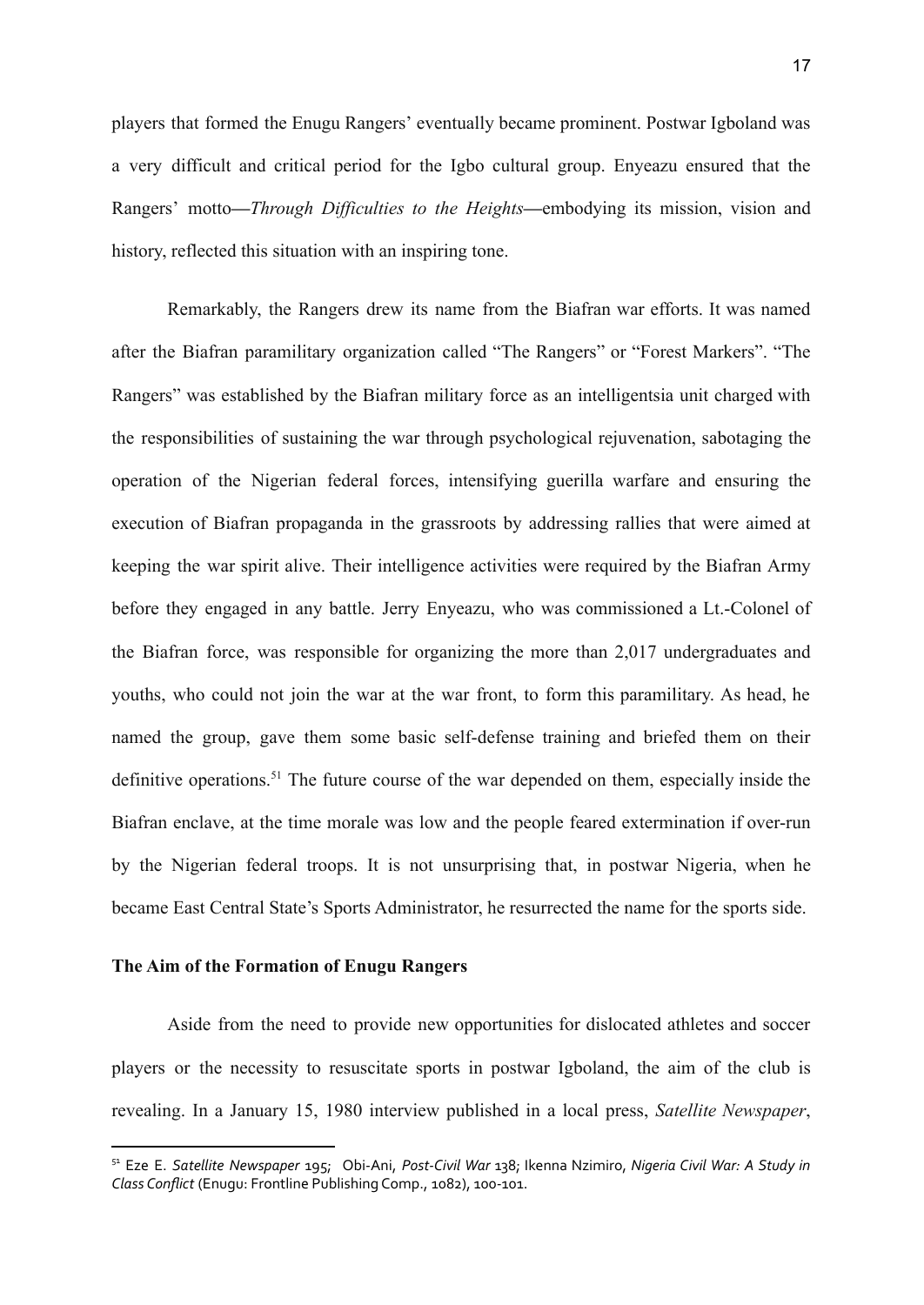Chief Enyeazu explained that: "I felt that since Rangers of war could not shoot us into international recognition, then Rangers Football Club should play us back into the Nigerian scene,...but the task would be a difficult one."<sup>52</sup> "My remote aim of forming the Club," he adds, "was to provide an immediate vehicle of expression of national awareness and belonging for the I[g]bo-man, whose future and faith in the national course was then still uncertain. I am happy that several years later, that bold step was crystallized and the Rangers Football Club has lived up to expectation."<sup>53</sup> As he sold this idea, many Igbo people bought into it, even providing assistance and making financial donations that ensured the success of the club. Eventually, the Rangers became synonymous with the Igbo people in character and spirit. Chuka Onwumechili emphasized that, for the first time, as a cultural group, the Igbo identified with soccer and even a club, the Rangers.<sup>54</sup>

The composition of the Rangers at the beginning in 1970 was mainly Igbo players. For years, this remained until in 1978 when a non-Igbo player, Adokiye Amiesiemaka joined; and in 1980, an international player from Brazil, Da Silva Pereira joined and two other Brazilians, Robert Paulo Diaz and Denilson Custodio joined as coaches.<sup>55</sup> The pioneer lineup players of the club include: Cyril Okosieme (Goalkeeper), Ernest Ufele (Right Full Back), John "Wheeler" Nwosu (Full Back), Peter Okeke (Right Defensive Midfielder), Luke "Jazz Buchana" Okpala (Central Defender), and Matthias Obianika, Kenneth Abana (Inside Right), Dominic Nwobodo (Central Forward), Chukwuma Igweonwu (Inside Left), Shedrack Ajero, Ogidi Ibeabuchi, Emmanuel Ojirika were the forward players, Daniel Amobi Amadi Anyiam (Coach).<sup>56</sup> Coach Anyiam was the first Vice-Captain of the colonial Nigeria national team,

**<sup>52</sup>** Eze E. *Satellite Newspaper* 195.

<sup>53</sup> Eze E. *Satellite Newspaper* 195.

<sup>&</sup>lt;sup>54</sup> Chuka Onwumechili, "Nigeria: Rangers, Igbo Identity, and the Imagination of War," Chuka Onwumechili and Gerald Akindes eds., *Identity and Nation in African Football: Fans, Community, and Clubs* (London: Palgrave Macmillan, 2014), 117.

<sup>55</sup> Eze and Okocha, *The Ranger* 24.

<sup>56</sup> Uzor Maxim Uzoatu, "How Enugu Rangers Won The War For The Vanquished," *PM News*, 11 June 2020, <https://pmnewsnigeria.com/2020/06/11/how-enugu-rangers-won-the-war-for-the-vanquished/>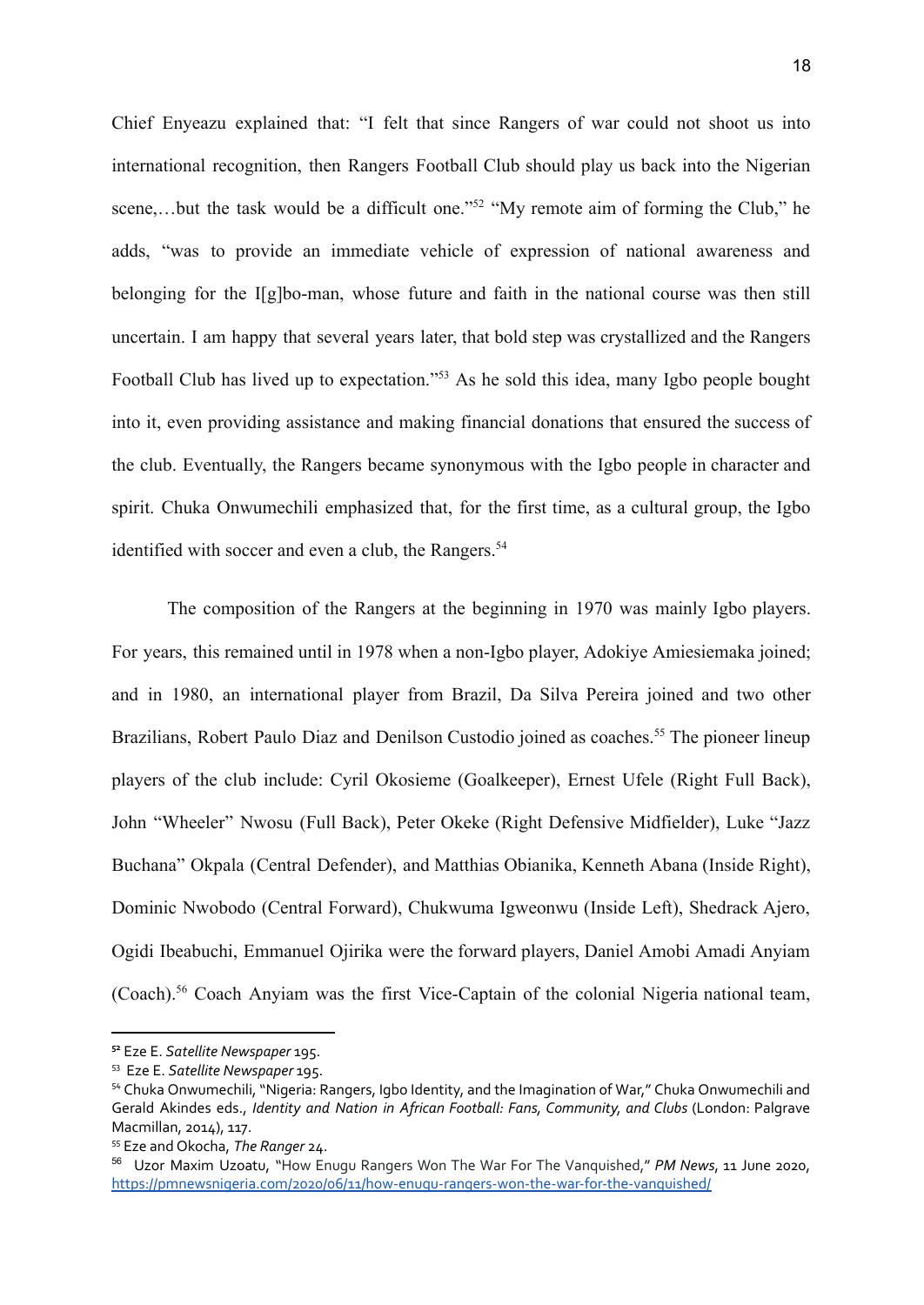the UK Tourist, when it was established in 1949 and in 1970 became the Principal State Coach of the East Central State and later a selector of the soccer federation, the Nigeria Football Association (renamed the Nigeria Football Federation in 2008).<sup>57</sup> This accomplished sportsman was assisted by Paulinus Nzerem, Enugu Divisional Football Coach.<sup>58</sup> Other foundation players were Peter Okeke, Emmanuel Ojirika, Alphonsus Ikyume, John Nwosu, George Okoro, Sam Nwachukwu, Sam Okoh, Emeka Okonkwo, Patrick Ozuah, Raymond Ohaeri, C. Okonji, Nwabueze Nwankwo and Ben Offor. Many of these players were ex-Biafran soldiers, who had played for various pre-war clubs and some, like Nwobodo and Achebe were part of the Biafran operation "Win the War Football Campaign" that trained under Coach Anyim in late 1968 before the project was called off after Nigerian soldiers invaded Onne and Uzuakoli.<sup>59</sup>

At the inception of the Rangers, Enyeazu appointed top management officials in the Sports Council, who gave their assistance as coaches, organizers as well as sought for philanthropists to support the club. They included Andy Okoro as Club Chairman, Tony Ojielo as PRO and Team Manager, player Cyril Okosieme doubled as Team Secretary, and Mrs. Julie "Madam Rangers" Alale was its Welfare Officer. <sup>60</sup> The ex-officio members were Tony Nzeribe, Ngozi Anyakora, Isaac Nnado and Chief Jonathan Boytie Ogufere.<sup>61</sup> Enyeazu explained that

<sup>57</sup> Boer, *The History* 61; Kunle Solaja, "Lifeline for forgotten national heroes," *Super Sports*, 10 June 2011, [https://supersport.com/football/nigeria50/news/110504/Lifeline\\_for\\_forgotten\\_national\\_heroes](https://supersport.com/football/nigeria50/news/110504/Lifeline_for_forgotten_national_heroes)

<sup>58</sup> Obi-Ani, *Post-CivilWar* 139.

<sup>59</sup> Eze and Okocha, *The Rangers* 5, 8; Madiebo, *The Nigerian*, 313-319.

<sup>&</sup>lt;sup>60</sup> Julie's husband, Philip Alale was executed in Enugu alongside Victor Banjo, Emmanuel Ifeajuna on 24 Sept 1968 for coup plots. See: Nelson Ottah, *Rebel against Rebel* (LagosL Manson and Company, 1981), 59-61.

<sup>61</sup> Obi-Ani, *Post-Civil War* 139; Okwudili, "Strategies", 195; Popularly known by his initials, "J.B.", Ogufere was the Controller of the Post and Telegraph Department in postwar East Central State and a sports enthusiast who, alongside a P & T Engineer Austin Otiti, founded the Enugu P & T Vasco da Gama Football Club in 1970. Alongside Enugu Rangers, the club represented the East Central State in national championships and had their historical tales of rivalry with their derby matches.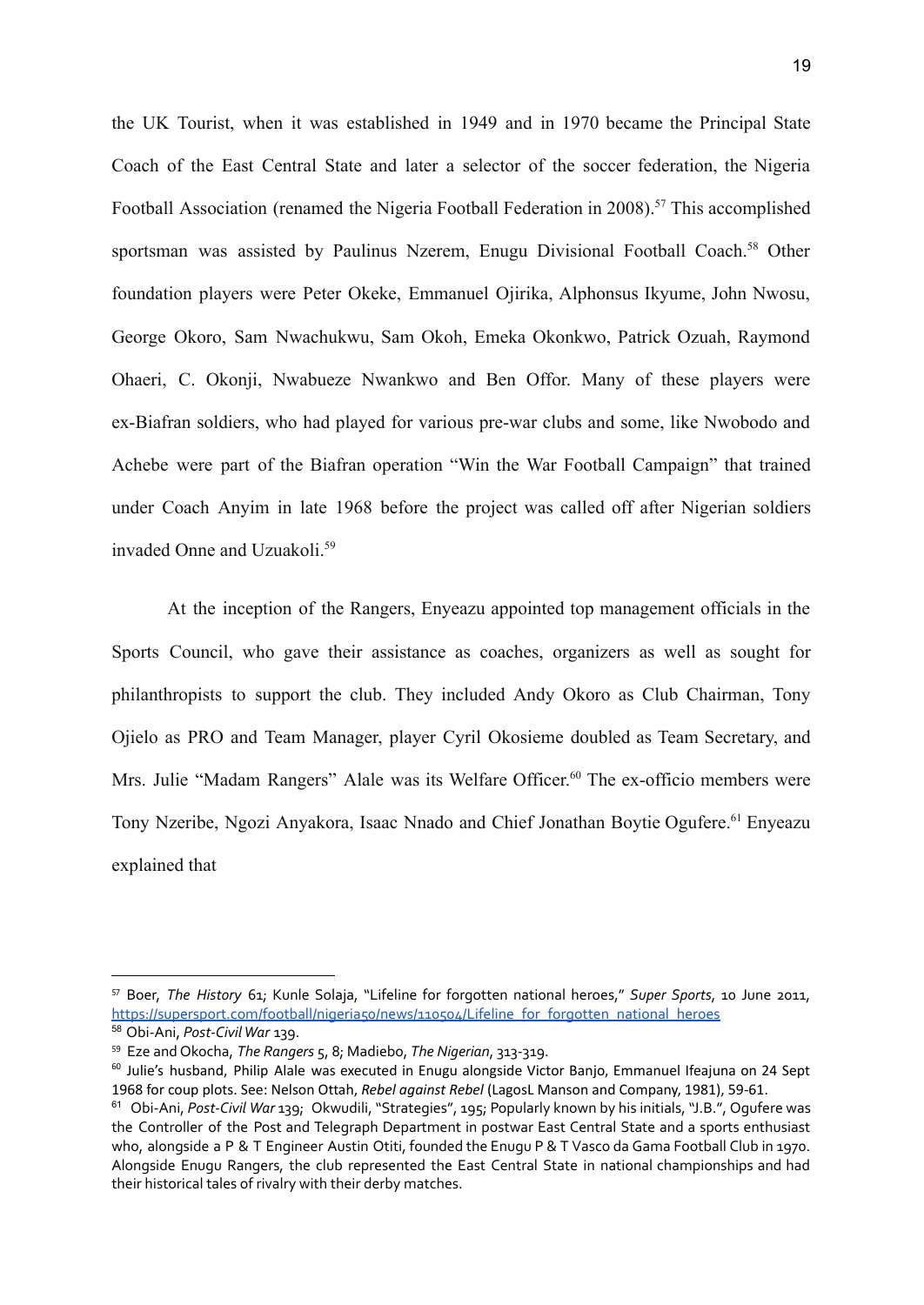As Director of Sports of the war-torn East Central State, I saw the situation of these players as a serious challenge. There was no money! But there was goodwill. And so with the help of such philanthropists as Andy Okoro, then of the UTC, Enugu, Mrs Julie Alale, Gilbert Ofodile, and Mr Iloba of the Nigerian Police etc. I was able to organize these boys into what I christened "RANGERS FOOTBALL CLUB OF Enugu"<sup>62</sup>

Despite the economic cost of the war on the Igbo people, the economic policy of the FMG worsened their harrowing condition during postwar reconstruction. The government, after five months reluctantly issued the paltry sum of twenty pounds (£20) irrespective of the amount of money an individual had in the bank. As a result, the conditions of the already impoverished people were further worsened and the Rangers lacked the financial capacity to engage fully in competitive soccer.<sup>63</sup> "The team lacked adequate training kits," Obi-Ani recounts, "like jerseys and playing boots. Thus, at the beginning, some of the players played barefoot and with un-identical jerseys during matches." Corroborating, Enyeazu recollects that "The boys trained with their trousers folded. They had no balls, no jerseys and boots, the first set of shorts were made from 50 yards of white baft donated by Mr Ofodile and Mrs Alale from the rehabilitation stores."<sup>64</sup> The days were indeed difficult, rough yet hopeful for this once prosperous and independent people.

To meet the financial burden to acquire proper soccer kits, Enyeazu and John A. Egwu, a Pharmacist and founder of the Onitsha Red Devils, approached several Igbo people and businessmen including Enugu transporter and businessman Chief A.W. Ibe and Chief

<sup>62</sup> Jerry Enyeazu interview, *Daily Star*, Monday 15th January, 1980 cited in Okwudili and Ugwuerua, "Strategies" 195.

<sup>63</sup> Obi-Ani, *Post-CivilWar* 25.

<sup>64</sup> Obi-Ani, *Post-Civil War* 139; Jerry Enyeazu interview, *Daily Star*, Monday 15th January, 1980 cited in Okwudili and Ugwuerua, "Strategies" 195.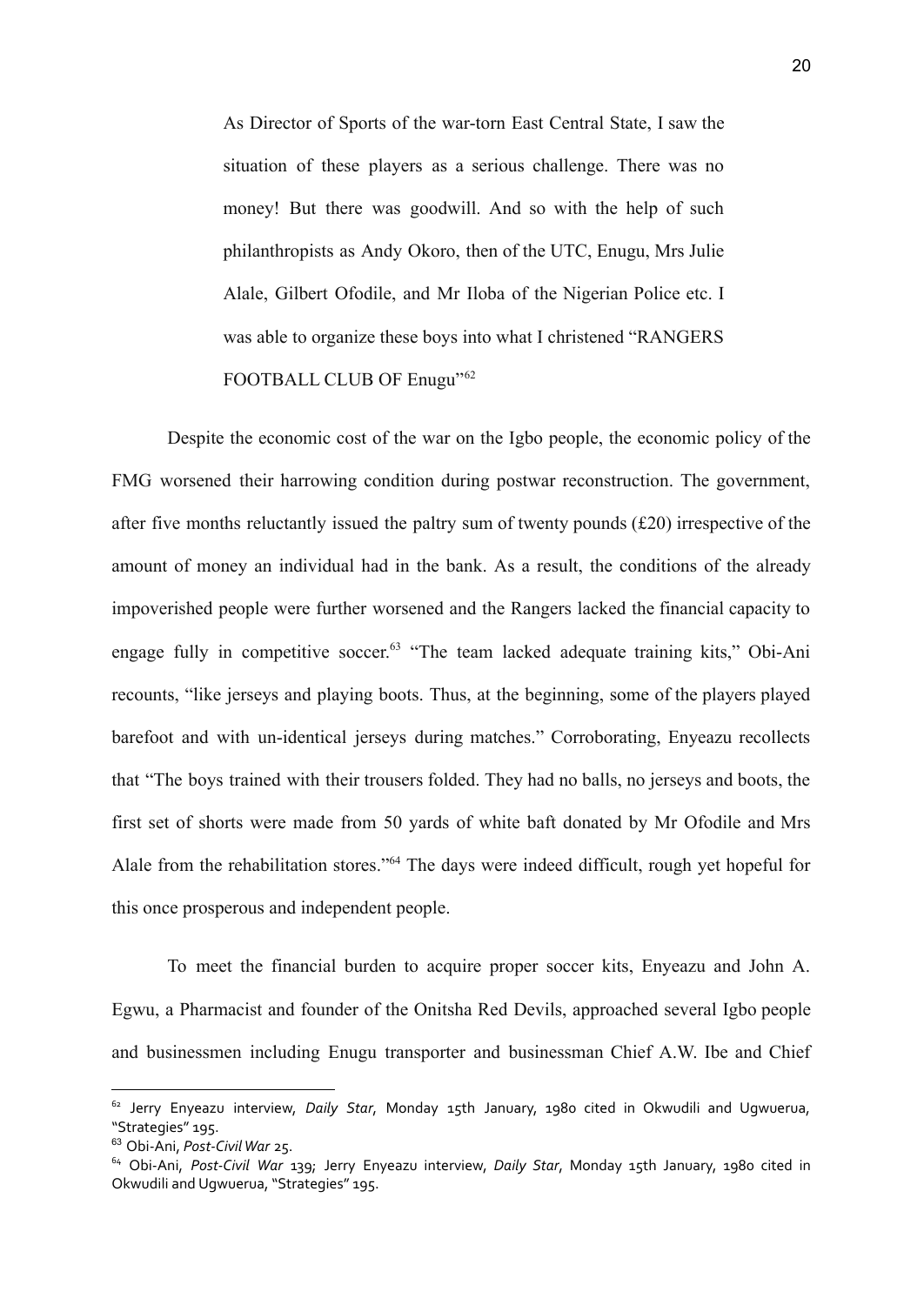Michael Ilodibe of Ekene Dili Chukwu Motors. According to Okwudili and Ugwuerua, Chief Ibe supplied all the funds for the running of the club including an initial five hundred pounds  $(£500)$  used to establish the Club properly with boots, jerseys etc.<sup>65</sup> However, Obi-Ani asserts that he gave the sum of twenty-five pounds (£25) to purchase jerseys and later "donated the sum of seven hundred pounds (£700) towards the overall resuscitation of the Sports Commission."<sup>66</sup> Ukpabi Asika, the Administrator of East Central State, is credited with buying the first complete set of playing boots for the team. In addition, through the work and influence of Mrs Alale at the East Central State's Rehabilitation Commission, the players were given food stipends and were served meals in groups under the auspices of the Commission. Later they were given full-time appointments with the State's Sports Commission.<sup>67</sup> While it's difficult to tell precisely the donations, especially financial, they were significant and proved a tremendous help to the club.

#### **The Victories and Reorganization of Enugu Rangers, 1970-1976**

Between 1970 and 1976, the Rangers witnessed significant changes and results that turned the fortune of the club around. From April to July 1970, the team played some significant matches that established its presence in the State, qualified her to represent the State in national championships and attracted rival club players to the team. Before the inter-state friendly match against the P & T Rockets of Benin, the Rangers played other local teams in the East Central State. On May 2, 1970, they played their first match against Aba Giant Killers at the old Enugu Stadium, winning by a lone Alphonsus Ikyume goal. A return leg match was played at the Aba Sports Stadium on May 16. However, this was a remarkable experience for the large crowd of spectators who found a worthy distraction from their war

<sup>&</sup>lt;sup>65</sup> Okwudili and Uqwuerua, "Strategies", 195.

<sup>66</sup> Obi-Ani, *Post-CivilWar* 139.

<sup>67</sup> Victor Ude, "Black Rocks now in camp feed from relief materials," *New Nigerian*, 10 September, 1970; Emeka Ed Keazor, "Unleashed: The Enugu Rangers Revolution (1970-1977)," filmed at Igbo Conference, video, 6:09, 17 June, 2020, <https://www.youtube.com/watch?v=fOpCMNogAPc>; Obi-Ani, *Post-CivilWar* 139.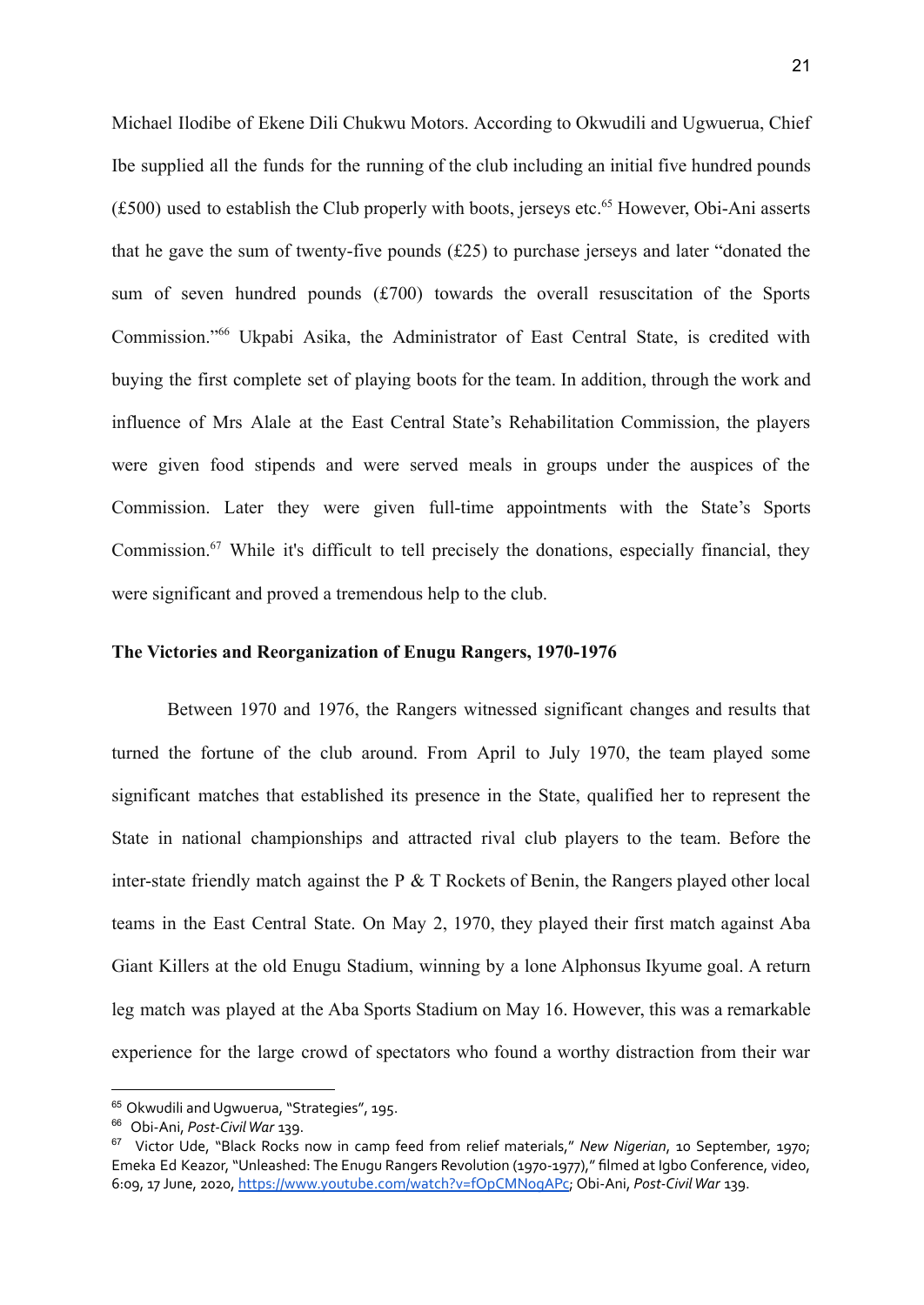miseries.<sup>68</sup> Anyichie explains that in the postwar period, Enugu assumed a prominent position in soccer and attracted many teams in the State for competitions like Chidi Ebere Cup and Lt. Colonel Abdul Rahman Momodu Cup.<sup>69</sup>

For the Rangers, Eze and Okocha recount, this became an avenue for the recruitment of players from other local clubs in the State and beyond, all Igbo players. Ogidi Ibeabuchi played for Onitsha Red Devils. Nwabueze Nwankwo joined the Rangers from Abakaliki Spitfires XI after a friendly match on June 12, 1970; and Godwin Adimachukwu joined after another friendly match with Onitsha Red Devils on June 20. On 27 June, in another friendly against the Lagos ECN played at the Enugu Township stadium, which the Rangers won 2-1, they recruited Ernest Ufele and Luke Okpala, while Teddy Anikputa and Emeka Onyedika joined from Ministry of Finance FC (MINFIN) Enugu. By 1971, these key players (including Godwin Nwosu, Emmanuel Okala were drawn from local clubs) had joined the pioneer players and they became the bedrock of the team. Significantly, over the years, its main rival in Enugu, P & T Vasco da Gama became the Rangers' major source for recruiting players. Eze and Okocha list up to seven players that migrated to the Rangers—Stanley Okoronkwo, Patrick Ekeji, Damian Odo, Charles Okonkwo, Tony Orji, Uche Nwachukwu and Emesi Okereke among others.<sup>70</sup> Schools in the state were also another important early source of recruiting players especially after the 1971 Academicals Soccer Championship, the Manuwa/Adebajo Cup also known as the Principal's Cup in Nigeria.<sup>71</sup>

The first major national competition that the Rangers participated in was the Amachree Cup Competition held at the City Stadium, Onikan, Lagos from March 1-15, 1971. The team, alongside P & T Vasco Da Gama FC, qualified to represent the East Central State.

<sup>68</sup> Eze and Okocha, *The Rangers* 19.

<sup>69</sup> Anyichie *Football* 47-60 cited in Eze and Okocha, *The Rangers* 11.

<sup>70</sup> Eze and Okocha, *The Rangers* 19-2; Obi-Ani, *Post-Civil War* 138-139.

<sup>&</sup>lt;sup>71</sup> "Challenge Cup starts in July," New Nigeria, June 12, 1971, 11.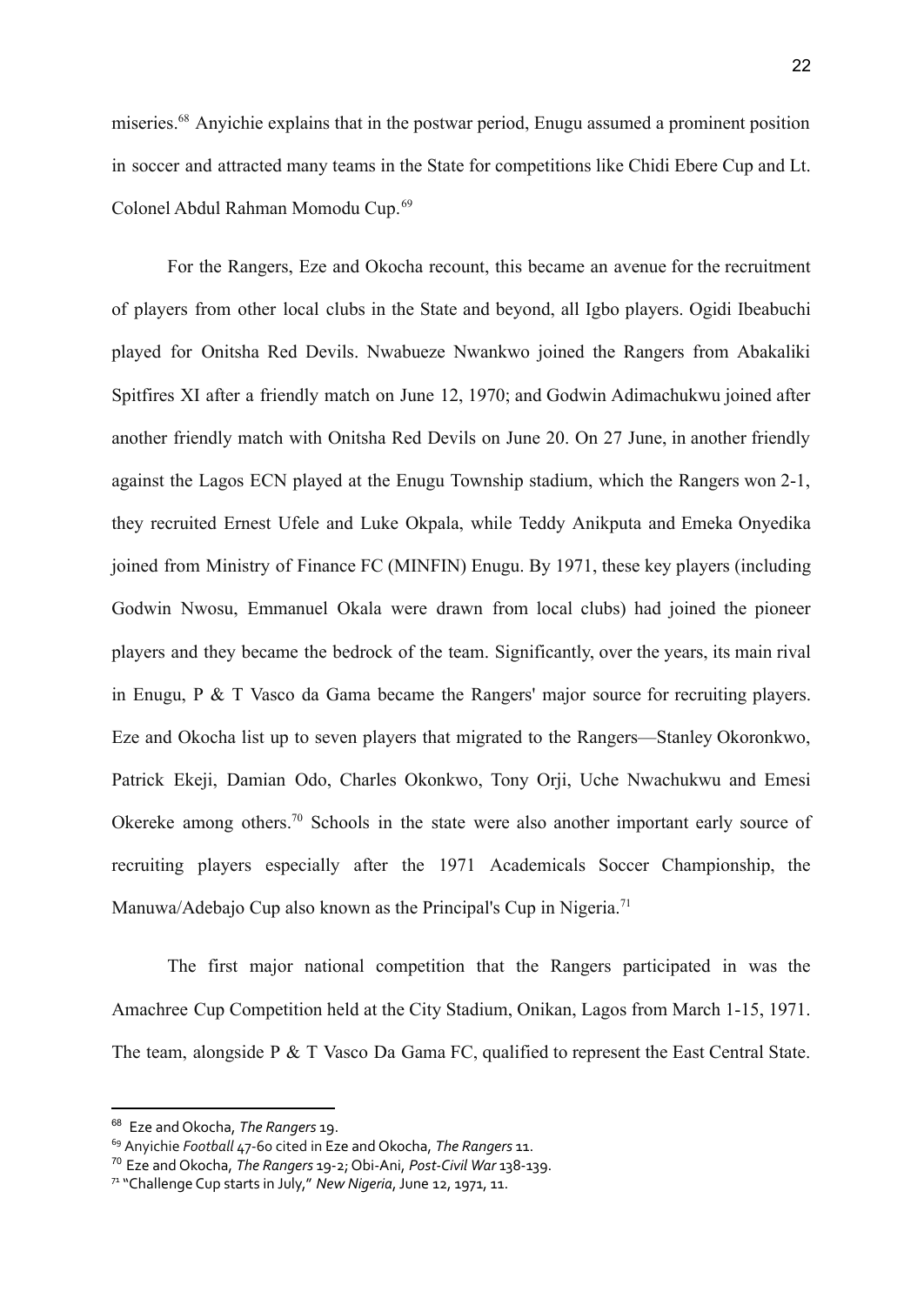The latter played the opening match losing 4-3 to ACB FC, thus leaving only the Rangers to represent the State. Other teams in the competition included WNDC Ibadan, Ports Authority Lagos, Nigerian Army XI of Lagos, Mighty Jets of Jos and Vipers of Benin.<sup>72</sup> On March 3, 1971, the Rangers played WNDC Ibadan, the team founded in the 1950s won the Nigerian Challenge Cup nine times and also held the unbroken record of winning the Ibadan city Division League competition from 1960-1972. Rangers beat WNDC 3-2 and ACB Lagos 4-3 in their subsequent match, thanks to Dominic Nwobodo's finishing goal, pushing them to the second semi-finals against the Nigerian Army XI of Lagos. Anyichie explains that Nigerian Army XI of Lagos, favorites to win, was reputed as the most expensively equipped soccer outfit in Nigeria and fielded star players like Paul Hamilton, Inuwa Rigogo (Nigeria's national team goalkeeper), Okon Bassey, Mohammed Lawal, Ganiyu Salihu, Segun Oladimeji, Willy Bazuaye, and Kenneth Olayombo. As the star attraction of the competition, many people predicted an easy win over this one-year-old club.<sup>73</sup> Yet "the men from Enugu," the *Daily Times* reported, "cannot be expected to be mere stepping stones. They intend to fight every inch and win, and they have as much material for the job as the Army."<sup>74</sup> In the end, the Rangers gave the Nigerian Army team a humiliating 2-1 defeat.<sup>75</sup>

With this victory, the Rangers supporters celebrated in a carnival-style, Obi-Ani narrates. The match was dubbed by some soccer analysts as the "the final before the final' of the competition," and it shut them into the finals as well as reawakened and reinvigorated Igbo sense of resilience and fighting spirit.<sup>76</sup> In the final match played on Monday, 15 March 1971, they defeated the Lagos Port Authority team and the *Daily Times* report headline "screamed": *Abana is the hero: 3-0*. <sup>77</sup> Kenneth Abana (scoring one goal and assisting two

<sup>72</sup> Owolabi Olori, "Enugu Rangers Labour to LoneGoal victory," *New Nigeria*, 27 Sept. 1971, 15.

<sup>73</sup> See *DailyTimes*, 2 March, 1971;Anyichie *Football* 54-58 cited in Eze and Okocha, *The Rangers* 36-39.

<sup>74</sup> See *DailyTimes*, 13 March, 1971.

<sup>75</sup> Obi-Ani, *Post-CivilWar* 140.

<sup>76</sup> Obi-Ani, *Post-CivilWar* 140.

<sup>77</sup> "Abana is the hero: 3-0" *DailyTimes*, 16 March, 1971.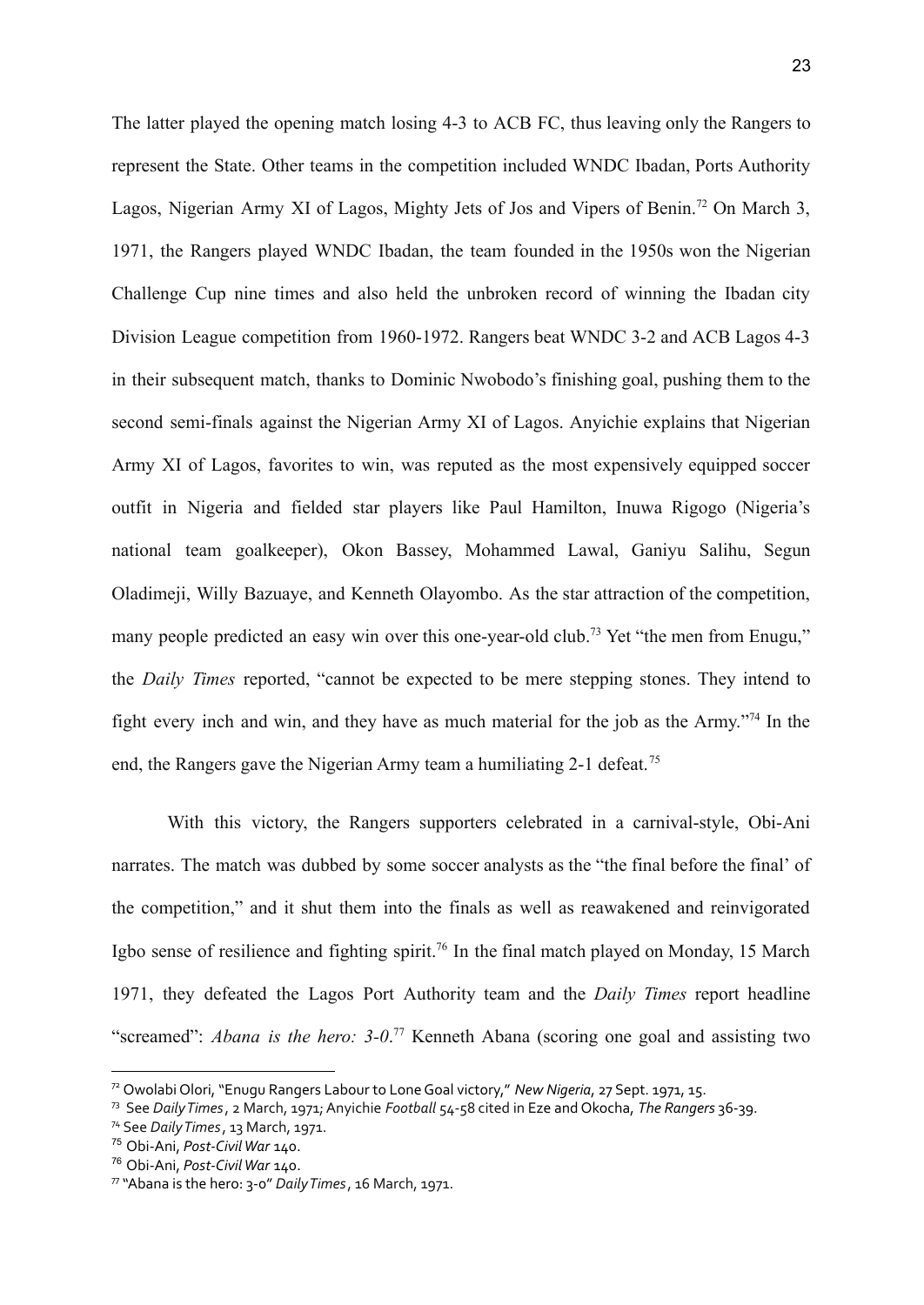more, was the Player of the Match) alongside the squad's heroic display made the Rangers the first team to win the Amacharee Cup at its inception in 1971. The Port team were the first winners of the Nigerian Challenge Cup competition in 1945 when it began and fielded star players like Bobo Mordi, Tunde Agbaniko, Edet Ohiri and Dangerman Okonji.<sup>78</sup> Thus, in only one year, the Rangers was automatically qualified to represent Nigeria in the 1971 African Cup of Champions Clubs Competition.<sup>79</sup>

Their participation in the African Club Championship was historic for the club and much more for the Igbo people whose hearts were now won. Their first match was against the Army team of Niger Republic, Secteur VI. Though this ended in a draw, the second leg match was played at the King George V Stadium, Onikan, Lagos ending 1-0 in favor of the Rangers. The second team the Rangers played was the Kaloun Stars of Guinea. The first leg ended 3-3 with goals by Nwobodo, Igweonwu and Abana. The second leg was monumental. It was played at the old Enugu Sports Stadium. This was the first international fixture to be played in postwar Igboland (the only one played in this competition) and with Dominic Nwobodo's two goals the Rangers won 2-1. However, this match was remarkable for soccer enthusiasts, supporters of the Rangers and Igbo people in particular and they demonstrated this economically despite their poverty. A total of 21,650 fans watched the match and the East Central State realized £15,450 (the State had paid the sum of £3,500 to the Nigerian Football Association to allow the match to be played in Enugu). Obi-Ani asserts that this match became the most financially profitable soccer match in Nigeria. Though the Stationery Stores FC of Lagos match against Asante Kotoko of Ghana at the Liberty Stadium in Ibadan, Southwest Nigeria earlier in June 1970 was watched by 35,000 spectators, less than £10,000 was realized.<sup>80</sup>

<sup>78</sup> Eze and Okocha, *The Rangers* 39.

<sup>79</sup> Obi-Ani, *Post-CivilWar* 140.

<sup>80</sup> "Record SaleAt Rangers Match", *Lagos DailyTimes*, June 3, 1971, 22; Obi-Ani, *Post-CivilWar* 141.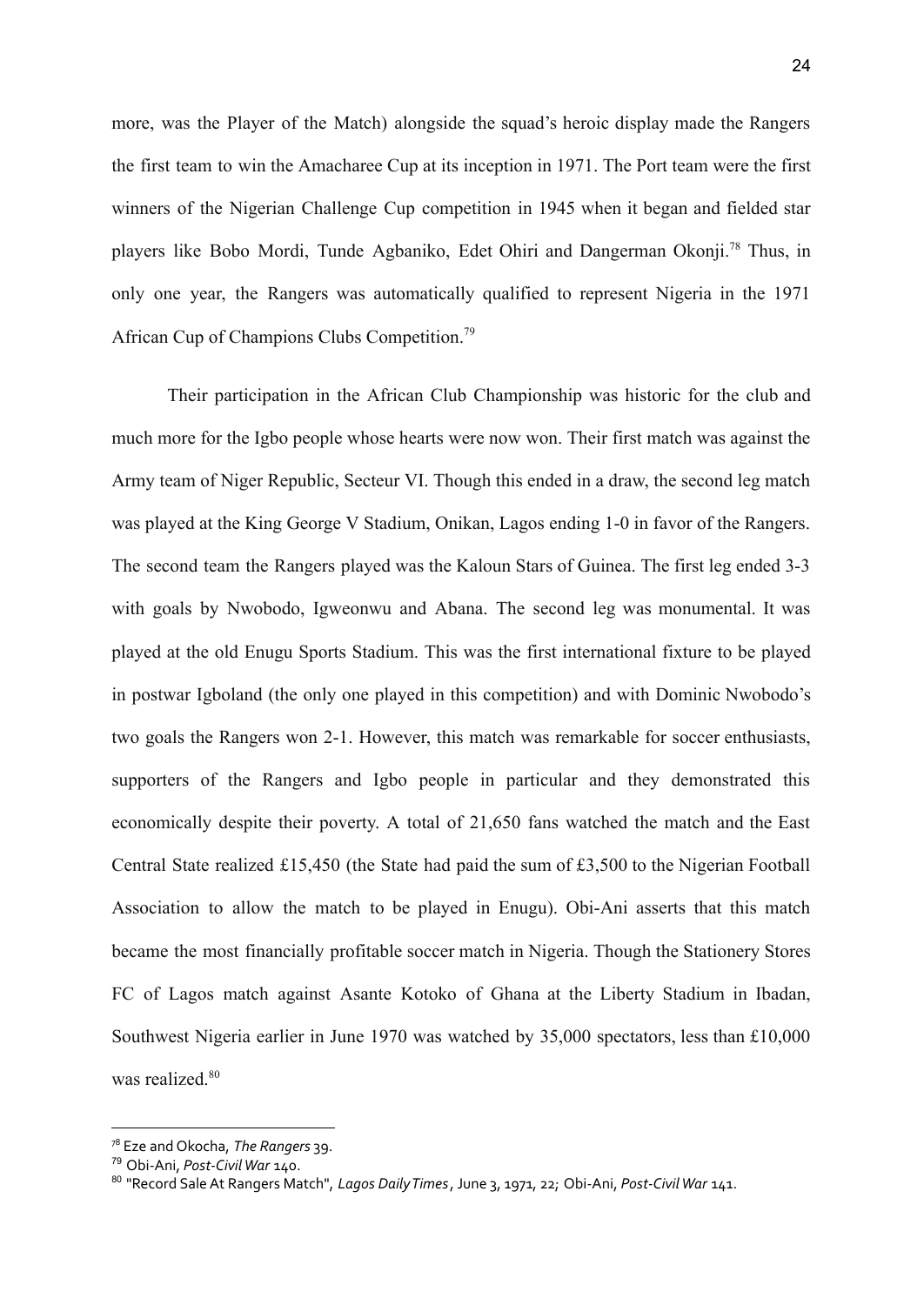This match demonstrated that the Rangers had through its success, gradually won the hearts of the Igbo people, commanded their overwhelming support and spurred the progress of soccer in Enugu**.** Although the Rangers was kicked out in the quarterfinals, they were champions of hearts. The Rangers lost more championship cups even to its two major rival clubs, WNDC of Ibadan and Mighty Jets of Jos, and ended the soccer seasons with no trophies until 1974. In the 1971 National Challenge Cup Competition, it lost 2-1 to the former and in the following year lost the Nigeria Football League (NFL) to the latter. According to Obi-Ani, in 1972, under the leadership of Commodore Edwin Kentebe, the NFA commenced the NFL on a home and away match basis. At the end of the league in 1973, the Rangers was tied on the same points aggregate with Mighty Jets of Jos. However, the league title was awarded to the latter on goal superiority.<sup>81</sup>

From 1972 to 1974, several challenges necessitated the reorganization of the State Sports Commission and the club. In 1972, Enyeazu moved to Lagos to become the Director of the National Sports Commission in Lagos and after the 1973 season, Clifford Eneli replaced him as Director of Sports in the State. A new management team was constituted by Barrister B.S.C Nzenwa (Chairman), Maurice Ezeudoye (Team Manager), and Chief A.W. Ibe (Life President). The same year, the Rangers suffered its first major crisis which resulted in the resignation of its goalkeeper, Okosieme and team reorganization. It also triggered the need to recruit a second generation of players to replace the retiring foundation players, some of whom started playing in the 1950s or 60s. Obi-Ani speculates that about eight of them were dropped. Secondary School lads, who played at the 1971 Academicals Soccer Championship, became the hope of the club including Christian Chukwu, Godwin Ogbueze and others.

<sup>81</sup> Obi-Ani, *Post-CivilWar* 142.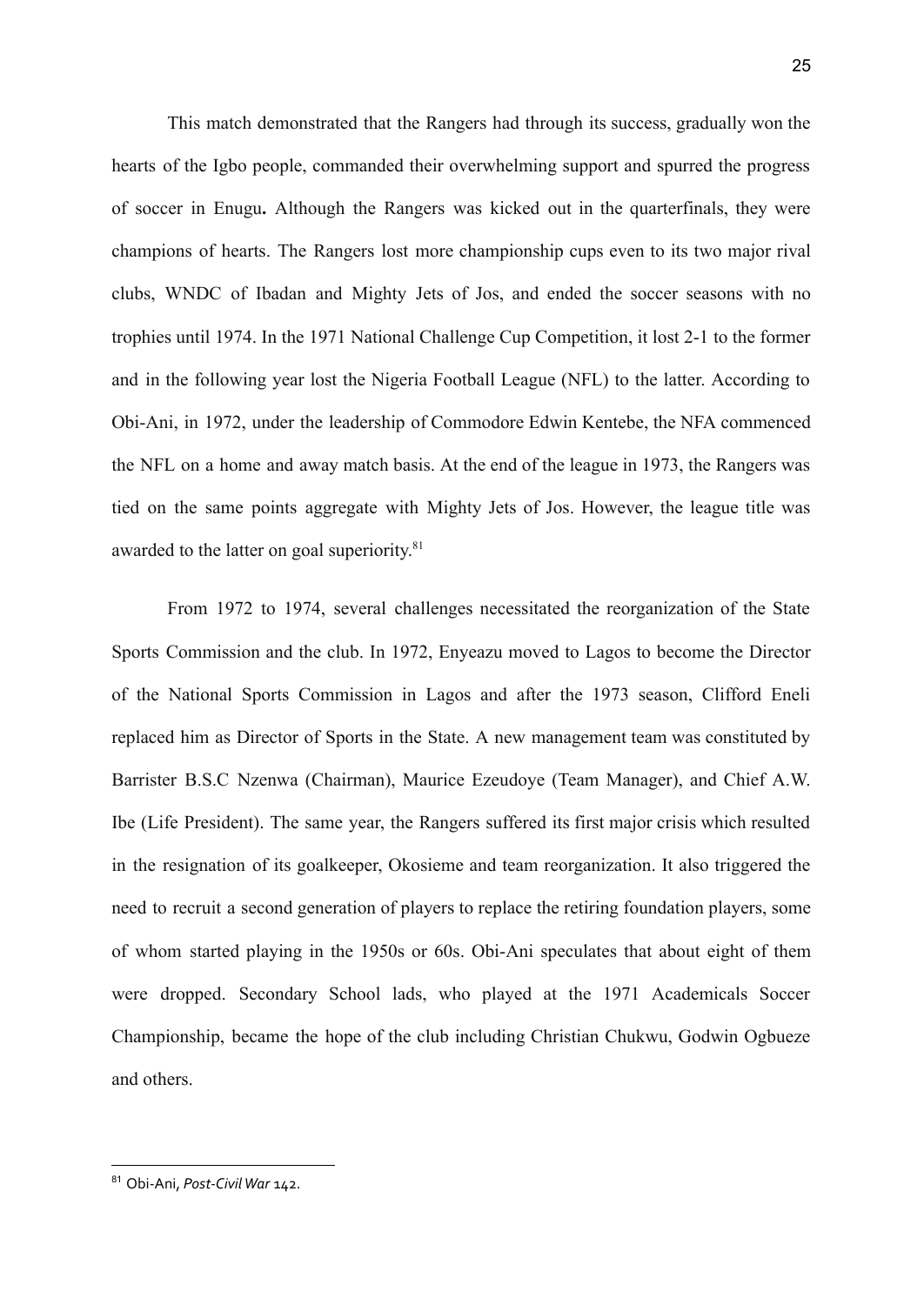Like the Rangers, the East Central State's Academical squad led by Godwin Ogbueze, defeated other states and the defending champions, Kwara State Academicals 2-0 to win the Manuwa/Adebajo Cup in Lagos in 1971. Both the Rangers and Vasco da Gama sought and recruited these players after their secondary school careers. Enyeazu explained that after the tournament, to replenish the team, they organized a soccer match for them at the Enugu Township stadium and the students "outplayed and outscored Rangers FC 3-2." Quickly, The Rangers picked and registered the likes of Christian Chukwu, Godwin Ogbueze, Francis Nwosu and Kenneth Ilodigwe while rival Vasco da Gama recruited Ekeji, Odo, Chukwuma Nwankwo among others. In addition, the Rangers recruited players directly from strong "Footballing Schools" (where principals showed a lot of interest in sports) like John Azinge from Abbot Boys Secondary School, Ihiala, CKC Onitsha among others. By the 1974 soccer season, the team was reorganized to include new recruits, from schools and local clubs, some of who succeeded the pioneer players. They include:

> Dominic Ezeani (Captain), Alex Nwosu, Godwin Ogbueze, Kenneth Ilodigwe, Ikechukwu Ezidinma, Christian Chukwu, Law Ufele, Foster Ikeagu, Emma Mba, Godwin Gbenimacho, Chimezie Ngadi, Harrison Mecha, Stanley Okoronkwo, Kelechi Emetole, Chukwuma Onyeaghala, Damian Odo, John Azinge, Obi Ekwo, Francis Nwosu, Alex Nwosu, Nnamdi Anyafo, Ifeanyi Onyejiaka, Sam Onyeaka, Patrick Iluno, Okey Emodi, Charles Adimora, Patrick Ekeji, Christian Madu, Okwuchukwu Anigbogu, Joseph Aniedobe, Sam Onyeaka, Chike Ikebuaku, John Uwanaka and Charles Okoroigwe.<sup>82</sup>

These reorganizations paid off as the Rangers won three consecutive National Challenge Cups in 1974, 1975 and 1976, thereby retaining the cup. On March 2, 1975, The

<sup>82</sup> Eze and Okocha, *The Rangers* 43; Obi-Ani, *Post-Civil War* 142-143.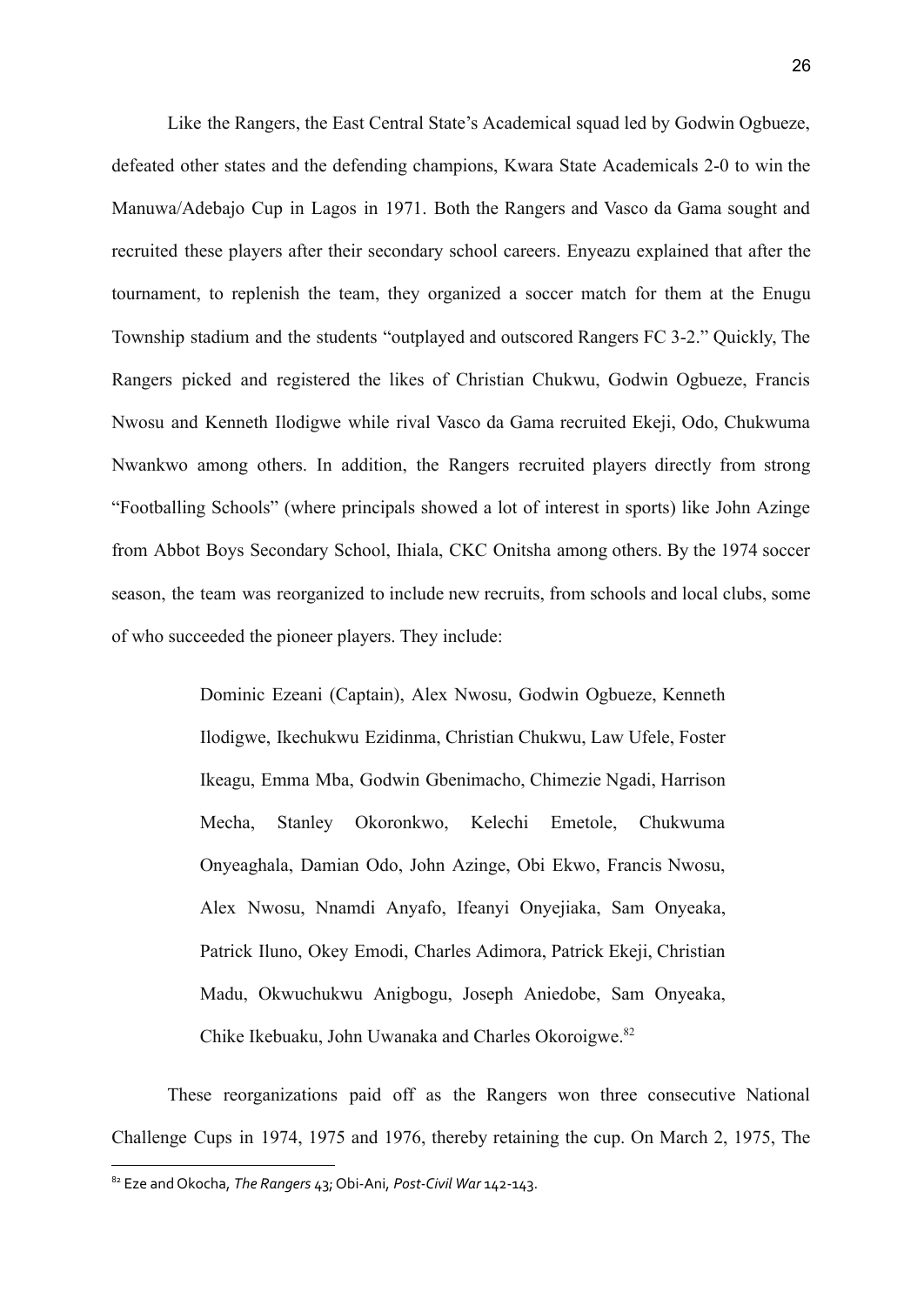Rangers, representing Nigeria, won its first match for the 1975 African Championship against Accra Great Olympics. Also, they qualified after subsequent matches against Young Africans of Tanzania, the Green Buffaloes of Zambia in the quarterfinals. However, after losing 3-1 to Mehalla of Egypt, the second leg match of the semi-finals was spectacular. With NFA's permission, it was played in Enugu on October 24, 1975. Former Editor *Satelite Newspaper*, Obinwa Ben Nnaji recounts,

> The build-up to the game was overwhelming, reminding me of those days when the club's matches drew fans from Ogoja, Calabar, Onitsha, Port Harcourt, Abakaliki, Umuahia to Enugu. As a matter of fact, I will never forget this convoy of fifteen station wagon Peugeot cars that arrived in Enugu on the morning of the memorable Rangers vs Mehalla battle. The convoy was led into Enugu in a fanfare. The lead vehicle was decorated with the Rangers red and white colors. The Flagbearer of the convoy was holding a loudspeaker machine. In the street language of Aba Ngwa [a dialect of Igbo language], he bellowed, '*Enyimba Enyi! Igbo kwenu!!...Oru na Omume...Owu kwazi ita bread. Mehalla o see Wahala [*'*Enyimba Enyi! Igbo kwenu!!...It's action time…it's like eating bread. Mehalla has seen trouble]!'* That was enough. By the time he moved the convoy back to the stadium after the stop at Coal camp and Edinburgh Obiagu road, Enugu had been totally mobilized.<sup>83</sup>

This reveals Igbo identification and support for Rangers. The 25,000 capacity Enugu stadium would host an estimated 40,000 spectators. With goals by Obianika, Ibeabuchi and Nwobodo, the Rangers emerged victorious qualifying with a 3-0 goal superiority over Mehalla.<sup>84</sup>

The Rangers, the first Nigerian club to reach the finals, failed to clinch the cup. They fell to Hafia FC of Guinea, losing 1-0 in Conakry and 1-2 in Lagos in December 1975. Several reasons have been attributed for this defeat including ethnic mistrust of the Yoruba officials within the NFA. Lack of proper rest because of the late arrival of the Rangers players to Lagos. less than 24hours before the match. Also, the State Government's interference with coach Anyim's starting lineup selection broke the camel's back. Unfit Dominic Nwobodo

<sup>83</sup> Eze and Okocha, *The Rangers* 45-47, xxii.

<sup>84</sup> Obi-Ani, *Post-CivilWar* 144.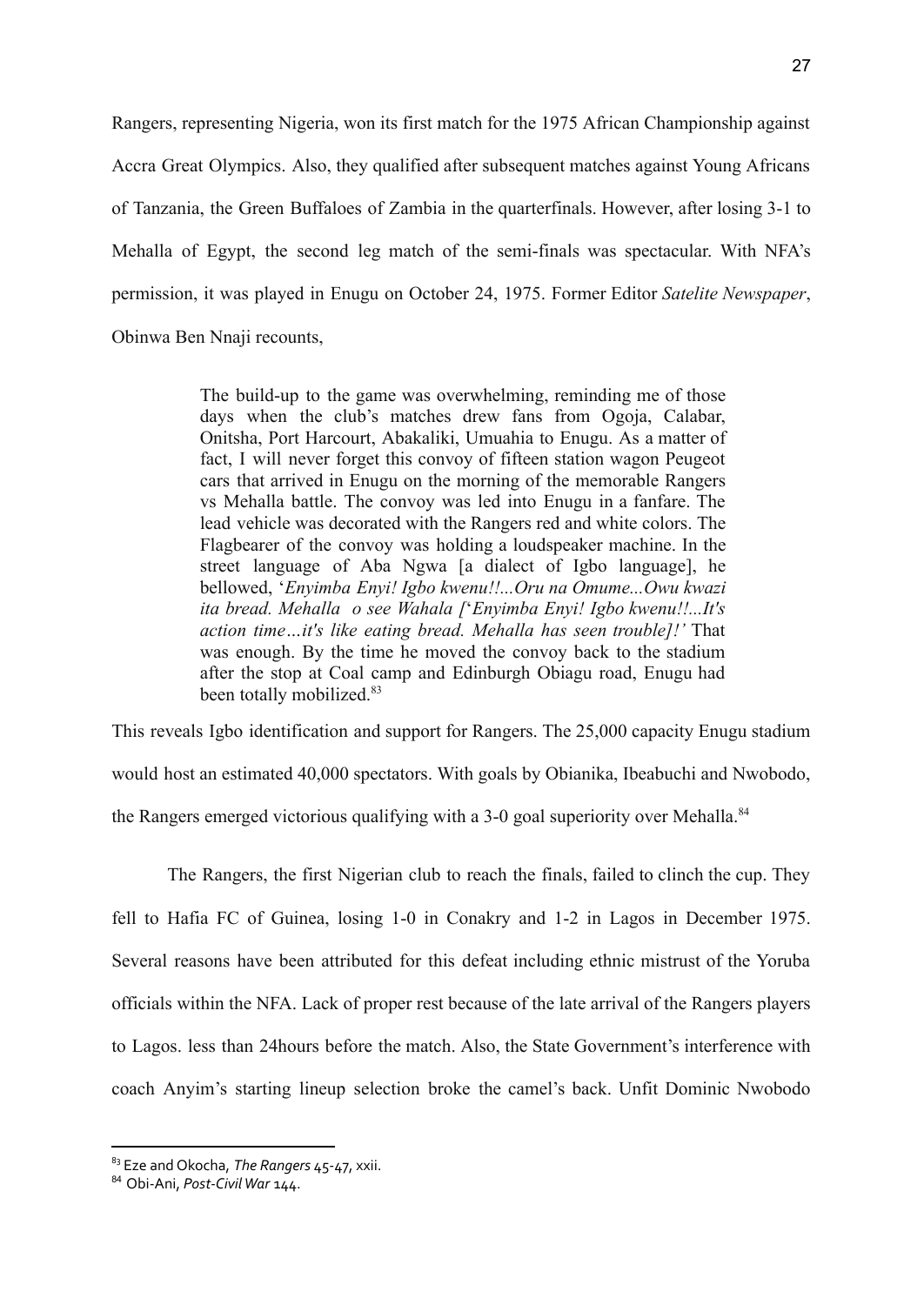played despited coach's protest and he refused to replace him. Obi-Ani claims that Nwobodo was unfit while Eze and Okocha blames this on a pre-existing "social problem" between him and Coach Anyiam that led to his earlier benching.<sup>85</sup> The impact of this loss was heavily felt by the team. They were deserted, even by the Sports Council and returned to Enugu by road. However, Jim Nwobodo, the Rangers future Chairman hosted them to a party at the Hotel Presidential, Enugu and presented them with gifts to encourage their dampened demeanor.<sup>86</sup>

In 1976, the Rangers was again reorganized and qualified for the African Winners Cup Competition of 1977 in which the IISC Shooting Stars were defending champions. The creation of new states across the federation in February 1976 divided the East Central State into two Igbo-dominated states, Anambra and the Imo States. Some of the administrators (Pauline Nzerem and Isaac Nnado), players (Kelechi Emetole, Harrison Mecha, Ikechukwu Ezidimma among others) and Coach Anyim relocated to the Sports Department in Owerri, the Imo state capital.<sup>87</sup> Godwin Achebe became the Rangers Coach. When the 1977 Championship began, the Rangers represented Nigeria alongside IISC Shooting Stars. Fortunately, the Rangers clinched its first international title after defeating the Canon Sportive of Yaounde, Cameroon in the first leg match in Lagos 4-1 and being held to a second-leg 1-1 draw at the Ahmadou Ahidjo Stadium, Yaounde. Captain Christian Chukwu was presented the Cup by the Cameroonian president, Ahmadou Ahidjo. Remarkably, the highlight of the tournament was the semi-final match against its rival, Shooting Stars. This match stirred ethnic tensions between two the dominant ethnic groups, the Igbo and Yoruba, which identified with the teams. The first leg was played on October 15, 1977 had 80,000 spectators at the National Stadium, Surulere, Lagos while the second leg was played at the Kaduna Sports Stadium on November 19, 1977 both ending goalless, except for a penalty

<sup>85</sup> Obi-Ani, *Post-CivilWar* 145; Eze and Okocha, *The Rangers* 47

<sup>86</sup> Obi-Ani, *Post-CivilWar* 145-146.

<sup>87</sup> Eze and Okocha, *The Rangers* 48.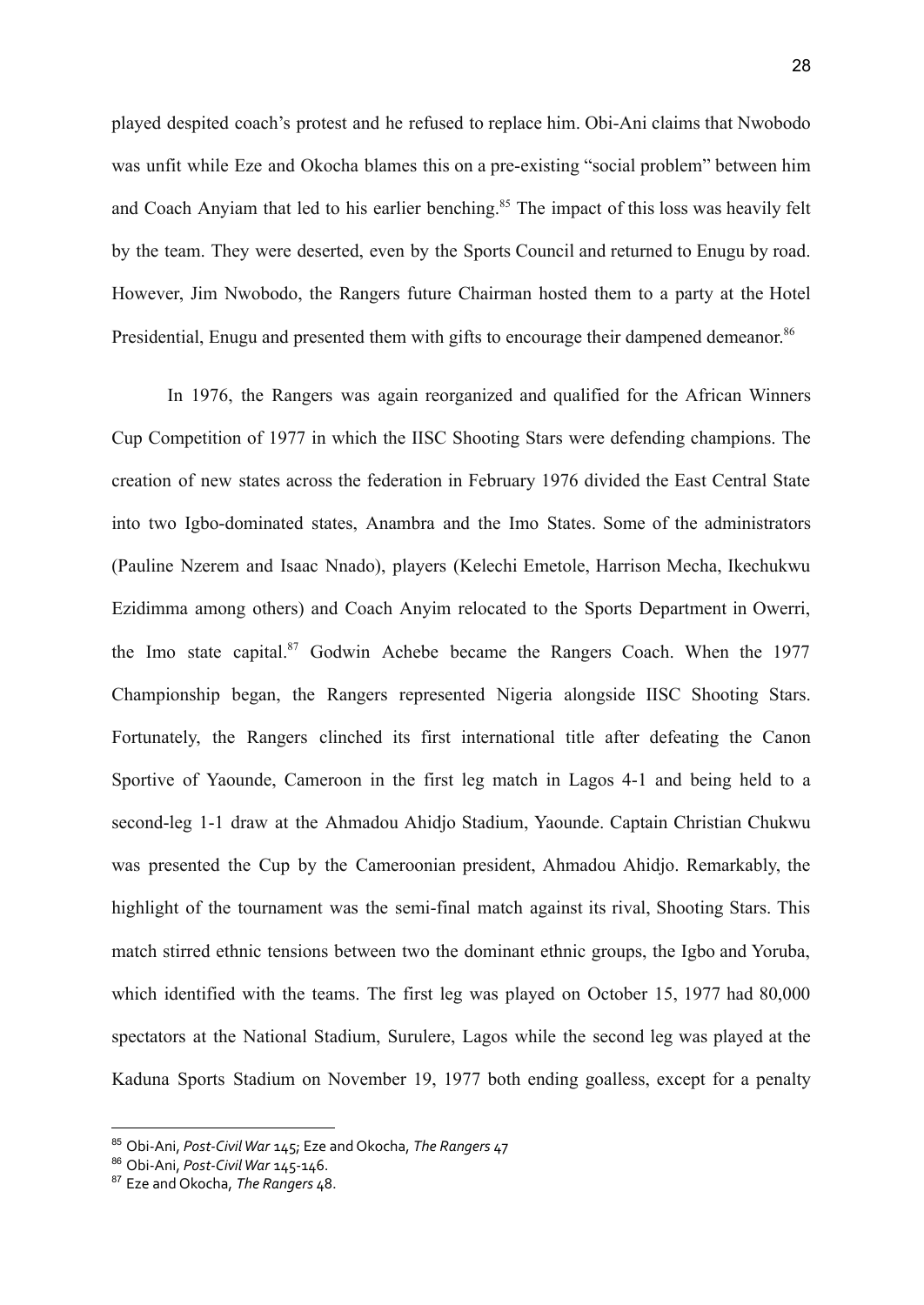kick that ended 4-2 in the Rangers favor. "The victories recorded by Rangers," Obi-Ani asserts, "throughout the 1977 soccer season further added to the joy and respect of the Igbo man in Nigeria."<sup>88</sup>

From 1978-1980, the Rangers won no cup. However, its former Chairman, Jim Nwobodo became popular for his work with the club and won the 1979 Gubernatorial election in Anambra State. With the new status as the soccer-loving State's first Executive Governor, he gave the club political backing. In June 1980, in order to revive the fortunes of the club which was losing its steam, he hired two Brazilian coaches Paulo Robert Diaz and Dennilson Custodio to handle the club and recruited another Brazilian, Da Silva Pereira as a player. For the 1981 soccer season, new players of Igbo extraction were recruited, the likes of Ibezim Ofoedu, Uche Nwachukwu, Tony Orji, Mike Ogbuodudu and Okey Isima. This paid off as the team reached its apogee in the 1981 soccer season. They avenged the loss of the 1978 National Challenge Cup to Bendel Insurance FC, beating them 2-0 to clinch the 1981 Cup. Qualifying for the 1982 African Champions Cup, they recruited more players like Benjamin Okorogu, Justus Ewendu, Chibuzo Ehilegbu, Mike Emenalo, Sylvanus Okpala, Adokie Amiesimeka, Kenneth Boardman and Christian Ogbodo. However, they lost in the semi-finals to Ahly National of Egypt. In 1983, they defeated their opponent, DIC of Kaduna in a 6-5 penalty shootout to clinch the 1983 Challenge Cup Competition.<sup>89</sup> Though at the peak of its performance, the Rangers suffered from the exodus of its key players to US and Canadian universities, where they were offered educational scholarships, Ranger remains one of the greatest soccer clubs in Nigeria soccer history. 90

<sup>88</sup> Obi-Ani, *Post-CivilWar* 148.

<sup>89</sup> Obi-Ani, *Post-CivilWar* 148-149.

<sup>90</sup> Eze and Okocha, *The Rangers* 52-53.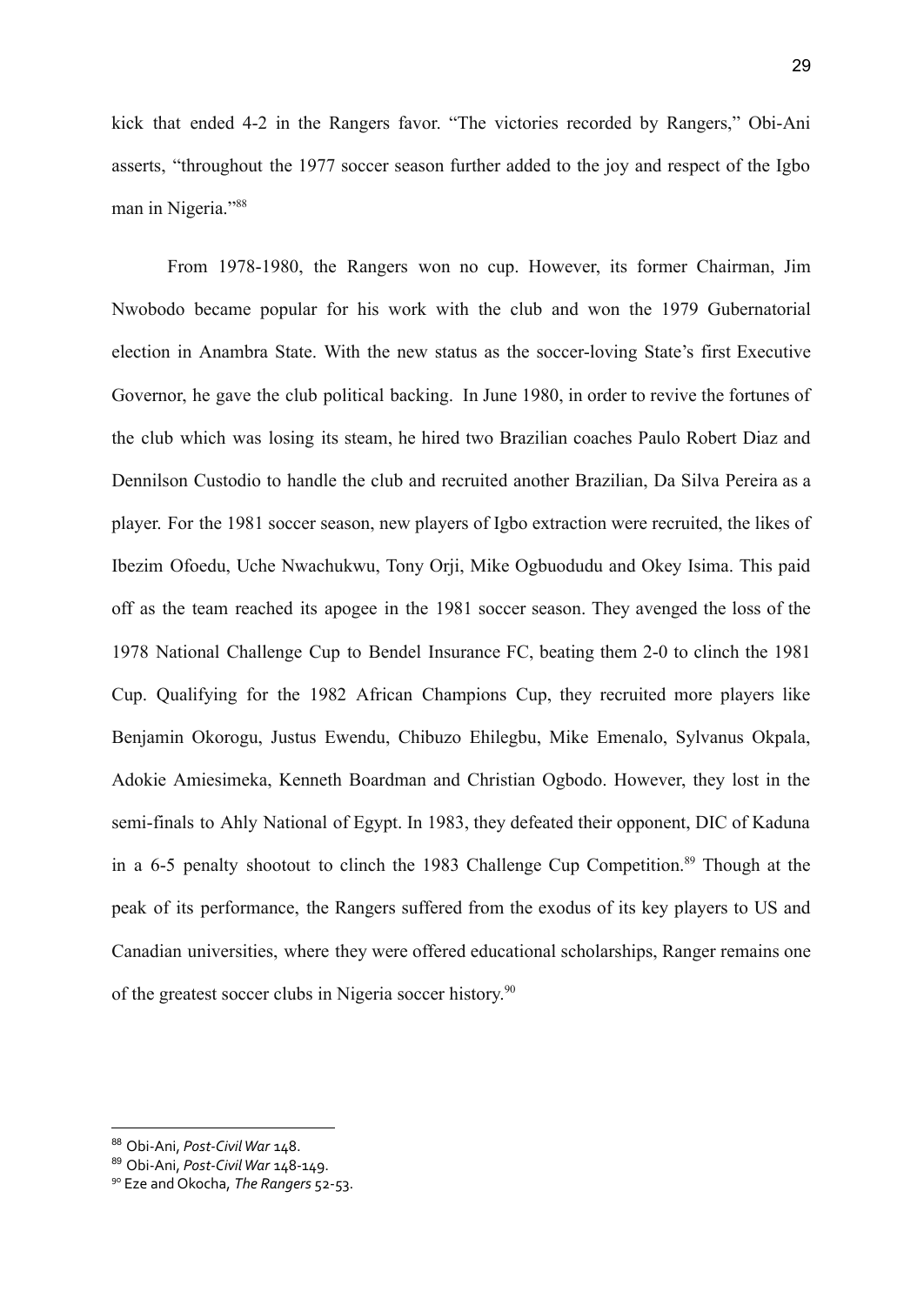# **CHAPTER 4: HANDSHAKE ACROSS THE NIGER: THE ENUGU RANGERS AND NATIONAL INTEGRATION**

*Shooting Stars were more than a football club. It was a movement of the Yoruba people. After the war, the Igbos came back using Rangers International FC as their beacon, they said at that time that there was "No Victor! No Vanquish!" but everybody knew that was not true. The Igbos were not given recognition of a people that were not conquered. So they used Rangers FC to tell Nigerians that though you have conquered us at the warfront but in football, we are the Champions.* —Segun Odegbami, Shooting Star (1970-1980) and

ex-Nigerian professional soccer player.<sup>91</sup>

This chapter examines the contribution of the Rangers to the Igbo cultural group as they reintegrated into the Nigerian society in the postwar reconstruction era. It establishes Igbo identification with Rangers, examines how the club, beyond securing Igbo "psychological healing," helped restore the dignity of the "vanquished" people. It asserts that as an Igbo self-help project, the club served as a flagship for the group's successful self-reintegration. It asserts that the concept of Igboness is not anti-Nigeria—Igboness *and* Nigerianness—as opposed to Igboness *over* Nigerianness. It concludes that the Rangers, beyond celebrating Igbo identity, became a symbol of nation-building, national integration and pride.

This section parallels the role of sports in Black communities in the post-civil war, segregation-era US. Authors have argued that Black sports teams were a way of seeking inclusion, a way of interacting with a wider community (and white community), as well as a source of pride. Rob Ruck's *Sandlot Seasons: Sport in Black Pittsburgh* offers an incredible example. According to Ruck, "sport was a forum for symbolic political assertion and an arena

<sup>91</sup> Jimanze Ego-Alowes, "Segun Odegbami was a poor foot-baller!" *Daily Sun*,June 6, 2013, 34.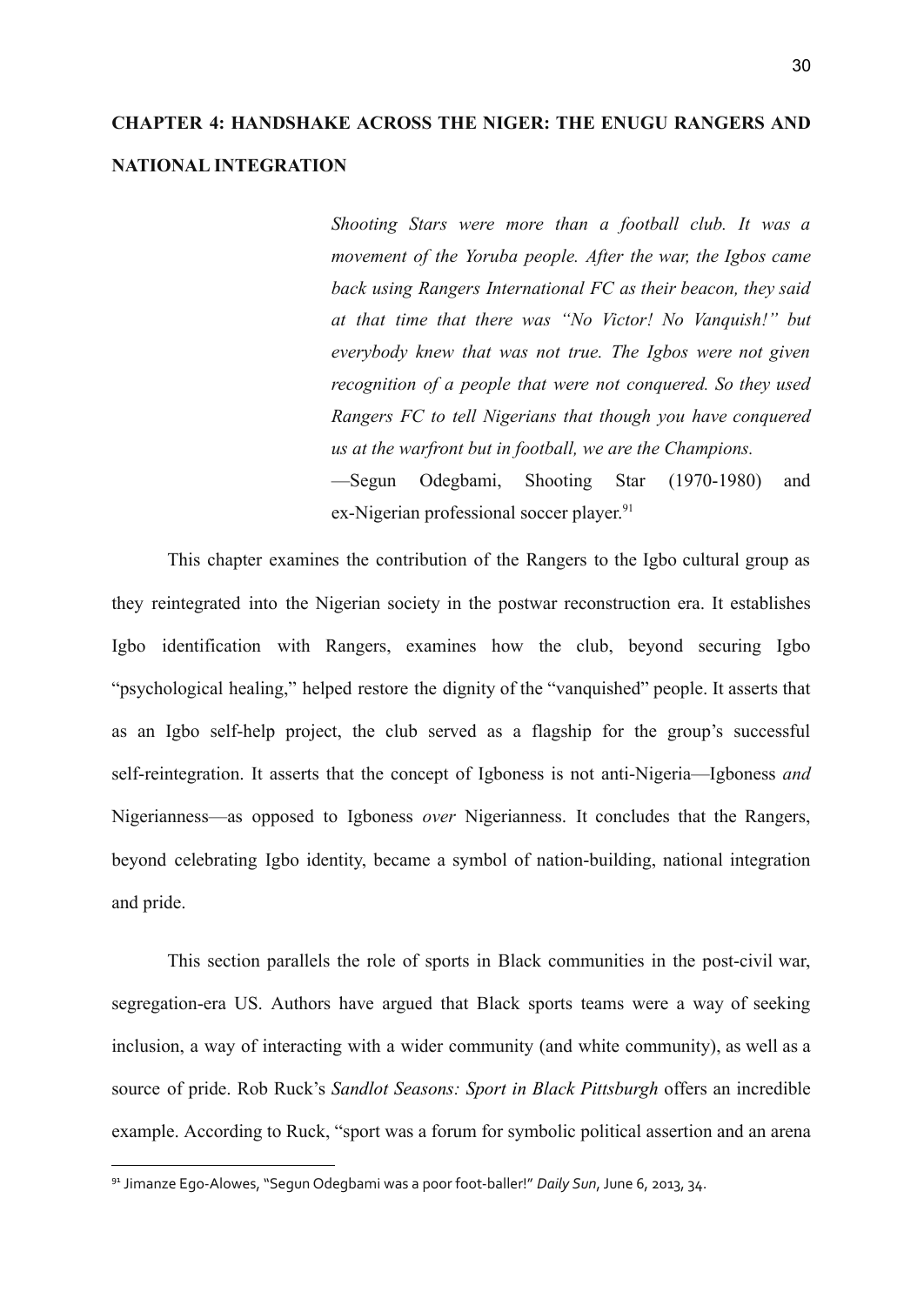for real political struggle. Through competition with whites in a variety of contests, sport provided the black community, in Pittsburgh and nationwide, with its most visible heroes and its most tangible elements of new self-esteem. It energized black consciousness during the 1930s and 1940s in ways that went unmatched by other aspects of black life."<sup>92</sup>

### **Igbo identification with Enugu Rangers**

In the postwar reconstruction years, proactive attempts at postwar reconciliation and national unity were made. These included the FMG's promised peacebuilding pact framed around reconciliation, rehabilitation, and reconstruction policies (the 3Rs) and the Igbo self-help projects. However, several scholars have remarked on the failure of this official policy. In fact, Victor Ukaogo asserts that "the three Rs marked the beginning of Igbo relegation and alienation 'rather than the end of the Igbo marginalization.'"<sup>93</sup> In Nigeria's Second Republic (1979-1985), "charges of neglect of federal projects and the unfavorable statutory allocation" and promises by federal officials including Vice President Alex Ekwueme and Minister of Steel, Mr Paul Unongo, to correct imbalance suffered prominently Anambra and Imo States because of "deliberate neglect."<sup>94</sup> As a matter of prime necessity to rebuild from the ruins and devastation of the war, the Igbo had to resort to self-help community efforts, and this proved hugely successful. Collectively, communities tasked themselves and built infrastructures, bridges, post offices, hospitals, schools, invested in the education of their children among others. Obi-Ani concluded that

<sup>93</sup> See Godwin Onuoha, "Memory, Reconciliation, And Peacebuilding in Post-Civil War Southeast Nigeria," African Peacebuilding Network: APN Working Papers, no. 19 (June 2018), 1-34; Victor Ukaogo, "Igbo Challenges in Post conflict Nigeria," in *The Nigeria-Biafra War: Genocide and the Politics of Memory*, Chima J. Korieh ed., (Amherst, NY: Cambria Press, 2012), 304-323; Eghosa Osaghae, Ebere Onwudiwe, and Rotimi Zuberu, *The Nigerian CivilWar and Its Aftermath* , (Ibadan:JohnArchers, 2002). <sup>92</sup> Rob Ruck, *Sandlot Seasons: Sport in Black Pittsburgh* (Urbana &Chicago: University of Illinois Press, 1993), 3.

<sup>94</sup> "The Nigeria YearBook 1981: A Record of Events and Developments," *Daily Times* December 17, 1979, 180; January 18, 1979, 196.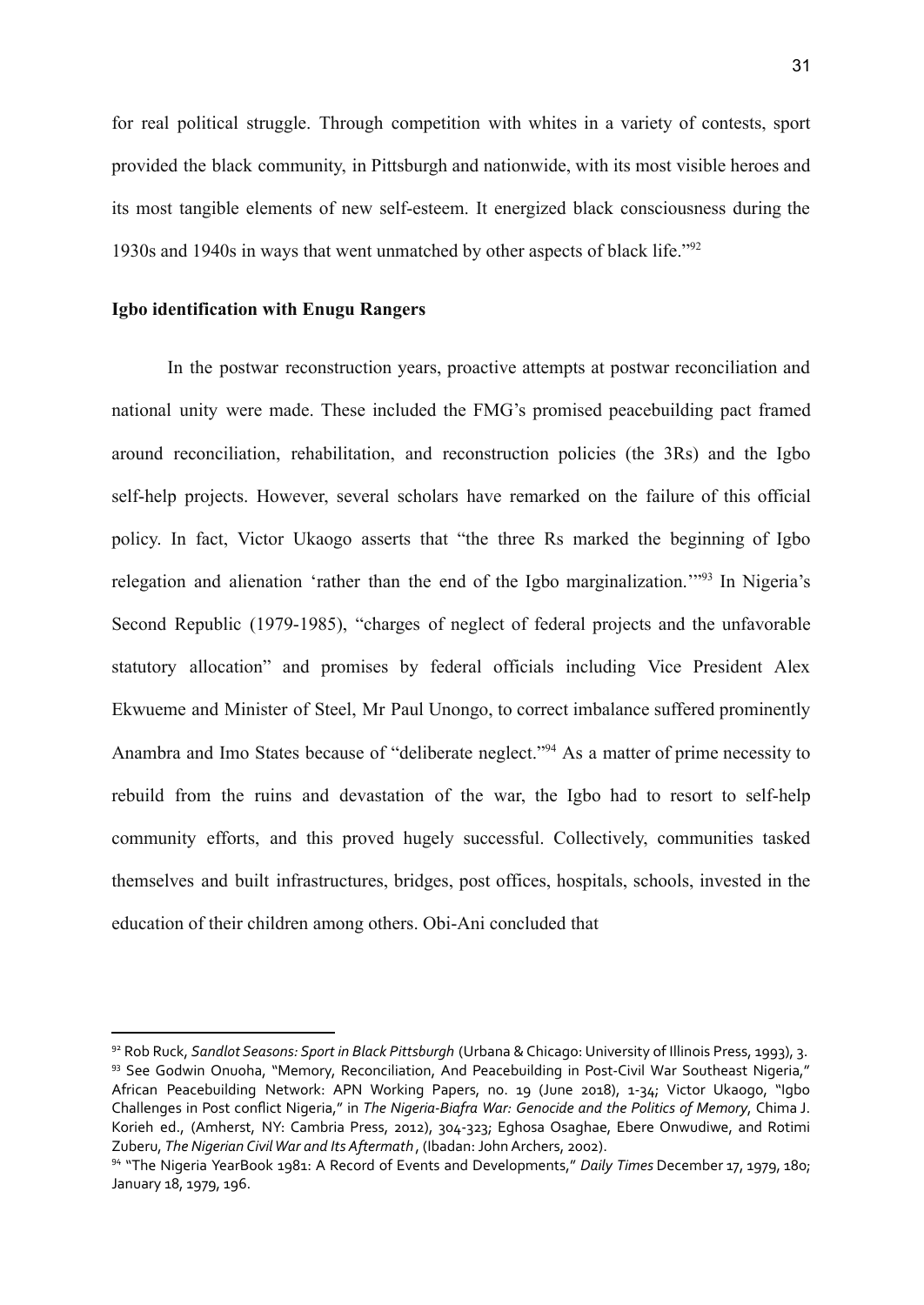"What the Igbo got from the Federal Government was inadequate finance and discrimination. Save for the Igbo man's [and woman's] self-help efforts, Igboland would have remained in a state of decay and neglect."<sup>95</sup>

The major challenge of reintegrating the Igbo into the mainstream of Nigeria's society was another hurdle. Chuka Onwumechili provides insight into how psychological traces mark postwar relationships or official end of conflicts.<sup>96</sup> Amidst the national rhetoric of reintegration, Gowon's picked and encouraged particular interest in soccer as a tool of encouraging "national patriotism and unity;"<sup>97</sup> and the NFA Secretary-General, Chief Etubom Oyo Orok Oyo (1965-74) insisted that soccer contests must involve all the different zones of Nigeria, especially war-torn Eastern Nigeria. As a result, Chief Oyo insisted that for the Nigerian Army XI team to be crowned true champions in the Amachree Cup of 1971, they had to defeat representatives of the East Central State.<sup>98</sup> But they lost to the Rangers. Eventually, it was surprisingly the least expected agent, the Rangers that bore the burden of fast-tracking and catalyzed the reintegration of the Igbo people, a self-reintegration project.

My argument can be previewed as follows. The Rangers extended and carried forward into the socio-cultural realm, by their success, the political efforts by the Igbo and Nigerian Government in general, to reintegrate in the postwar "New Nigeria." Political reunification of the Eastern Region with the rest of Nigeria was accomplished on January 15, 1970 with the surrender of Biafra and the appointment of a Nigerian administrator in the region. Political reunion may have been completed, but did the reintegration of the Nigerian nation simply

<sup>&</sup>lt;sup>95</sup> Obi-Ani, Post-Civil War 151.

<sup>96</sup> Chuka Onwumechili, "Nigeria: Rangers, Igbo Identity, and the Imagination of War," Chuka Onwumechili andGeraldAkindes eds., *Identity and Nation in African Football: Fans, Community, and Clubs* (London: Palgrave Macmillan, 2014), 116.

<sup>97</sup> OlanipekunAlli, "Sports can be a unifying agent, saysGen.Gowon," *New Nigerian*, 16 March, 1970.

<sup>98</sup> John Nauright and Charles Parrish eds., *Sports around the world: History, Culture, and Practice* (Santa Barbara:ABC-CLIO, 2012), 96.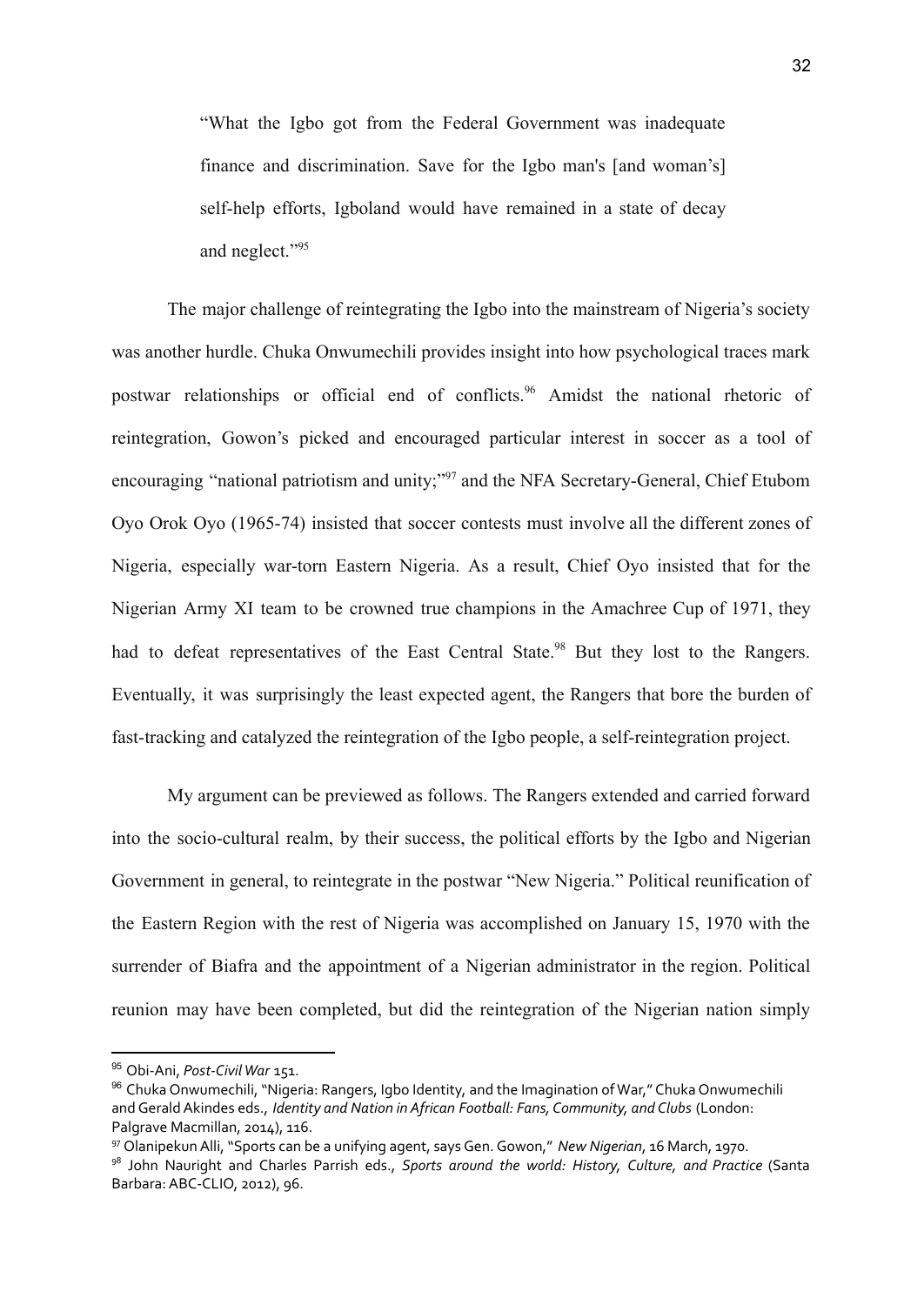come to a close with a political compromise? The failure of official 3Rs policies, constant cries of ethnic marginalization and demand for political representation suggest otherwise. Therefore, layered into the bitter memories of the Nigeria-Biafra war was the growing realization that in the "new Nigeria" unleashed division and political marginalization of Nigeria along ethnic lines. Where official pledges of "No victor. No vanquish" and official policies fail, nationalizing efforts like decades of the Rangers' remarkable feat in soccer played a central role in reintegrating Igbo into Nigeria's socio-political culture. It no doubt helped to underpin the popularity of Igbo players in the national team, the Green Eagles.

In the 1970s, with Igboland in ruins, Igbo people and leaders, seeking ways to rebuild popular faith in their ethnonational and Nigeria unity, turned to soccer. They launched the Rangers in Enugu, embracing *Igboness* and Nigerianness at the same time. This confrontation to solve the problem and shore up faith in themselves, the Igbo people, and the "New Nigeria" leading Igbo sportsmen, administrators, sports enthusiasts and businessmen pumped new life—and lots of scarce money—into the Rangers. This is similar to efforts in America after the Civil War and Europe in the 1920s with the world's fair medium.<sup>99</sup>

Onwumechili explains that collective Igbo identification with soccer was new and the launching of the Rangers was the first time the group would rally around a team. He describes this as a postwar "psychological trace." Before the Rangers, the importance of soccer, collectively to the group, was less significant. Although soccer was prominent during and after the colonial era and utilized for nationalists' causes, a 1969 ceasefire that allowed Brazilian soccer star, Pele and his club Santos to play and a failed attempt by the Biafran side to play for recreation and entertainment during the war, collective identification with soccer remained elusive.<sup>100</sup> Onwumechili enumerates a sum of events, accounts and interpretations

<sup>99</sup> Read more on world's fair in Robert W. Rydell, John Findling, and Kimberly D. Pelle eds., *Fair America: World's Fairs in theUnited States* (Washington, D.C.: Smithsonian Institution Press, 2000).

<sup>100</sup> Boer, *The History* 93; Onwumechili, "Nigeria" 116.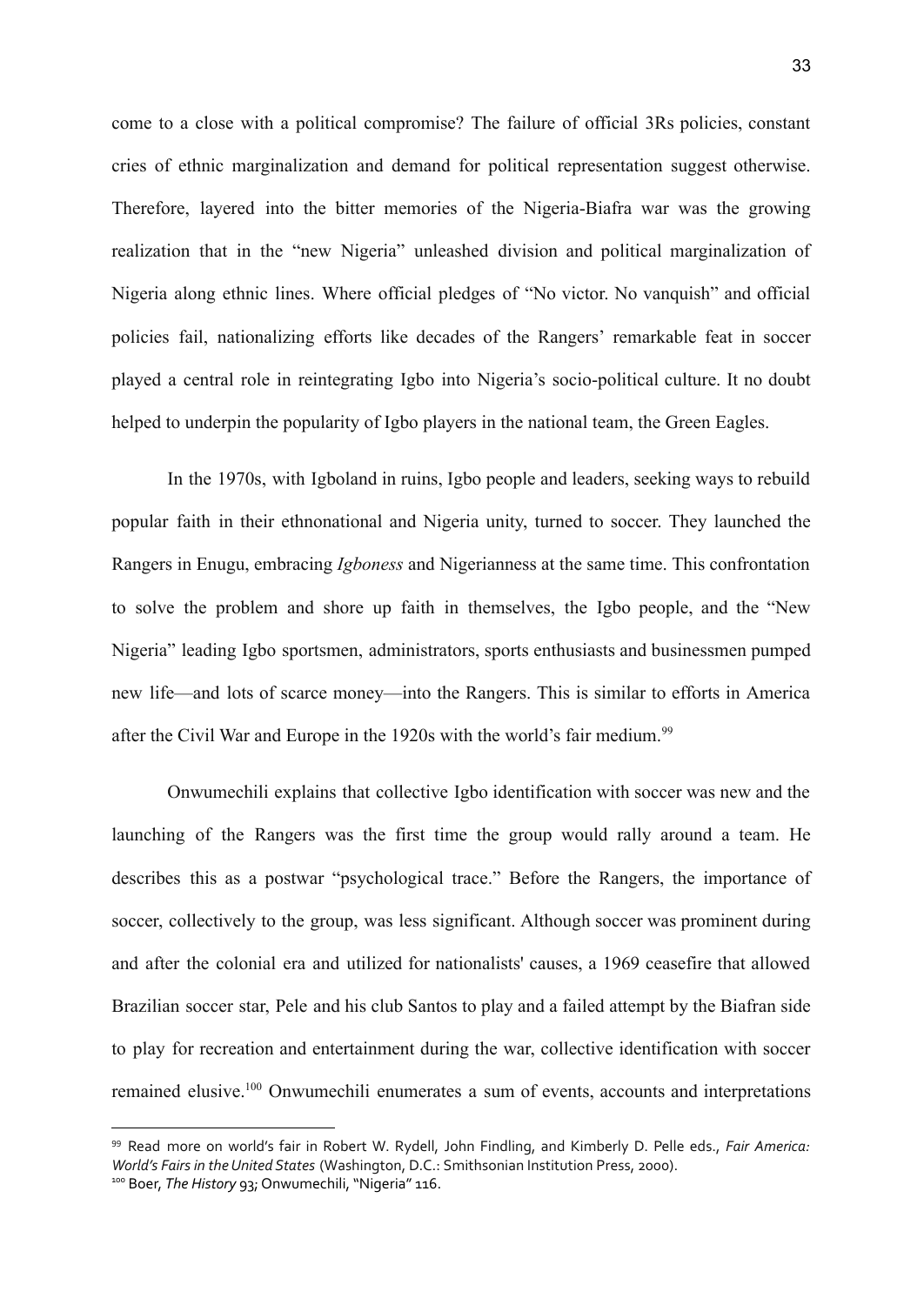that converged to create and strengthen Igbo symbolic identification with the Rangers. These include its direct dedication to Biafra, perceived exclusionary recruitment policy of Igbo players, success in interstate contests and enormous social pressure to publicly support the Rangers among others.

Onwumechili argued that the 1971 Amachree Cup victory and examples of critical events associated with contemporary Igbo myths, that established Igbo identity and aspirations with the Rangers. Their semi-final match against the Nigerian Army XI team was perceived as a re-enactment of the Biafra-Nigeria war, a psychological contest. "Motivated by the 'Rangers Spirit', Dominic Nwobodo recounts in an interview, "we demolished the Nigerian Army XI by 2 goals to 1. For the Igbo, that was a watershed. The victory on the field reversed the defeat suffered by our people at the end of the war."<sup>101</sup> Hence, the cultural group received the Rangers victory as an Igbo victory over Nigeria that was illustrative of the modern Igbo mythology of perceived "common enemy" in state oppression, the possibility of a great Igbo nation, and the idea of Igbo dedication, hardwork and a dogged-determination-to-win-spirit.<sup>102</sup> Eventually, the club became established as a symbol of the group. The Igbo were bound in a single Igbo-dominated state, the East Central State, until 1976 when it was broken up into two—Anambra and Imo States—also facilitated unified Igbo identification and massive support for one team. Players and administrators were drawn from different parts of the State. This made the Rangers a symbol of Igbo unity.

The Rangers' victories brought psychological benefits to the group. Obi-Ani summarily explains this, thus:

> ...after the civil war, Enugu Rangers accomplished for the Igbo people what a million psychologists might not have achieved.

<sup>101</sup> Eze and Okocha, *The Rangers* 36.

<sup>102</sup> Onwumechili, "Nigeria" 126.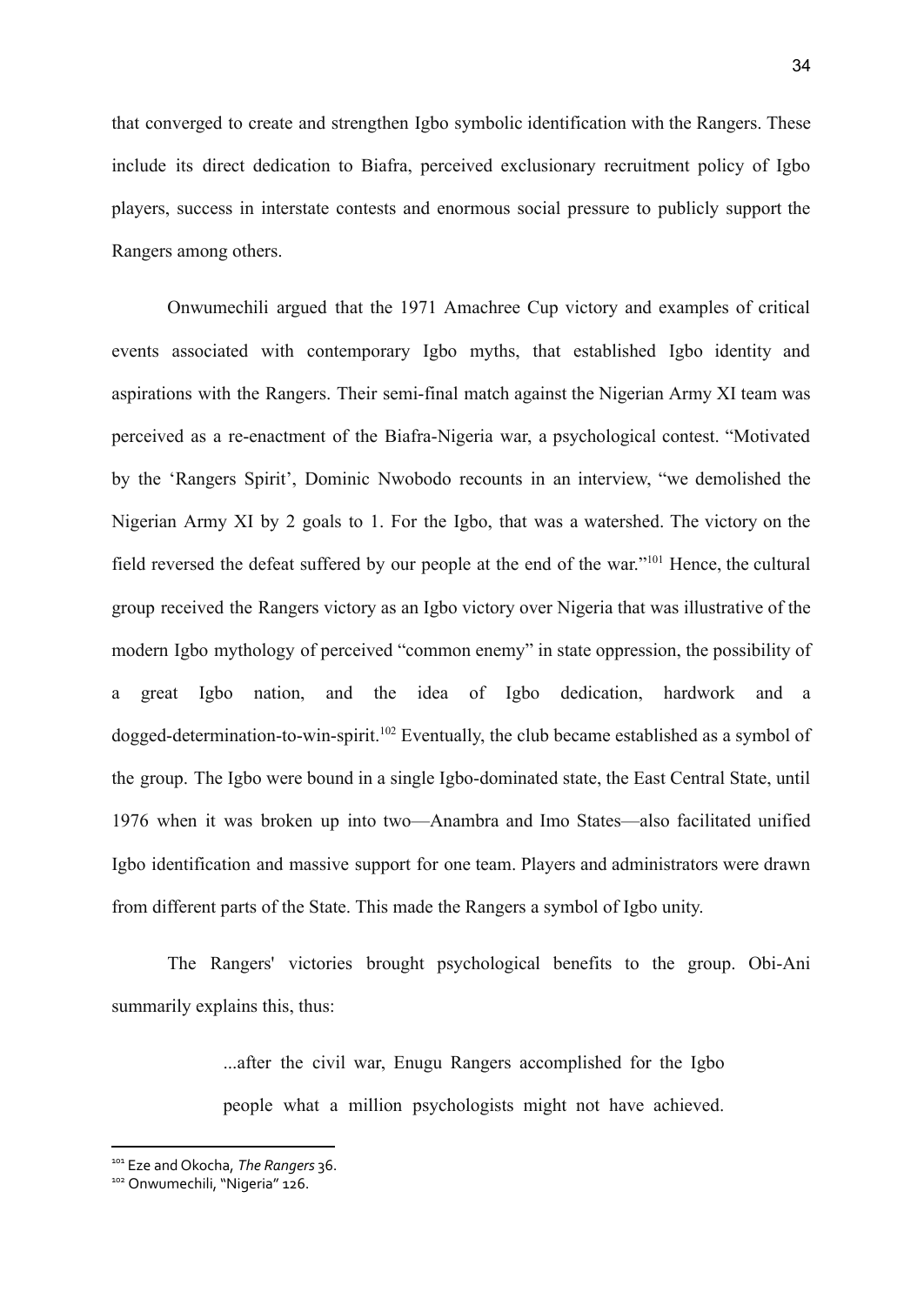Through their exploits in the field of football, the club helped to rekindle self-confidence and the spirit of perseverance and enterprise among the Igbo. This in turn attracted the respect—sometimes envy—of other Nigerians.<sup>103</sup>

As the people moved about their lives, the trauma of the war remained and as they interacted with other ethnic groups, the stigma of Biafra's defeat spread its venom. "The Igbos," Segun Odegbami corroborates, "were not given recognition of a people that were not conquered." The postwar battle was psychological and victory was a necessity if the Igbo would re-emerge from the ashes of the war and years of loss and devastation to a place of significance, dignity and a "new" identity in the "New Nigeria." Early the Rangers victory, unlike their rivals, endeared the team to the group, who found "another opportunity to rejoice and celebrate." This propped the club as a symbol of Igbo unity and hope.

At inception, the Rangers did not command collective Igbo support. It was not even the only soccer club in the State. However, its victories spurred massive Igbo identification and support. In Enugu, in 1974, after the Rangers' first victory of the Challenge, Eze and Okocha describe, soccer fans trooped to the streets to celebrate with the Rangers who were still in Lagos. Traditional celebrations with masquerade and gong beaters paraded the streets playing loudly. On their way back to Enugu, the team made flagship stops at Agbor, Umunede, Asaba, Onitsha, Ogidi and Awka.<sup>104</sup> Obi-Ani uses words like "carnivals," "celebration galore" to describe the mood across Igboland each time the Rangers won its matches. The Rangers thrilled spectators, won fans and inspired support by the way they played.

<sup>&</sup>lt;sup>103</sup> Obi-Ani, Post-Civil War 149.

<sup>104</sup> Eze and Okocha, *The Rangers* 45.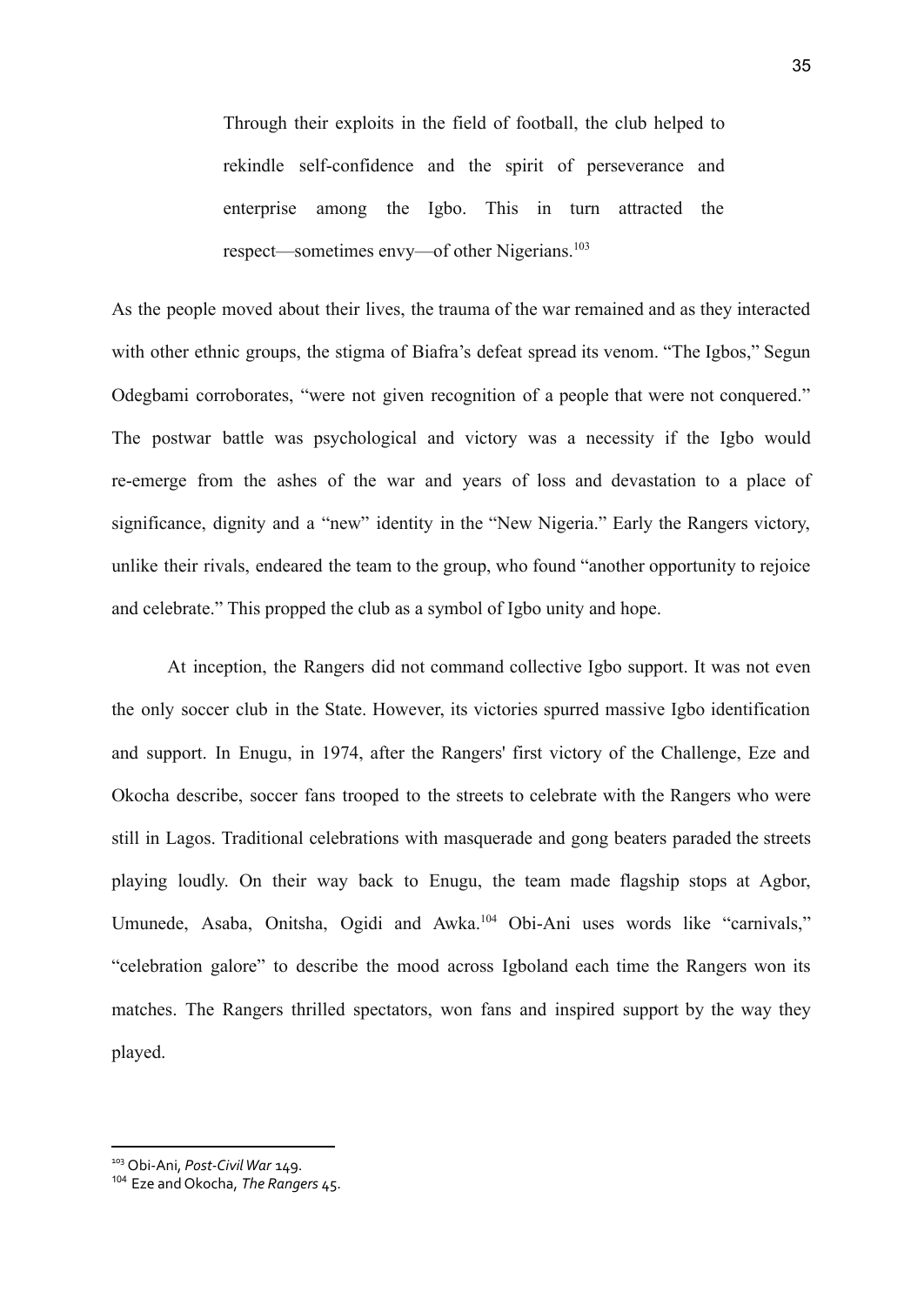As the victories came in, the group's overwhelming joy and appreciation was cemented and demonstrated through support for the Rangers visible during the match. The Rangers matches, especially in Enugu, were assured of massive Igbo support and turn-up on match days. The stadium was usually filled and sometimes beyond. Ranger's first international fixture in Enugu in 1971 had 21,650 spectators generating more money for the East Central State government than any other soccer match in Nigeria history. At least 40,000 spectators attended the 1975 fixture against Mehalla of Egypt. Locally, its match against Spartans of Owerri (another Eastern team) at Owerri was abandoned.<sup>105</sup> Despite being abandoned after the loss of the 1975 African Champions Cup to Hafia FC of Guinea, Jim Nwobodo, of Igbo extraction and its future Chairman hosted and gifted the players at the Hotel Presidential in Enugu. Onwumechili citing Ajuzie informs that in one of the semi-final match which Shooting Stars of Ibadan lost to Rangers: "Rangers supporters immediately formed two parallel lines...and as Chukwu and Okala [Rangers' players] marched on, some [fans] laid down their clothes for them while chanting *Envimba Envi*!!'<sup>106</sup> Another chant which Rangers sweltering mass of loyal fans roared with excitement and pride, that soon became the club "anthem" is:

## *Holy! Holy! Holy! Enugu Rangers. Another champion!*

Interestingly, prominent Igbo musicians recorded tracks praising the victorious Rangers. Chief Stephen Osita Osadebe, a giant of African highlife music, in his 1976 Album, *Ogbaru Di Uso*, released "Rangers International Special" track in honor of the club's remarkable accomplishment in defeating Mehalla of Egypt in the 1975 African Championship Cup. The over 20 minutes long song, in English and Igbo, offers commentary

<sup>105</sup> Eze and Okocha, *The Rangers,* Appendix.

<sup>106</sup> Onwumechili, "Nigeria" 127; *Enyimba* means the mighty elephant and is used in a victory song by the Igbo to celebrate Rangers' victories. It symbolizes the elephant crushing its victims.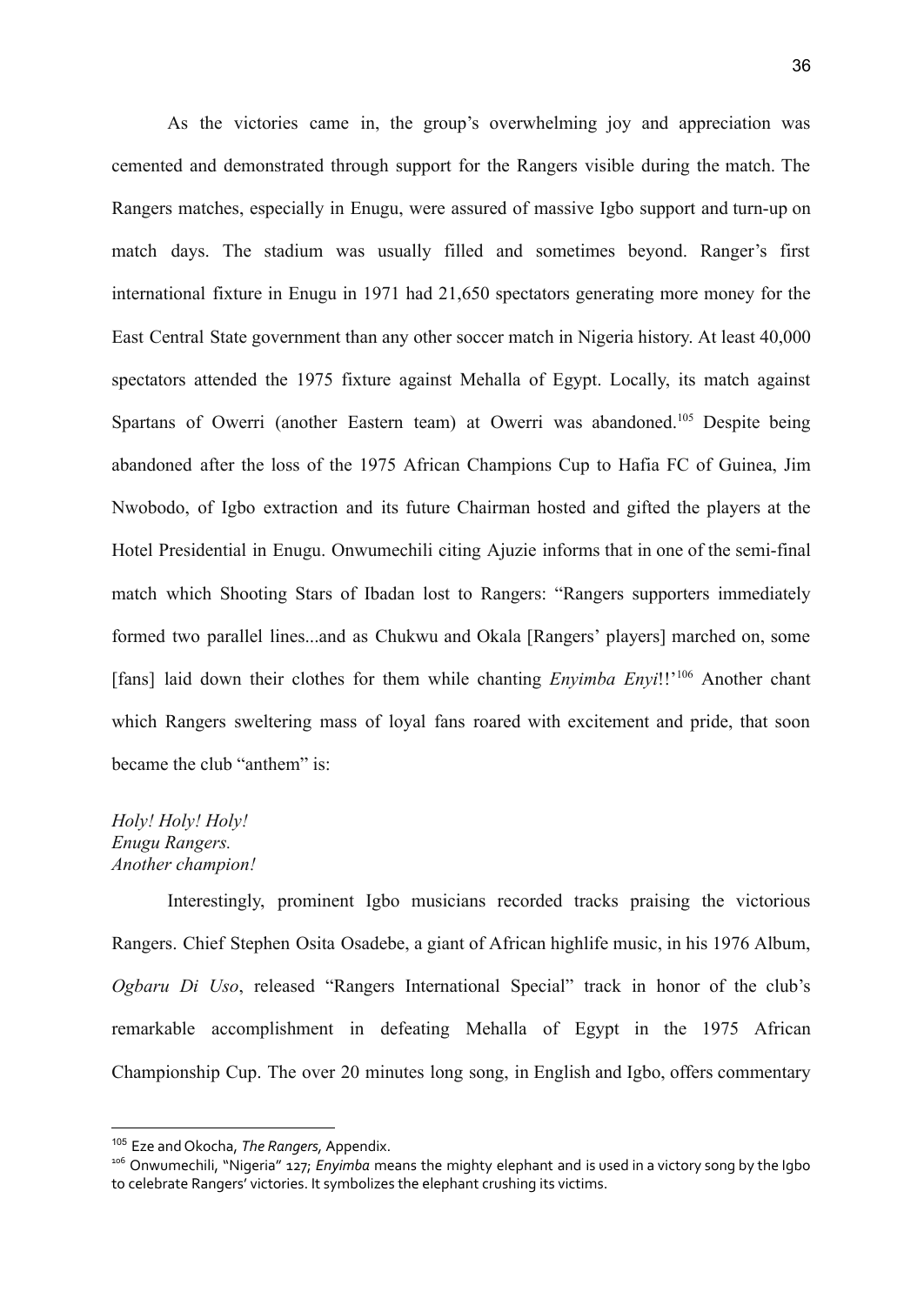on the match and praises for the team. Likewise, Osadebe's protegee and former band member, Vincent Okoroego and his Ikenga Super Stars of Africa band released the "Enugu Rangers International Football Club of Nigeria" track in its 1976 *Ikengas of Nigeria* album celebrating the team and what it represented to the Igbo people. The latter sang in English.

The concept of the Rangers' motto: "Through difficulties to the heights" was felt in their "never say die" and "win at all cost" attitude on the pitch. It was a psychological indomitable will to overcome all challenges in the field. In an interview, pioneer player Dominic Nwobodo, explained that in the psyche of the players, during the early years of the team, they had a "win-at-all-cost" attitude that spurred them to make sacrifices on and off the pitch.<sup>107</sup> Illustratively, during the match against the Nigerian Army XI team, not less than four (4) Rangers players were carried off the pitch and even Dominic Nwobodo was rushed to the hospital with a gash in his head. The Rangers spirit is "the dogged determination to win in spite of odds and injuries."<sup>108</sup> This wowed many and earned the Rangers nationwide support.

However, Igbo identification with the club also put the players under a lot of pressure to win at all cost. They could not afford to lose, historian Emeka Ed Keazor reckons.<sup>109</sup> They were sometimes even harassed by their fans when they lost. The pioneer players, who had fought in the war, also shared strong sentiments. "The bitter way with which we fought the Biafran war remained fresh in our minds when we started playing for Rangers...our minds kept wondering why we lost the war" Dominic Nwobodo recounts. They went on analyzing the war and "turned round to blame" one another for why their sector in the Biafran Army capitulated. They took this "blame game" to the pitch; and Nwobodo invoked "woe betide you if we concede defeat because of your carelessness or ineptitude on your part in any

<sup>107</sup> Eze and Okocha, *The Rangers* 27.

<sup>108</sup> Eze and Okocha, *The Rangers* 39; Onwumechili, "Nigeria" 125.

<sup>&</sup>lt;sup>109</sup>Emeka Ed Keazor, "Unleashed: The Enugu Rangers Revolution (1970-1977)," filmed at Igbo Conference, video, 10:09, 17 June, 2020, <https://www.youtube.com/watch?v=fOpCMNogAPc>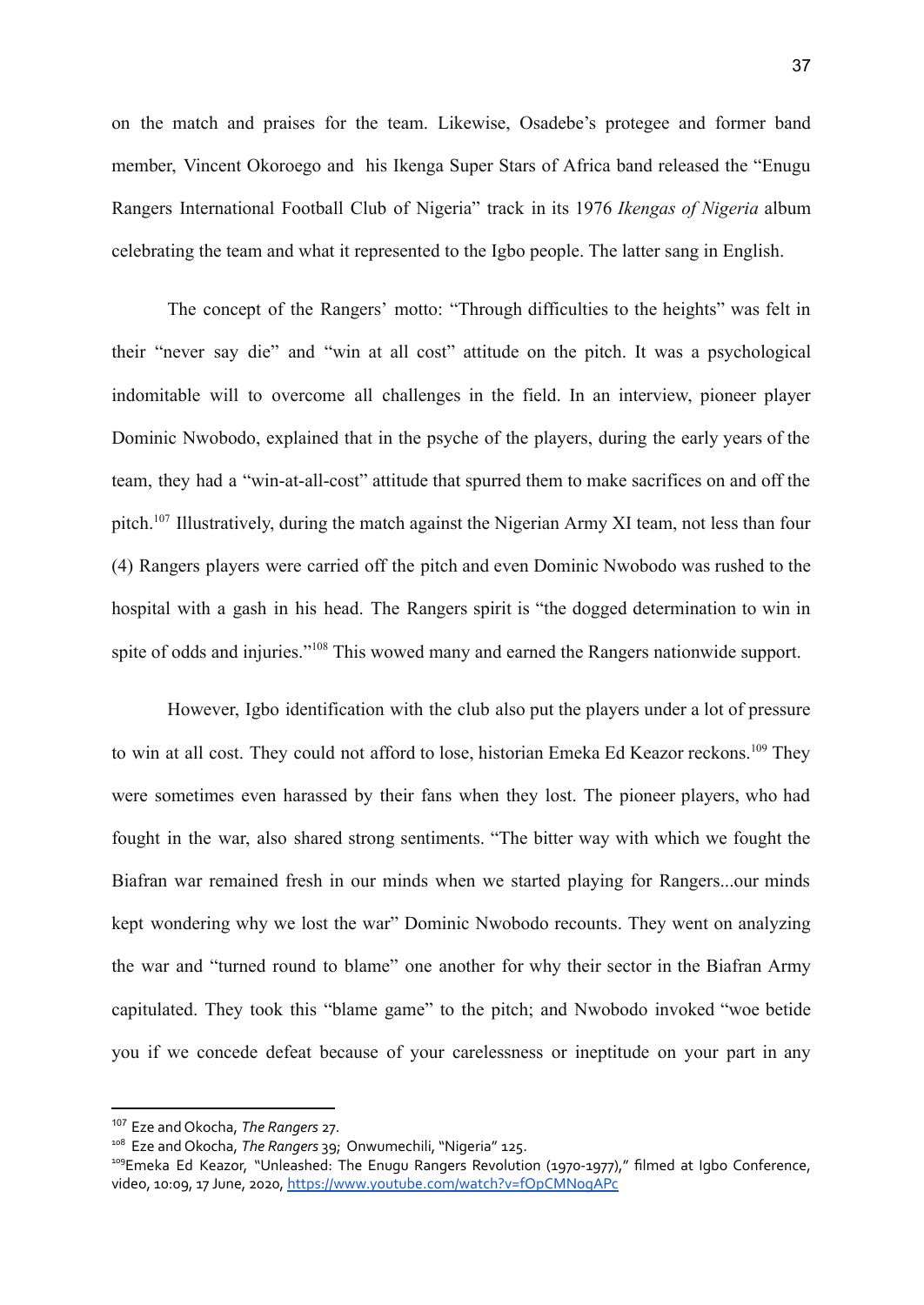match." Adorned in their white, they sang "moving" and soulful traditional Igbo songs to inspire them to play with their guts.<sup>110</sup> Henri Tajfel identifies this phenomenon as the social identity theory (SIT). A situation where individuals act for the larger good and in this case, the club was motivated and driven by events to maintain the Igbo self-esteem or distinctiveness.<sup>111</sup> However, Onwumechili explains that after 1976 state creation, Igbo unified identity with the Rangers waned as the newly created Igbo state, Imo state established teams—including Enyimba International FC and Spartans FC formed by Chief Jerry Enyeazu among others—that rivalled the Rangers (Enugu became capital of Anambra State).<sup>112</sup> Even some top management officials and players of the Rangers also left the team to join sports in Imo state. This would impact the Rangers' celebrated identity as the "Igbo club.

#### **Enugu Rangers and Igbo Psychological warfare**

Symbolically, the significance of the Rangers achievements cannot be overemphasized especially in spearheading psychological healing, inspiring renewed pride and identity construction, and aiding the physical re-absorption of the Igbo into the "New Nigeria." For the Igbo cultural group, it was clear that they needed more than official rhetoric to bury the humiliation of surrender. "After the war," explained Odegbami, "the Igbos came back using Rangers International FC as their beacon, they said that there was 'No Victor! No Vanquish!' but everybody knew that was not true. The Igbos were not given the recognition of a people that were not conquered. So they used Rangers FC to tell Nigerians that though you have conquered us at the war-front but in soccer, we are the Champions."<sup>113</sup> Perceived and equated as representing them, the club's victory or loss was accepted as theirs too. "Whenever Rangers falter," Obi-Ani explains, "it was equated with the faltering of the entire

<sup>110</sup> Eze and Okocha, *The Rangers* 27-28.

<sup>&</sup>lt;sup>111</sup> Henri Tajfel cited in Onwumechili and Akindes eds., *Identity*, 120-121.

<sup>112</sup> Onwumechili andAkindes eds., *Identity*, 117.

**<sup>113</sup>** Ego-Alowes, "Segun," 34.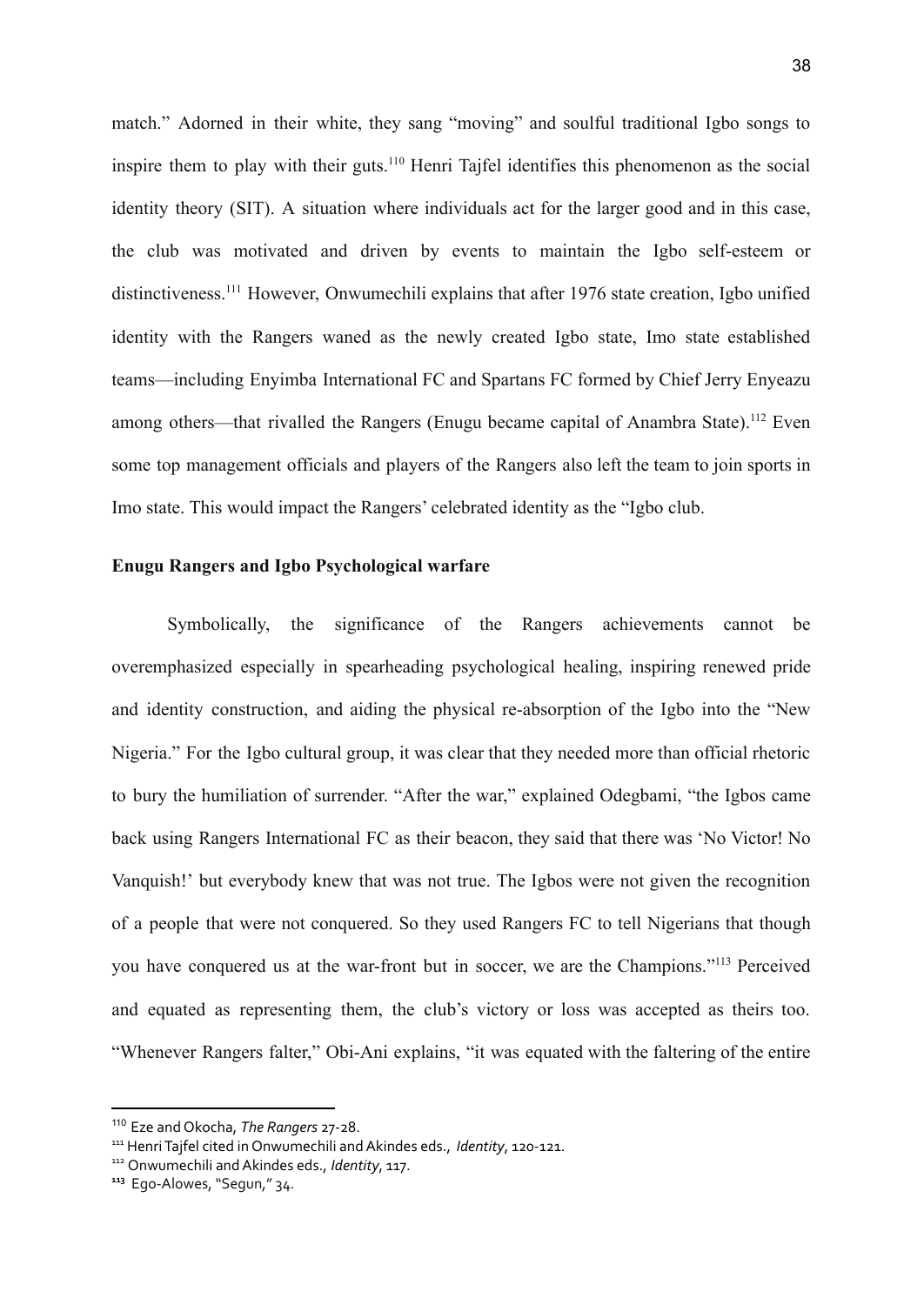Igbo people. When they sparkled, their performance was seen as an example of the prodigy of the Igbo nation."<sup>114</sup> Remarkably, through its victories, the shame and stigma of war defeat began to fade and wear out among the people, who now embraced a renewed winning identity. "The overwhelming joy shown by the Igbo people towards Rangers." Obi-Ani reiterates, "was not as much for the trophies won as for what they symbolized. To the Igbo, the exploits showed that in losing the civil war, the Igbo had not lost their manhood and drive. The Rangers, therefore, qualified to represent Nigeria in the African Champions Cup in 1975.<sup>115</sup>

Significantly, the psychological condition—of defeat or dignity—of the group was fundamental in defining the success or failure of the reintegration effort. If national reintegration would be successful, the group not only had to feel a sense of acceptance by the others but also helped to overcome its fears, sense of defeat, humiliation, war trauma and identity crisis. Otherwise, poor self-esteem would affect their interactions with other groups and their potential to rise from their prewar glories and even exceed it. Systematic responses from the government, in the postwar reconstruction years, succeeded in inflicting more pains on the impoverished people through its "negative and anti-Igbo" policies—Banking Obligation (Eastern States) Decree of 1970, Public Officers (Special Provisions) Decree No. 34 of 1970, Indigenization Decree of 1972, Revenue Allocation Formula, State Creation and Federal Presence, ban on the importation of second-hand clothing, the destruction of Igbo technological know-how. <sup>116</sup> To reintegrate proud Igbo people—who since colonial days were described as successful, rich, envied and feared by other groups—in a marginalized fashion, would not count as successful.<sup>117</sup> Hence, devastated by the war, including in terms of

<sup>114</sup> Obi-Ani, *Post-CivilWar* 144.

<sup>&</sup>lt;sup>115</sup> Obi-Ani, Post-Civil War 143.

<sup>&</sup>lt;sup>116</sup> See Obi-Ani, *Post-Civil War* for elaboration on these.

<sup>117</sup> Max Siollun, *Oil, Politics and Violence: Nigeria's Military Coup Culture (1966–1976)* (New York: Algora Publishing, 2009), 16; Chinua Achebe, *The Trouble with Nigeria* (London: Heinemann Educational Books, 1983), 46.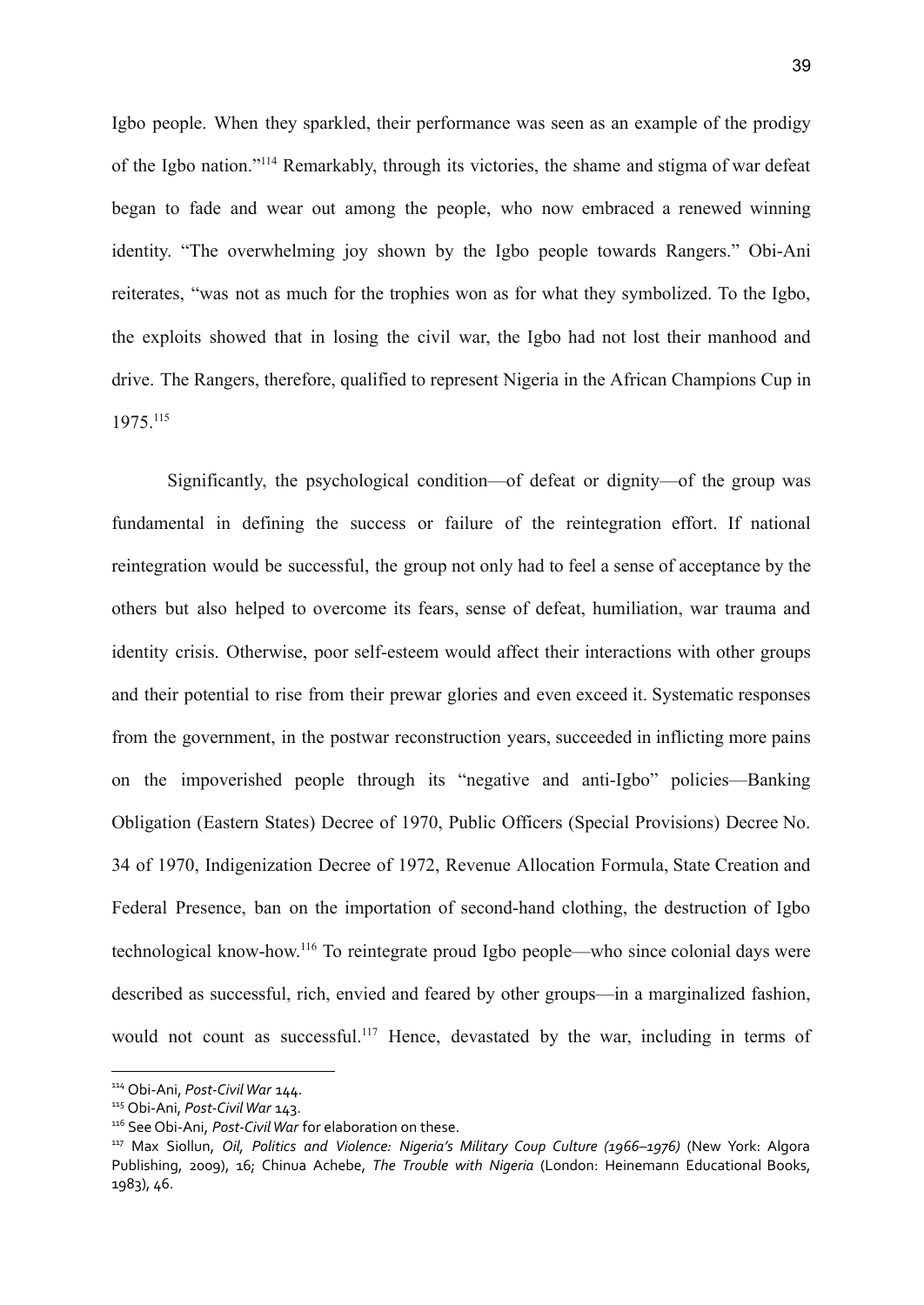unimaginable loss of lives and property, the people hinged on the Rangers' success in the soccer field to re-enact memories of prosperity, boost their self-esteem and re-emerge to a dominant position. The "Rangers' victories," Obi-Ani asserts, "acted as a psychological balm that gradually soothed, if not healed the wounds of the civil war." Onwumechili corroborating notes that Rangers' strings of victories bolstered the group's self-esteem and its belief in its superiority and strength.<sup>118</sup>

The federal government, through its national unity mantra, justified its war effort, created propaganda that rejected the Igbo survivalist mission for secession. They replaced it with the derogatory tag of the Biafran leader, Chukwuemeka Ojukwu, as a rebel who was forcing the Igbo people into secession/war they did not want.<sup>119</sup> The undertone of Gowon's symbolic "No victor. No vanquish" sustained this narrative. Through official policies, the FMG attempted to continue the process of controlling the mainstream narrative and image of the Igbo in the "New Nigeria." It was however an attempt to give the people a new identity that was not riddled with memories of defeat but of a people coerced by their rebellious leadership into an unwanted war but now restored into the united fold. While it's important to address the question of Igbo status and identity in postwar Nigeria, the group also recognized the problematic nature of undermining their collective struggle against perceived state oppression and condemned the government's lip-service rhetoric and marginalistic attempts. They however resorted to self-help projects including launching the Rangers. This further highlights an important prerequisite for effective nation-building in the "New Nigeria"—reconstructing the image and identity of the Igbo.

In the postwar reconstruction years, the most controversial aspect of Igbo identification with the Rangers, that was more unnerving for other cultural groups, was that

<sup>118</sup> Obi-Ani, *Post-CivilWar* 144; Onwumechili, "Nigeria" 126.

<sup>119</sup> "War diary," *New Nigerian* WAR SOUVENIR EDITION, 1970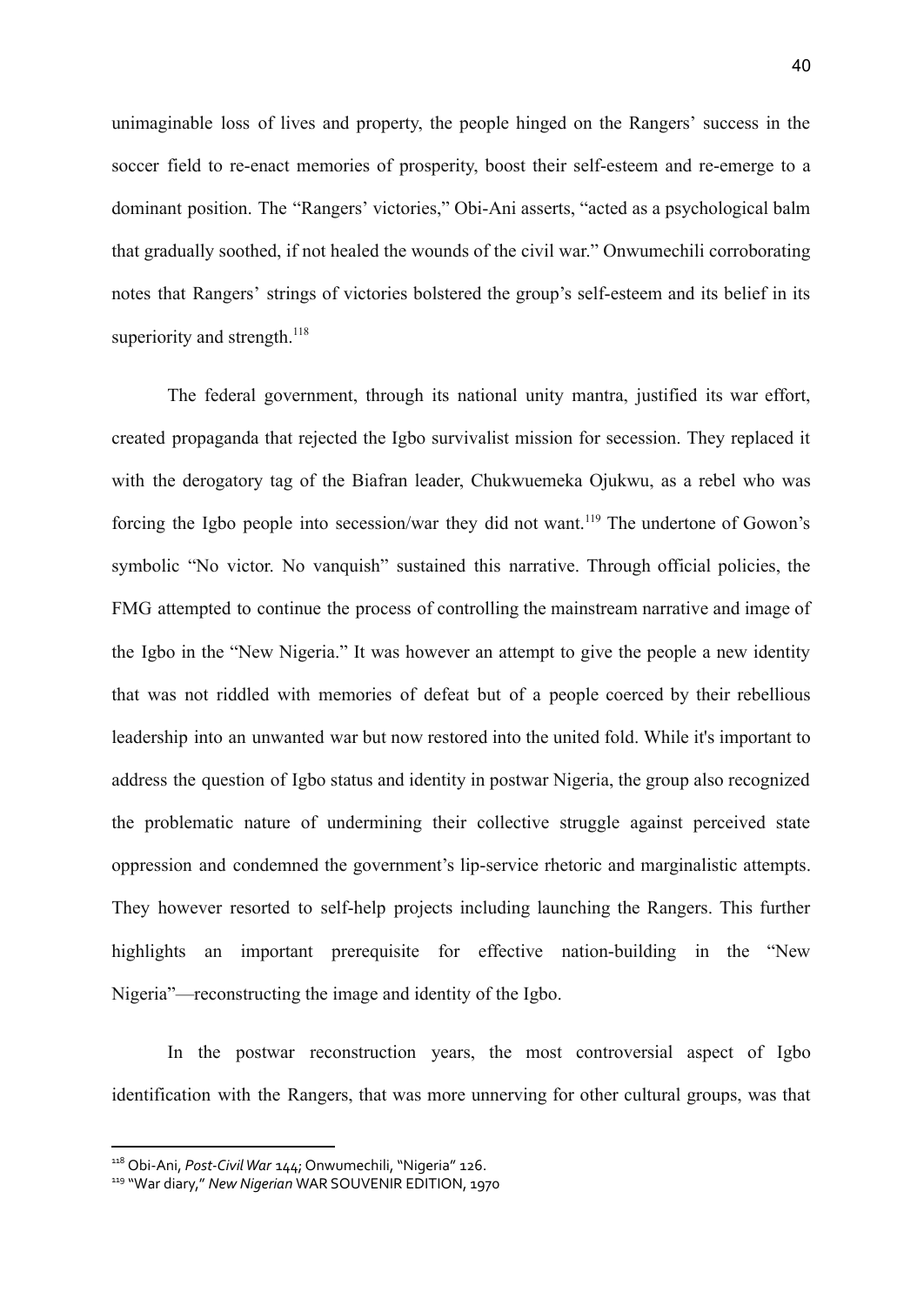the club victories presented a new Igbo identity. This undermined the image of Igbo defeat as well as revealed the possibility of the group's re-emergence as a dominant force in Nigeria. This concern was spelt out by the Northern socio-cultural and political forum, Arewa Consultative Forum (ACF) communique to the Oputa Panel, Nigeria's Truth and Reconciliation Commission set up in 1999, many decades later. They sustained the Northern defence of the "Igbo genocide" and concluded that Igbo marginalization in Nigeria was deservingly appropriate to stem the tide of perceived irreverent Igbo domination.<sup>120</sup> Therefore, the Igbo capitalized on the Rangers to symbolize their victory and other groups recognized this as well. It is unsurprising, as Onwumechili notes, that perceived Nigeria state oppression against the club was both met with protests as well as the assertion of a "common enemy" by the Igbo.<sup>121</sup> Interestingly, the success of the Rangers inspired the founding of other clubs, some along ethnic lines. Bendel Insurance of Benin, Rovers of Calabar, Sharks of Port Harcourt, El Kanemi Warriors of Maiduguri, BCC Lions of Gboko, Bauchi Wunti. Odegbami explained that though these clubs did not perform to the level of the Rangers and Shooting Stars, they cropped up in their footsteps.<sup>122</sup>

For the Igbo people, the Rangers was a movement to exemplify the group as self-fashioned and powerful agents whose identity was not contingent on their war loss. In the Rangers, the group saw a vehicle of self-reintegration on their terms, challenging the failures of the national government. For the sake of national integration and a Nigerian national identity, the Rangers surely stirred emotion by seeming to elevate the Igbo cultural group above the nation. Significantly, at that moment when other groups wished to acknowledge only the "Nigerian" aspect of the team's identity, the team demonstrated the

<sup>120</sup> The Arewa Consultative Forum (ACF) position is cited in Ukaogo, "Igbo Challenges" 311. Read Oputa Panel report: "Human Rights Violations Investigation Commission Report (aka Oputa Panel Report)," accessed on October 7, 2021, <https://www.dawodu.com/oputa1.htm>

The war did not end all rivalries and it still has not. Cite sources on persistent ethnic rivalry.

<sup>121</sup> See Onwumechili, *Identity* 125.

**<sup>122</sup>** Ego-Alowes, "Segun," 34.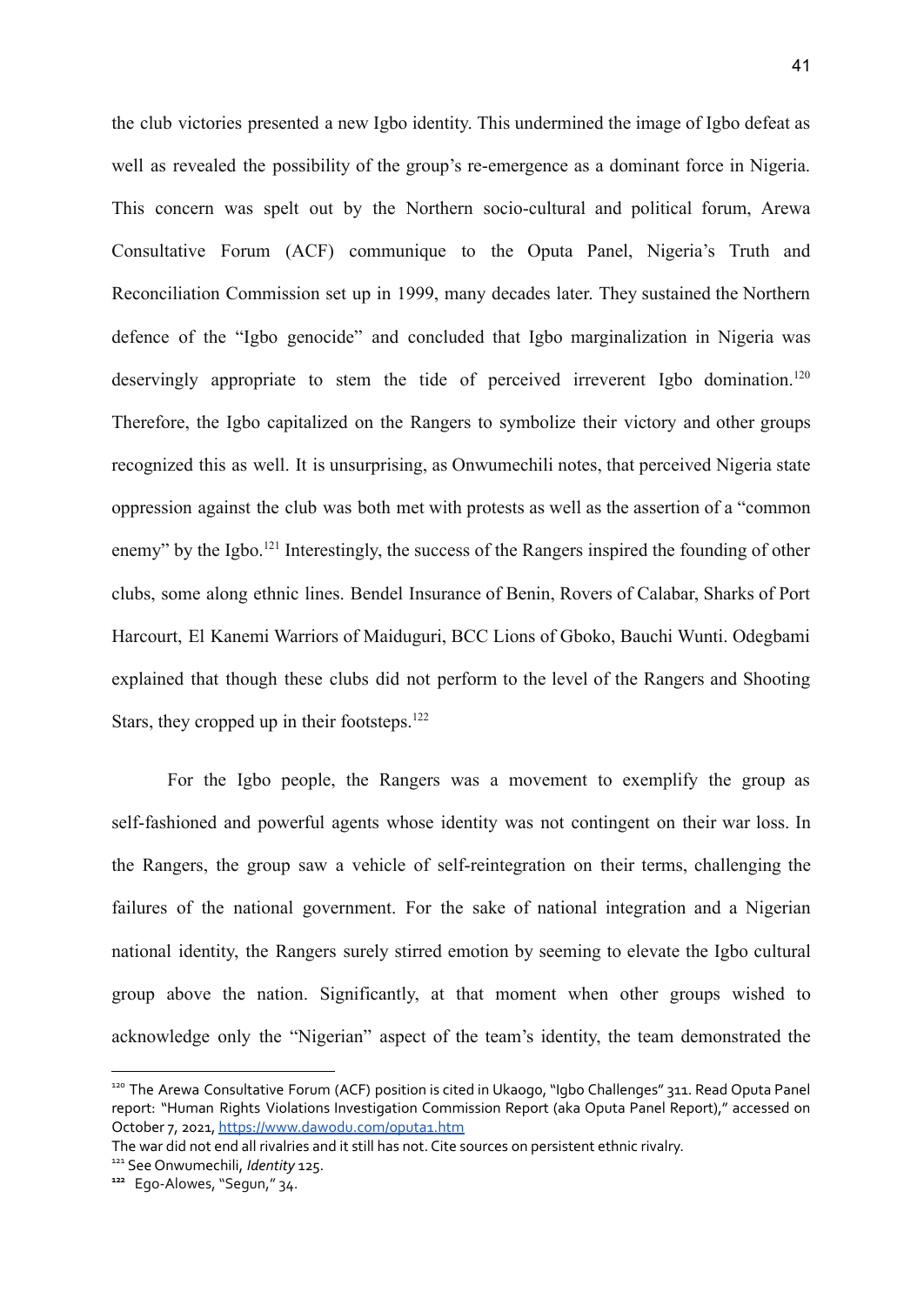possibility of being Igbo *and* Nigerian simultaneously. The team's history, origin and widespread orientation, major supporters, among others just as readily signalled Igboness *and* Nigerianness as against Igboness *over* Nigerianness. Therefore, in the symbolism of the Rangers victory and Igbo identification, Igboness was not subordinated to Nigerianness but, more powerfully, was staged as Nigerianness.<sup>123</sup>

#### **Rangers, Igbo Self-reintegration and Nation-Building**

Several scholars on the Rangers not only pin the team as Igbo in origin, orientation and success but also describe it as embodying beliefs of the "continuation of the war."<sup>124</sup> Like Onwumechili highlights, some of these deductions have been made based on some "unspoken policy" not through an official communique, hence it leaves room for further debate, arguments and conclusions that are either corroborative or contradictory.<sup>125</sup> Further research challenges this Igbo ethnic assertive argument of the Rangers and reveals that from inception, the Rangers embodied a national reintegration vision of the Igbo with other groups in the "New Nigeria." This study argues that while the Igbo people identified with the club and its victories was a "psychological balm" that soothed their war wounds and inspired their success again in postwar Nigeria, the Rangers was fundamentally an integrating factor as this also proves. The club was accommodating and instrumental in promoting ethnic interactions, peaceful coexistence and nation-building while reconstructing a new dignified Igbo identity.

The Rangers through its vision, club composition, attitude inspired national integration. In a January 15, 1980 interview recorded in a local newspaper, *Daily Star*, Chief Jerry Enyeazu, expressing his excitement at the Rangers' success, revealed the true intentions

<sup>123</sup> Illustrated in relation to the Civil Rights Movement in the USA in Martin A. Berger, *Seeing Through Race: A Reinterpretation of Civil Rights Photography* (California: The University of California Press, 2011), 141-156.

<sup>124</sup> Onwumechili, *Identity* 117; Obi-Ani, *Post-CivilWar*, 137.

<sup>125</sup> Ibid Onwumechili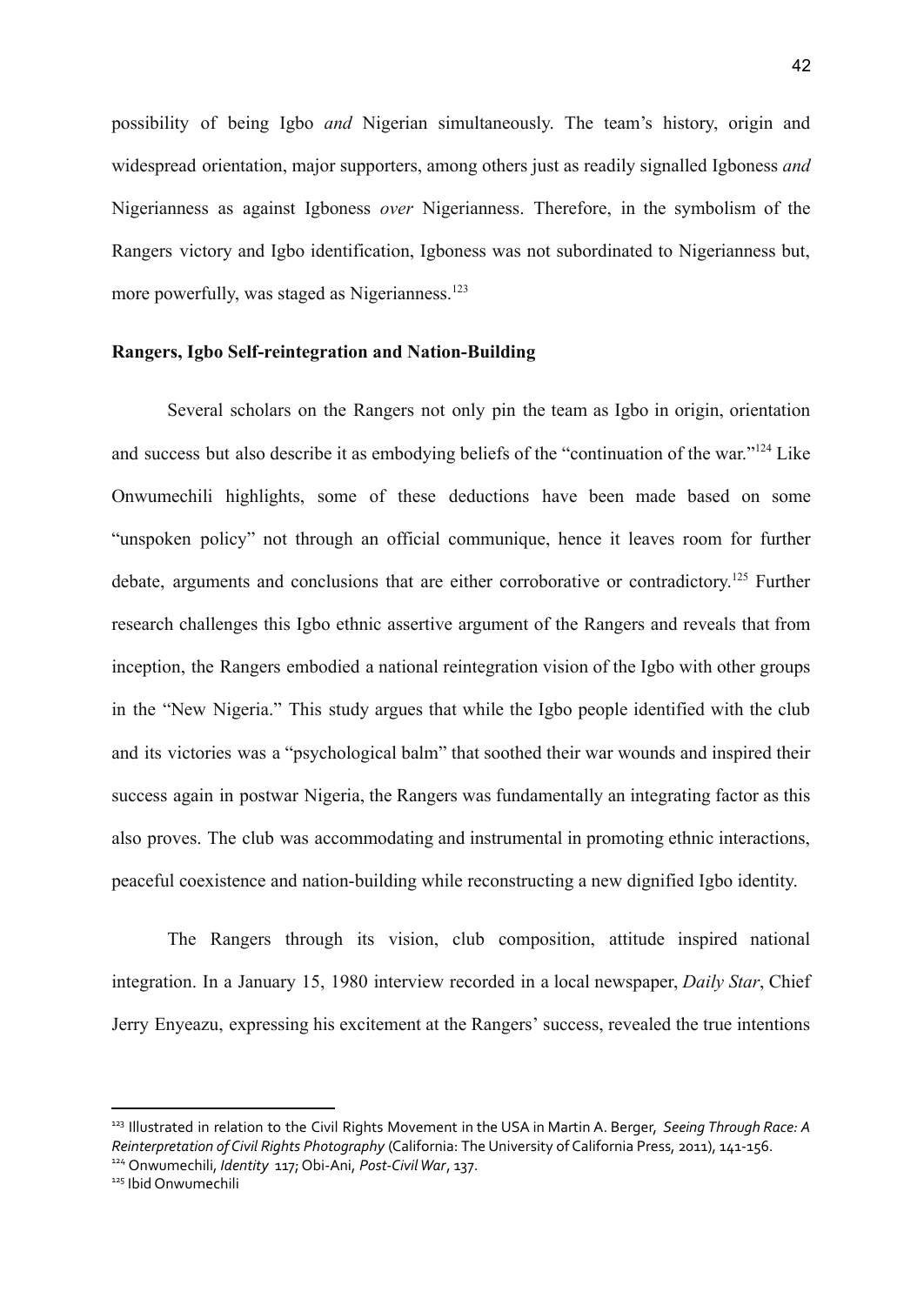for the formation of the Rangers and the idea he also sold to Igbo philanthropists, who supported the club. According to him,

> I felt that since Rangers of war could not shoot us into International recognition, then Rangers Football Club should play us back into the Nigerian scene…

> My remote aim of forming the Club was to provide an immediate vehicle of expression of national awareness and belonging for the I[g]bo-man [and woman], whose future and faith in the national course was then still uncertain.<sup>126</sup>

At the very heart of the leadership of the Rangers was the programme of nation-building, however, through self-integration. Like its intelligentsia predecessor during the war was responsible for sustaining the war through psychological rejuvenation, the club had the difficult task of forging a future for the Igbo people in postwar Nigeria. It would secure psychological victory, group and national awareness, and "play us back into the Nigerian scene," that is foster national integration. "The founding of Rangers FC," Eze and Okocha illuminates, "was a strategy towards integrating the Igbo people into the mainstream of political and social relevance in Nigeria."<sup>127</sup> Therefore, the Rangers was a movement and vehicle for dignified Igbo interactions with other groups in postwar Nigeria. How it achieved this intended purpose and more is the subject here.

The composition of the Rangers team has been a major benchmark for its ethnicization or categorization as an "Igbo club" as well as the group's identification with it. Onwumechili refers to this as an "unspoken policy" of exclusionary recruitment of players

<sup>126</sup> Jerry Enyeazu interview, *Daily Star*, Monday 15th January, 1980 cited in Okwudili and Ugwuerua, "Strategies" 195.

<sup>127</sup> Eze and Okocha, *The Rangers* 41.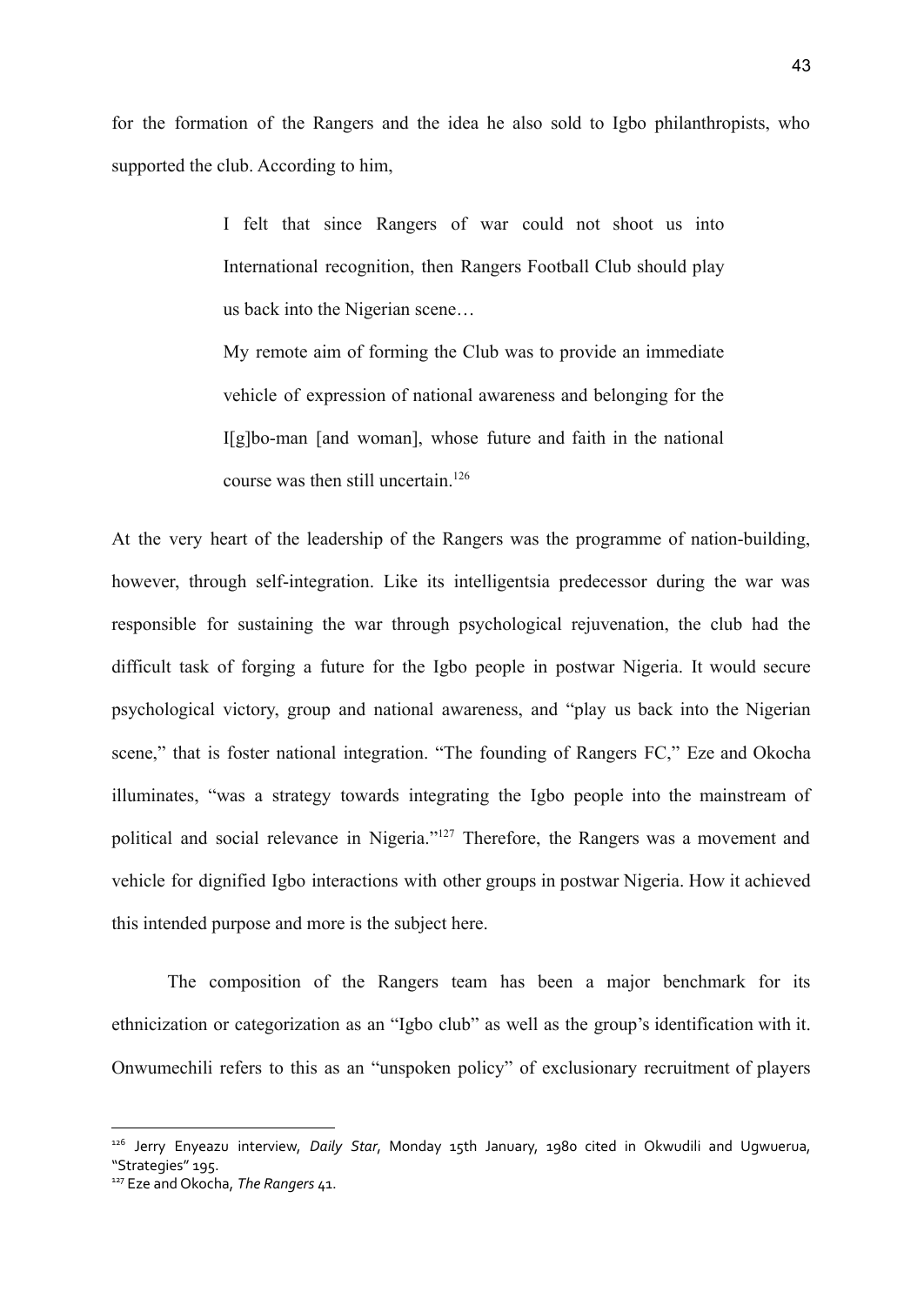based on ethnic belonging, and by that, players of Igbo extraction.<sup>128</sup> Since "unspoken," I challenge this conclusion and assert that, in the light of some factor, this exclusion is not an official management policy or a "continuation of the war". In the postwar reconstruction era, the East Central State, with lean resources, could only commit to relief efforts and few reconstruction and rehabilitation projects. Hence, Rangers took off, lacking the financial wherewithal to engage in competitive soccer as Obi-Ani noted. They trained and played without adequate training kits, barefooted and with un-identical jerseys. Therefore, at inception, the Rangers depended on the donation and generosity of the Igbo people and businesspeople. The players played with food stipends until they were eventually employed by the East Central State.<sup>129</sup> This is certainly not a condition to expect the recruitment of players outside of the region, where more thriving clubs exist. When Vasco da Gama was launched, some Rangers players migrated to the club including Alphonsus Ikyume, Ezekwesili etc because Ogufere paid better.<sup>130</sup> Remarkably, until the Rangers saw success in games outside the State, it did not enjoy massive Igbo support. I argue that the debate of a perceived exclusive recruitment policy based on an "Igbo club" could only begin from this point. Interestingly, by 1975, the club still depended on Igbo philanthropists like Jim Nwobodo to host and gift the players after their loss to Hafia FC of Guinea in the African Champions Cup final. It's safe to remark that the Rangers was not a rich club. It subsequently began to lose its player to better opportunities via international scholarships in the US and Canada. As early as 1975, one of its star players, Luke Okpala left to continue his education at the University of Winnipeg, Canada.<sup>131</sup>

At inception, the Rangers Sports Club, the parent body of the Rangers FC, was established to cater to displaced Igbo athletes and players, many of whom were too

<sup>128</sup> Onwumechili, *Identity* 123.

<sup>129</sup> Victor Ude, "Black Rocks now in camp feed from relief materials," *New Nigerian*, 10 September, 1970, 5.

<sup>130</sup> Eze and Okocha, *The Rangers* 21.

<sup>&</sup>lt;sup>131</sup> "In life, in death; two Rangers legends remain inseparable," *VanguardNGR*, October 3, 2014, 30.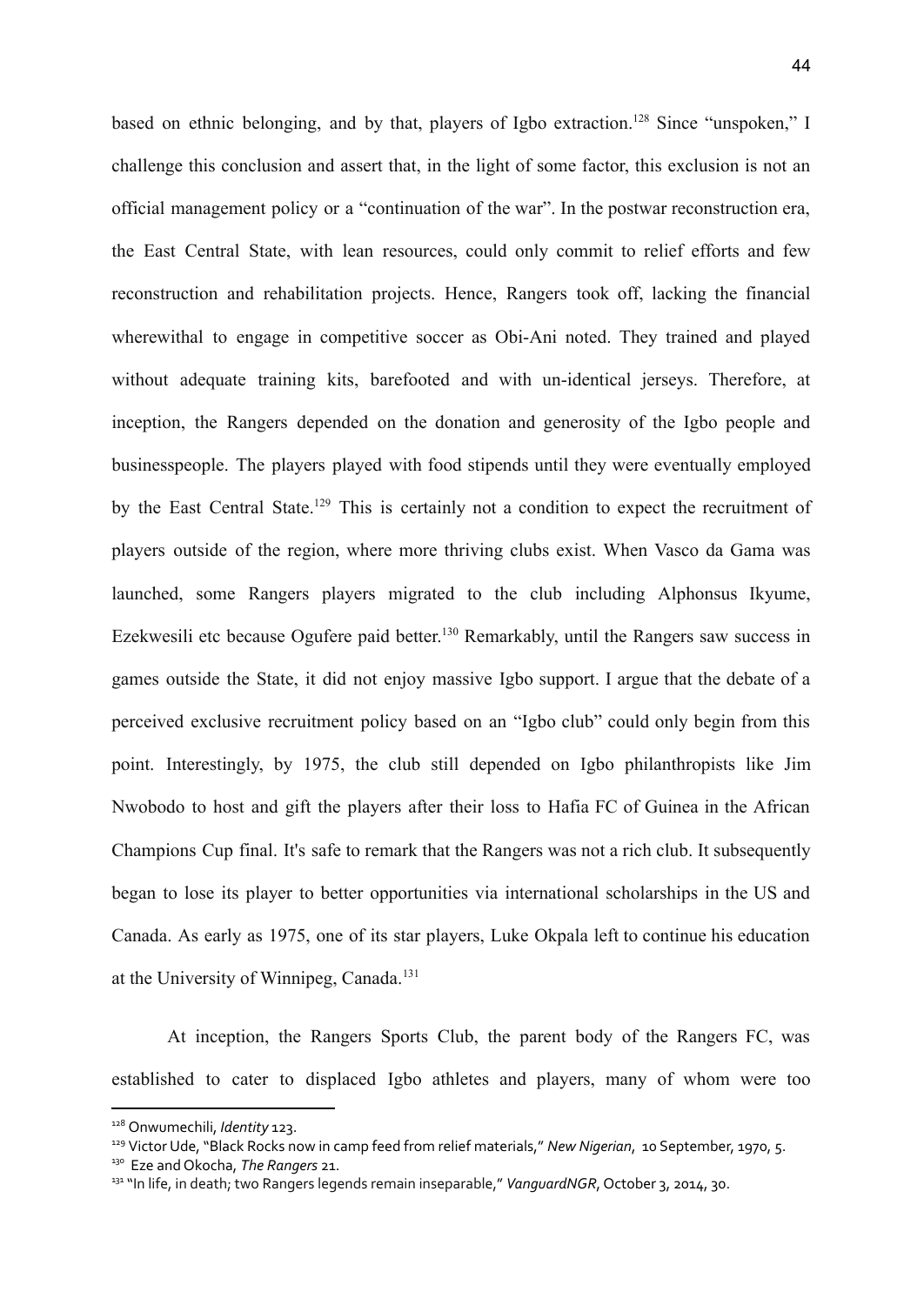traumatized and afraid to return to their prewar cities and clubs, where they fled during the pogrom. Onwumechili notes that top Igbo players who had remarkable success in their careers like Godwin Achebe (described as Nigeria's best player of his time and captain of Nigeria's national team only after his second national game in the 1960s) alongside Luke Okpala had won twice the Nigerian Cup with Railways in 1964 and 1965. John Nwosu, who like the others fled and fought for Biafra, remained back for fear of what might happen outside the only Igbo-dominated state.<sup>132</sup> This fear and concern was not peculiar to the Igbo soccer players either; the war did not end all intergroup rivalry. However, the Rangers provided a platform for intergroup interactions, through inter-club matches, despite ethnic fears and tension.

"Notably," Onwumechili explains that before the war, "Igbo homeland teams tended not to be ethnically mixed because non-Igbo ethnic groups were not as mobile as Igbos and so non-Igbo players were rarely based in Igbo homeland."<sup>133</sup> Although rival Vasco da Gama FC was owned by a non-Igbo, Ogufure, it also fielded many Igbo players and alongside the Rangers recruited players who won the 1972 Academical Cup. Unlike other groups, Igbo players were "highly mobile, resourceful, and independent" hence, in the postwar era, those who could migrate became top players in teams outside of the Igbo-dominated East Central State..<sup>134</sup> Aloysius Atuegbu and his three brothers—Aloysius Atuegbu and his three brothers—Matthew, Nicholas, Andrew—also played for rival teams in Northern Nigeria.<sup>135</sup>. Some future Rangers players were recruited from teams in other States like Ufele and Okpala from Lagos ECN, and Paulinus Ezike and Aloysius Atuegbu, who prominently played for Mighty Jets of Jos against the Rangers in the 1974 Challenge Cup. Some others include

<sup>132</sup> Onwumechili, *Identity* 122.

 $133$  Ibid 120.

<sup>&</sup>lt;sup>134</sup> Ibid 118.

<sup>135</sup> "Fidelis Atuegbu: I'm like the odd man out of the Atuegbu brothers," *Vanguard*, published on 26 September, 2020, 30.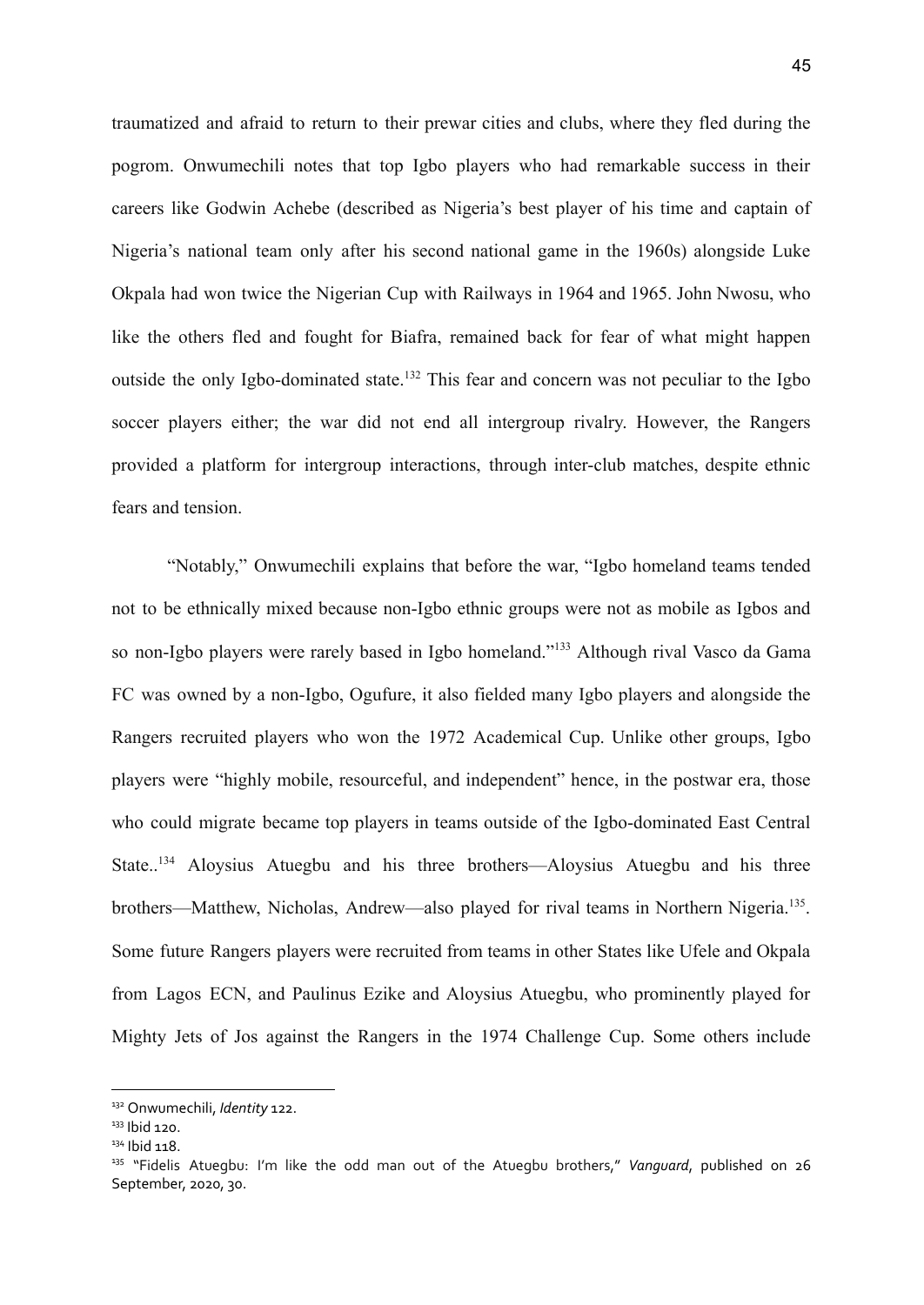Harrison Okagbue (Sharks) and Humphrey Okechukwu (Alyufsalam Rocks).<sup>136</sup> Though the Rangers was dominated by players of Igbo extraction, the presence of Igbo players in rival teams outside of the East Central State supports the group's reintegration vision. It remarkably challenges the narrative of Igbo "continuation of war" through soccer.

From inception, the Rangers appointed a non-Igbo, Chief JB Ogufere as a top management official**.** This is illustrative of the Rangers' inclusive vision over pure ethnic exclusivity. Over the years, the team fielded non-Igbo players including Adokiye Amiesiemaka (who joined in 1978 as the first non-Igbo to play for the Rangers), David Ngodigha, Iyalla Iyalla, Mike Boateng, Kofi Badu, David Owumi, Taribo West, Hakeem Ashirum and Olatunde Alatishe among others.<sup>137</sup> Onwumechili identifies this as a shift that occurred after the 1976 state creation exercise. He argues that after state creation, collective Igbo identification with the Rangers continued to diminish.<sup>138</sup> Thus, as the Rangers' specific Igbo identification continued to suffer, the recruitment of non-Igbo players would establish the club with a national outlook. It's important to note that exclusive ethnic orientation in club side soccer was not peculiar to the Rangers. As Odegbami pointed out, WNDC was also "a movement of the Yoruba people." In 1977, the club had only four non-Yoruba in the team—an English Coach Hawkes, two Ghanaians: Phillip Boamah and Sam Ashante, and Best Ogedegbe, an Urhobo man.<sup>139</sup>

Ethnic rivalry in soccer predates Nigeria's independence. Although the Nigeria-Biafra war accentuated ethnic differences and tensions, it is historic to situate its rise in Nigerian clubside soccer properly to avoid assumptions that this is a peculiar feature of soccer in postwar Nigeria. While ethnic rivalry could be pegged on some matches like between the

<sup>136</sup> Onwumechili, *Identity* 123.

<sup>137</sup> Eze and Okocha, *The Ranger* 23.

<sup>138</sup> Onwumechili, *Identity* 117.

<sup>&</sup>lt;sup>139</sup> Iwedi Ojinmah, "Nigeria's greatest ever matches- part 1," Super Sports, published on 10 June 2011, [https://supersport.com/football/nigeria50/news/110201/the\\_greatestgame\\_ever\\_part\\_1](https://supersport.com/football/nigeria50/news/110201/the_greatestgame_ever_part_1)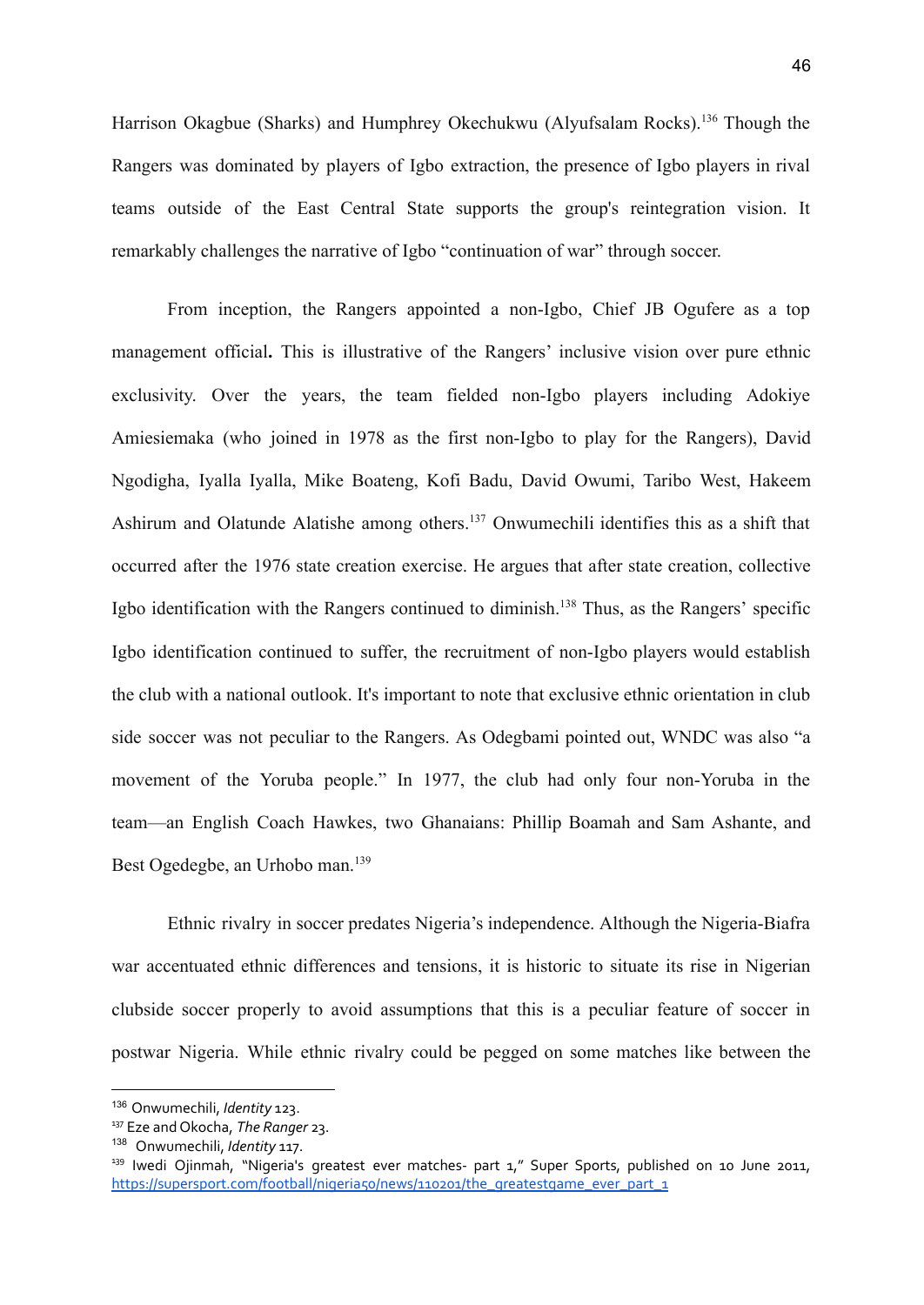Rangers and Shooting Stars of Ibadan, which mirrors rivalry between Igbo and Yoruba cultural groups, it is also important to highlight that the strength of these teams, the two biggest clubs in Nigeria, typifies the fight of two elephants. In 1940, Dr. Nnamdi Azikiwe and Chief Obafemi Awolowo were at loggerhead over soccer competition. Awolowo had accused Azikiwe of stirring ethnic sentiments in his *Pilot* newspaper publication following the 5-4 defeat of St Gregory's College, Lagos by Christ the King's College (CKC) soccer team, Onitsha in Lagos in a "Win the War" (World War II) match. Adding that Azikiwe tried to exploit the sporting victory of the Eastern Nigeria team to build Igbo ethnic superiority.<sup>140</sup> Also, between 1948 to 1957, the Alex Oni Cup was organized and contested between ethnic nationalities.<sup>141</sup> It was created purposefully based on ethnic selections and hence soccer clubs were not allowed to participate. The two best teams were the Igbo and Yoruba representatives but the latter often won the contests, but with frequent aggression and fighting. As a result, the tournament was stopped.<sup>142</sup> Therefore, in Colonial Nigeria, Igbo and Yoruba rivalry in soccer was commonplace. In the postwar reintegration era, despite the ethnic rivalry generated by the Rangers and Shooting Stars match, this did not subordinate the national integration goal of the Rangers and the Igbo. Ethnic rivalry in soccer was not a product of the war but long-standing ethnic concerns. Also, club rivalry was more predominant than ethnic rivalry in postwar Nigerian soccer. This club rivalry was visible in the Rangers match against rival Enugu Vasco da Gama and Mighty Pillar of Jos, where the club's top players, like Aloysius Atuegbu, were Igbo. It is probably normal for interactions among the groups in pluralistic societies to be tense sometimes.

Without a doubt, the Rangers enjoyed massive Igbo support for what it symbolized to the group, however, it also enjoyed nationwide support for its victories and "never say die"

<sup>&</sup>lt;sup>141</sup> It was named after the Chairman of the Lagos Football Association, Alex Oni. <sup>140</sup> Awolowo, *Path* 135. Football was used for nationalism and identity formation. See Boer, *The History* 43-49.

<sup>142</sup> *Palgrave Handbook*, 410; Godwin Simeon Sadoh, *Samuel Akpabot: The Odyssey of a Nigerian Composer-Ethnomusicologist* (iUniverse, October 2008), 109.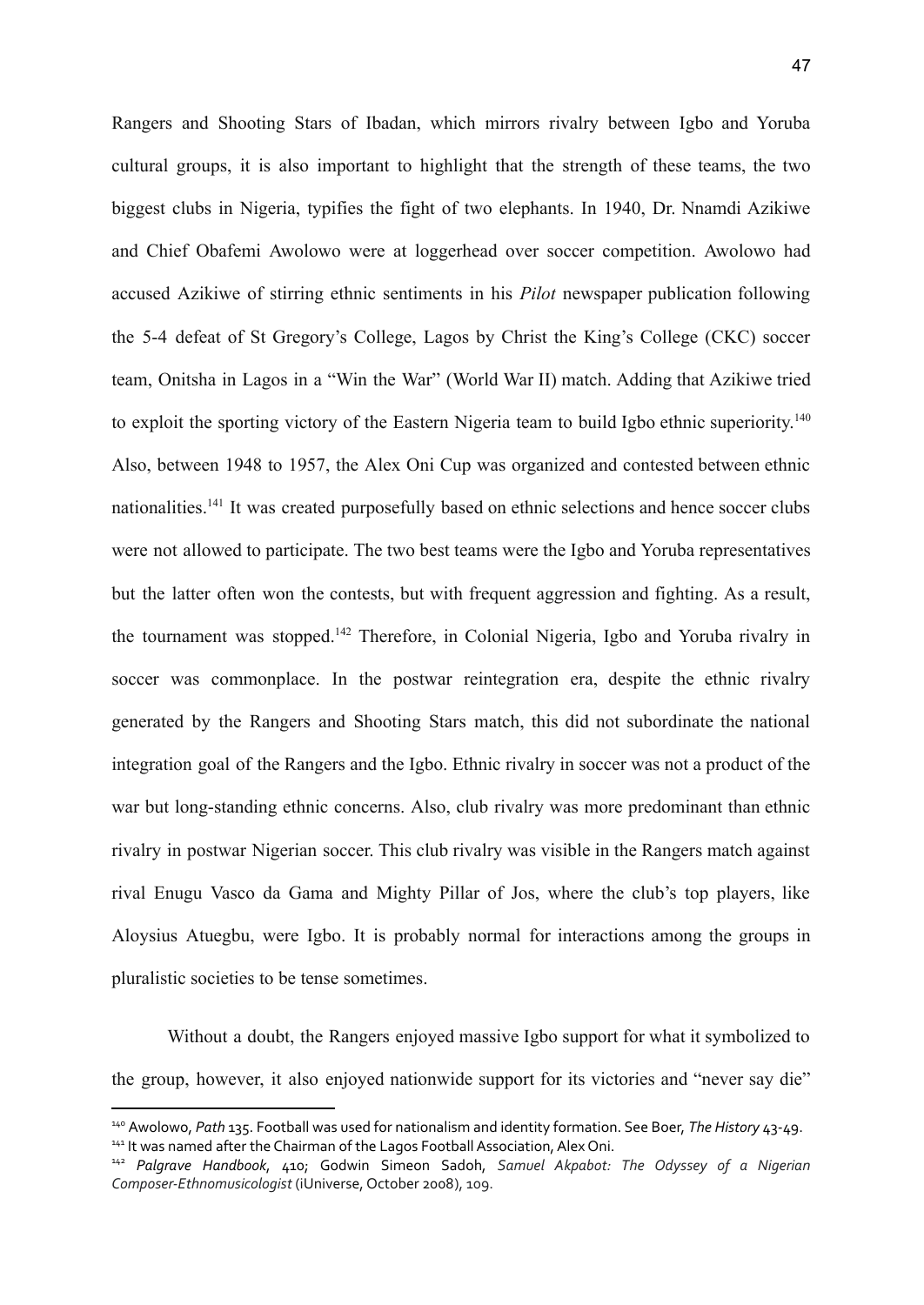attitude with which it played. Though accounts of ethnic mistrust and tensions are available, some instances corroborate the club's widespread support outside of Igboland, even among non-Igbo. Despite protests against playing some matches outside of Enugu, the matches played outside of Igboland promoted intergroup relations.<sup>143</sup> Matches played in other parts of Nigeria including Lagos and Kaduna impacted Igbo migration and intergroup relations especially between "migrant" Igbo and their host communities. Shaping other cultural groups' perception and acceptance, gave the Igbo a fresh sense of belonging in the host communities and encouraged renewed Igbo migration. While the "outside" matches fast-tracked the Rangers' national popularity and support beyond the East Central State, the interaction it stimulated for groups across the country was significant in the reintegration efforts. Soccer in general and the Rangers, in particular, provides various groups in Nigeria this opportunity, irrespective of the tone or mood it takes. Though the Rangers 1977 Championship semi-final match against defending champions, Shooting Stars at the National Stadium, Lagos was characterized by ethnic tension, it evidences a soccer-enabled playground for intergroup relations. It is also important to reiterate that though the Rangers had been winning matches in the East Central State since its inaugural match with another "non-Igbo team," P & T Rockets, Igbo massive collective identification and support only rose when the Rangers began to win matches outside of the State, in national and continental competitions. Therefore, though the Rangers lost some important matches played outside the region, it recorded scores of victories in games played elsewhere too. Thi fundamentally shaped both ethnic and national perception of the team and eventually aided the national reintegration efforts. For example, the 1971 Amachree Cup was held in Lagos. Total blame on state oppression and ethnic mistrust in the Rangers' loss in the 1975 African Cup match against Hafia FC was absolved as Jim Nwobodo, a spectator, "well recognised that they lost

<sup>143</sup> Onwumechili, *Identity* 125.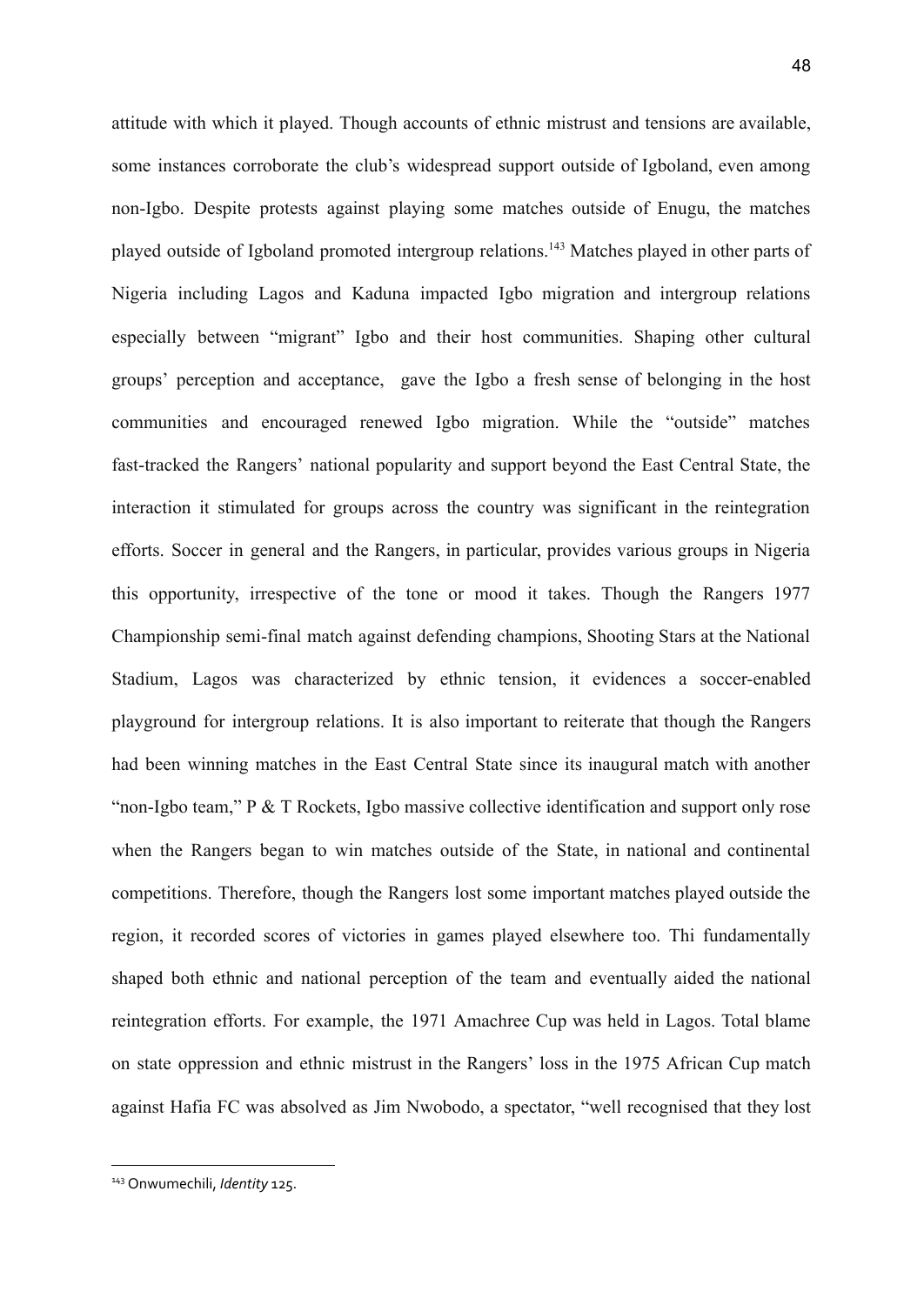purely out of bad luck and not as a result of bad play." Obi-Ani analyzed that it was fatigue and the fielding of unfit players like injured Dominic Nwobodo on the insistence and interference of officials of the East Central State while Eze and Okocha blames Coach Anyiam for the poor handling of "social problem" between Nwobodo and himself.<sup>144</sup>

The Rangers support transcended ethnic barriers and they won federal support especially in intercontinental matches. The Rangers brought Nigeria glories and recognitions through its participation and victories in international games and competitions. It was the first team to represent Nigeria in the African Club Championship in 1971.<sup>145</sup> Their victories were often recognized by the East Central State government with cash gifts, naming of public places, and constructing facilities to facilitate the team's efforts like the State's reconstruction of the Enugu Township stadium, now Nnamdi Azikiwe stadium.<sup>146</sup> They also enjoyed federal recognition, support and help. Though the 1977 African Cup Champions, their victory against Hafia FC in the semi-final match in Senegal became violent. Olusegun Obasanjo, the military leader, dispatched the military *Hercules* to fly back the Rangers from Dakar. Also, Eze and Okocha recount that the Rangers versus RC Kounba of Algeria match on Friday, 25th Sept 1982, Nigeria's President Shehu Shagari monitored the match. Non-Igbo supporters include: Y. Gowon, Sunday Dankaro, NFA Chairman and Anambra State Governor, Atom Kpera.<sup>147</sup>

Remarkably, the presence of two of the most prominent clubs in Nigeria's history in Western Nigeria, the Shooting Stars of Ibadan and the Stationery Stores FC of Lagos with a remarkable soccer history of excellence and success that predated Nigeria's independence, only means existing loyal fans. As of June 1970, Stationery Stores in a match against the Asante Kotoko of Ghana had over 35,000 spectators.<sup>148</sup> Typically any newcomer could only

<sup>144</sup> Ibid 145-146; Eze and Okocha, *The Rangers* 47.

<sup>145</sup> John Nauright and Charles Parrish eds., *Sports around the world: History, Culture, and Practice* (Santa Barbara:ABC-CLIO, 2012), 96.

<sup>146</sup> Emma and Okocha, *The Rangers* 52.

<sup>147</sup> Ibid, 76, 80, 134, 143, 152.

<sup>148</sup> Obi-Ani, *Post-CivilWar* 141, "Record SaleAt Rangers Match", *Lagos DailyTimes*,June 3, 1971, p.22.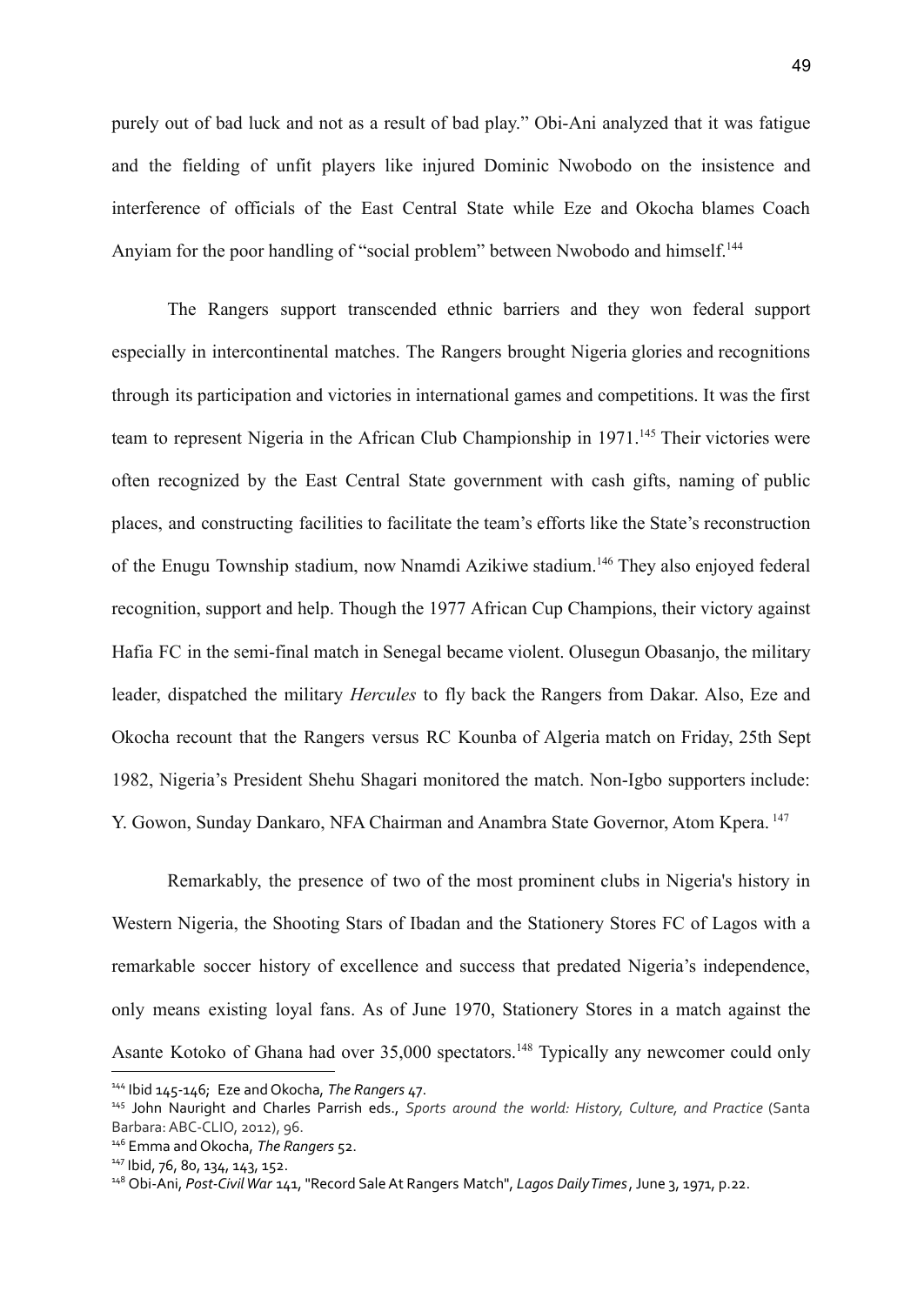poach their supporters. Despite the Rangers' successes, it would be difficult for the club to have as much overwhelming support in Western Nigeria as it did in the East. However, the Rangers' "never say die" attitude was inspiring for the club's spectators, who could identify with the fighting spirit of the underdogs and the victory it brought the team. At a time, it seemed that the Rangers pulled "its supporters together in a shared loyalty which transcended class or politics," though initially along ethnic lines.<sup>149</sup> Over time, with its victories and "never say die" spirit, it crossed the ethnic gap both in support and recruiting players. In the Nigerian media, the Rangers enjoyed publicity and its matches received radio live commentaries that brought home to all Nigerians the proceedings of their games including international matches. Aside from newspaper outlets, federal and state radio stations including the Federal Radio Corporation of Nigeria (FRCN) ran sports commentaries. When the Rangers played in Northern Nigeria, Radio Nigeria Kaduna and Radio Plateau Jos usually ran commentaries even in the Hausa language.<sup>150</sup> This created room for accommodation among ethnic groups.

At the climax of the Rangers reintegration effort is the prompt answer of the Rangers players to national assignments. It readily supplied the Nigeria National Team, the Green Eagles, with top players for continental and world matches and competitions. At the end of the war, Godwin Achebe resumed his position as captain of the national team in 1970 and was succeeded by another Rangers player, Dominic Ezeani. The Rangers players dominated the Green Eagles. In one year, in the early part of 1975 and 1976, the Rangers supplied 7 of the 11 players in the national Green Eagles team even surpassing the Shooting Stars of Ibadan. And the Green Eagles brought Nigeria glory in the African and global tournaments and won several African tournaments including winning Nigeria's first African Cup of Nation's Cup in 1980 among others. "The secret behind my successful career as the national

<sup>149</sup> Onwumechili, *Identity* 125.

<sup>150</sup> Eze and Okocha, *The Rangers* 67-68, 77.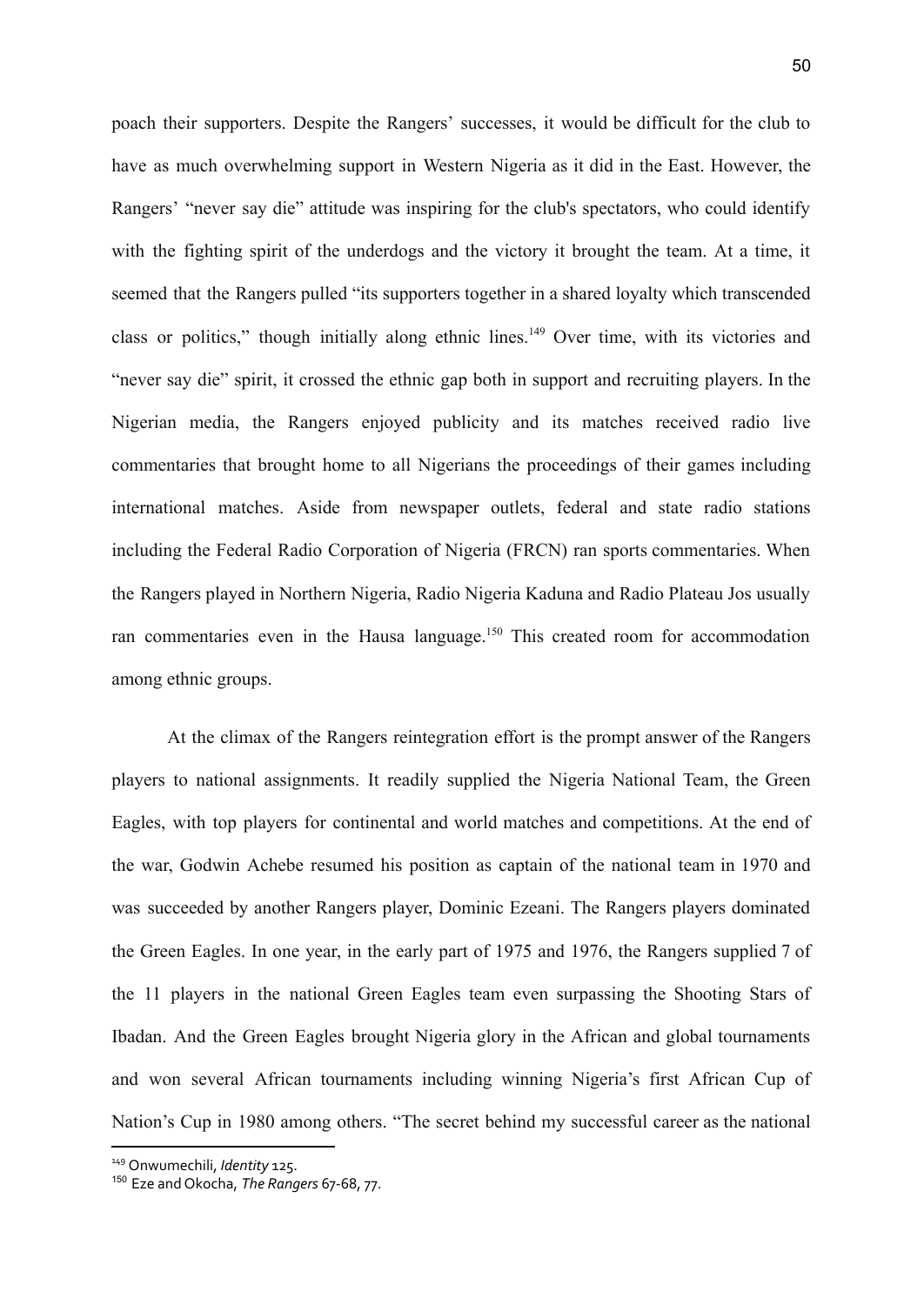coach to the Nigerian National Team the Super Eagles," remarks Nigeria's foreign national coach Clemens Westerhof (1989-1994), "is tied to my more than ample invitations to camp extended to Igbo boys. For me to win, I drafted some seven of these Igbo boys into the National Team and coupled with their extraordinary determination and will to contest and win every match, I'm always assured of victory. These Igbo boys do not need any further coaching and I understand the majority of them come from the Rangers International FC, Enugu."<sup>151</sup>

At that time, the Rangers produced some of the greatest players in Nigerian soccer history. The likes of Christian Chukwu, who succeeded Dominic Ezeani as Green Eagles' captain. The Rangers and Green Eagles goalkeeper, Emmanuel Okpala was the first Nigerian to be named African Player of the year in 1978. Also, by 1972, Enyeazu was appointed Director of the National Sports Commission for his outstanding performance with the Rangers and in 1973 organized Nigeria's first National Sports Festival. Remarkably, the NFA also demonstrated its desire to see the Rangers succeed in international matches. In the 1975 African Winner Championship, the body drafted the national team coach, Tiko "Father Tiko" Jelisavcic (1974-1978), to also help prepare the team before the departed to play against the Police FC of Senegal in 1977. Fortunately, the Rangers emerged trophy winners of the African Championship Cup. Away from the traditional focus of the Rangers as merely an Igbo club used to continue the war, neglected concepts of how the Rangers induced psychological healing was significant for dignified reintegration efforts and how they played the Igbo back into Nigeria is a significant discourse.

<sup>&</sup>lt;sup>151</sup> "Rangers Int'l Football Club (6): The Second Generation of Rangers," VanguardNGR, published on July 16, 2017, <https://www.vanguardngr.com/2017/07/rangers-intl-football-club-6-second-generation-rangers/>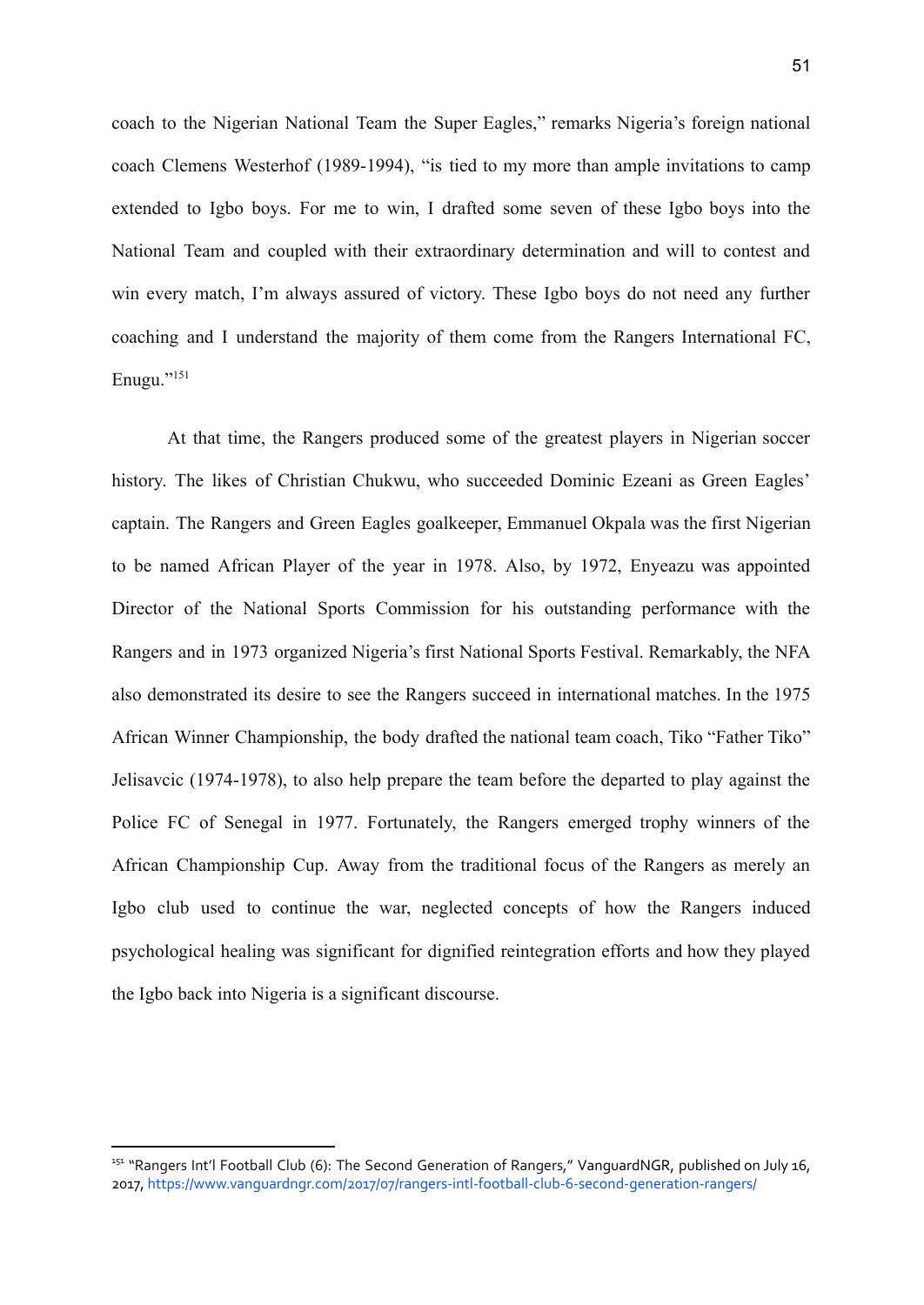#### **CHAPTER 5: SUMMARY AND CONCLUSION**

The prominence of the Rangers in the annals of Nigeria's club soccer cannot be overemphasized. Neither does it stand just as a soccer team but as a movement of a war-torn people, the Igbo of Eastern Nigeria. Its remarkable feats transcended winning matches, raising trophies to winning hearts and championing causes. The circumstances for the formation of the Rangers and subsequent realization of its founding vision have imprinted the club in club soccer history and Igbo historiography. As a source of psychological healing, an avenue for group pride and renewed dignity, and a catalyst for self-reintegration, the history of the Igbo people in postwar reconstruction Nigeria is incomplete without the Rangers.

At the end of the Nigeria-Biafran war in 1970, the Igbo rebuilt their lives and land, however, with defeat, shame and humiliation. To heal wounds of war and restore a dignified Igbo, the Rangers FC was created in 1970 in the Igbo-dominated East Central State. While it started without unified Igbo support, subsequent victories especially in intra-state competition triggered massive Igbo identification and support, the first in Igbo history. The Rangers became symbolic of Igbo unity, exemplifying the group's myth and becoming the source of psychological healing from their war defeat. The group, in turn, showed their appreciation through mass turnout to their matches, widespread celebrations and support.

Remarkably, the Rangers FC was central to restoring the dignity of the Igbo people in postwar Nigeria. Government talks of "No victor. No vanquish" were not backed with proactive action that would help bury the woes of the wars. Hence, the people had to recourse to the Rangers. Through the exploits of the team, winning matches and trophies, the Igbo drew immense inspiration in a critical reconstruction and reintegration era. They felt a sense of pride, restored self-esteem and rekindled their genius for self-reliance and perseverance.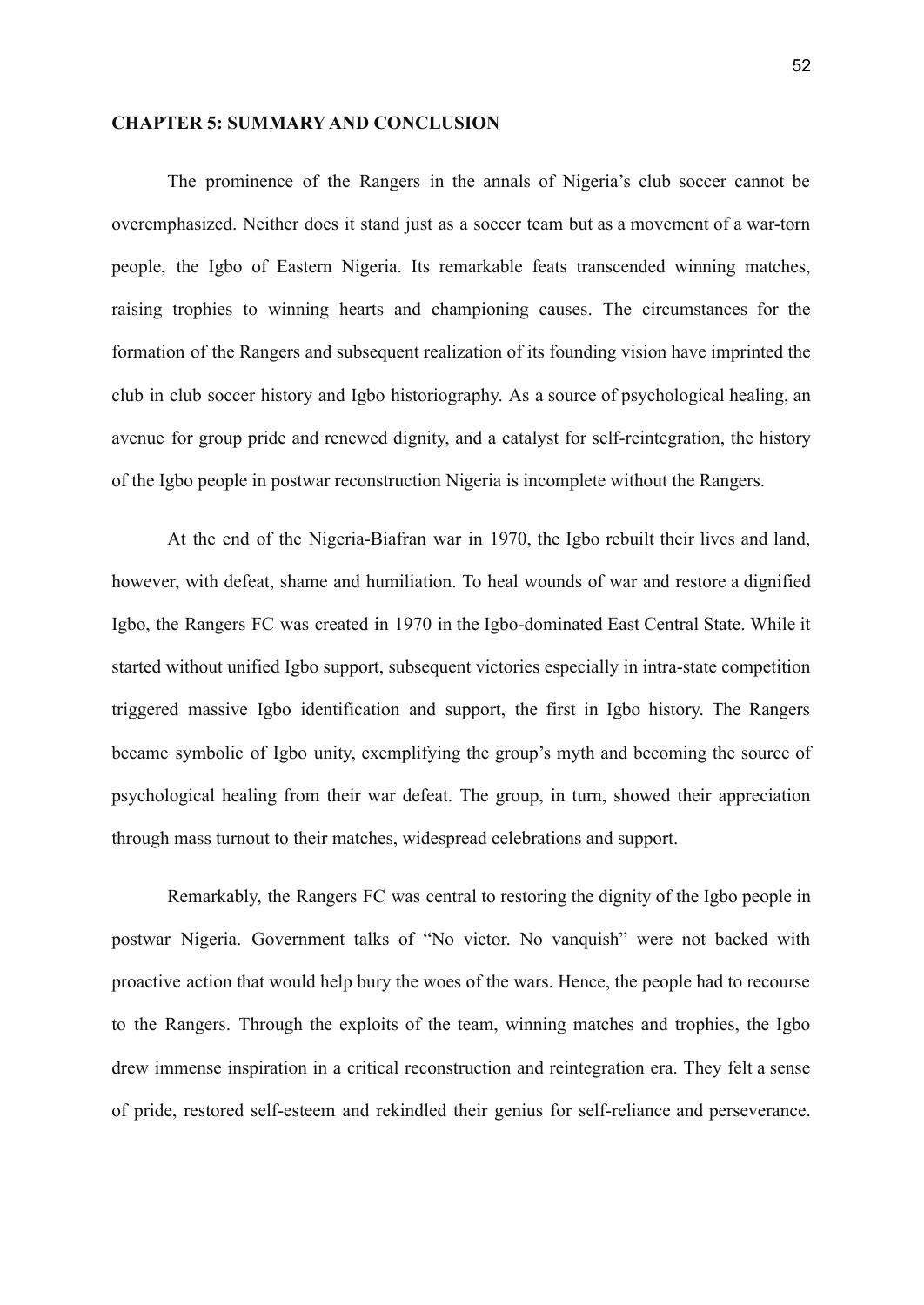The Rangers was again another example of Igbo self-help projects for reconstruction and rehabilitation in postwar Nigeria.

The psychological condition of the Igbo remained significant for an effective reintegration programme. A defeated psyche would have defeated the purpose of true reintegration. However, for the Igbo, who was reputed as highly successful that other groups envied them, only a new identity not riddled with war loss, defeat, humiliation and shame would guarantee a dignified mind and effective reabsorption in the "New Nigeria." Therefore, it is remarkable how the Rangers, who did not waste time to win matches and by 1971 won a national championship—the Challenge Cup, presented to the people a new identity they wore so proudly as they interacted with other groups in Nigeria.

Through its matches, the Rangers spearheaded a full psychological and physical reintegration and re-absorption of the Igbo into Nigeria's mainstream social life. It created a platform for interaction of equals and projected Igbo capacity to contribute significantly to the development of Nigeria. Several of its matches were played outside of the Igbo heartland and were crucial in triggering interactions across the various ethnic groups. Rather than the narrative of the Rangers as an Igbo medium for the continuation of the war, Ranger instead brought glory to Nigeria in winning and representing Nigeria in continental championships, recruiting players and management officials from other ethnic nationalities and contributing significantly, sometimes more, players into the national team that brought Nigeria glory. The Rangers characterized how Igboness is not anti-Nigeria but through its exploits, it promoted Igboness *and* Nigerianness against Igboness *over* Nigerianness.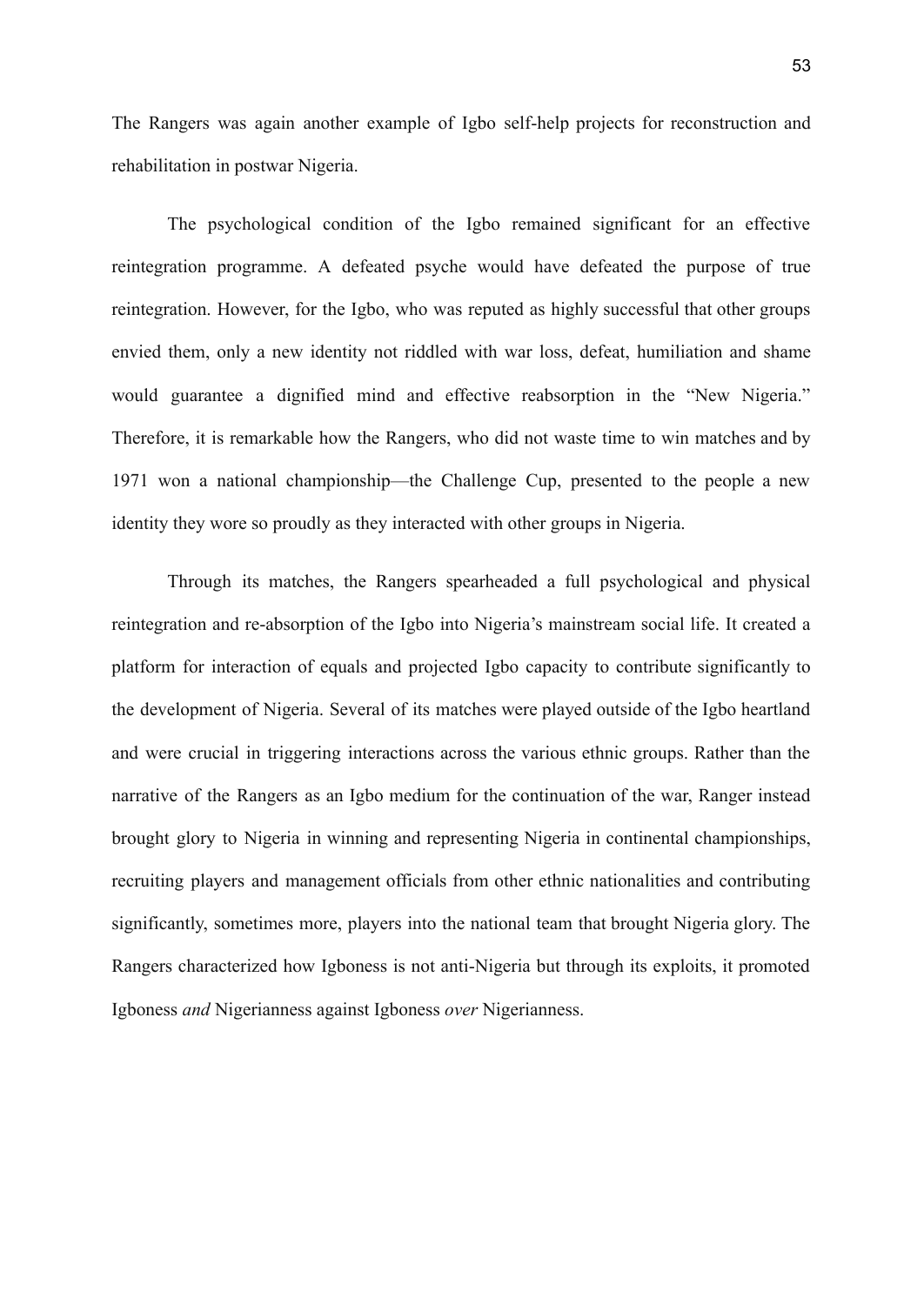#### **BIBLIOGRAPHY**

## **Primary**

## **a) Archival Materials**

"Blueprint for postwar reconstruction," January 15, 1970, National Archives Enugu. Nigeria

#### **b)** b) **Newspapers**

"Abana is the hero: 3-0" *Daily Times*, 16 March, 1971.

"Challenge Cup starts in July," *New Nigeria*, June 12, 1971.

"East Participating in Nigeria Police Athletics," *New Nigeria*, March 21, 1970.

"Enugu Rocks Beat Lagos 2-1," *New Nigeria*, July 17, 1970.

"Fidelis Atuegbu: I'm like the odd man out of the Atuegbu brothers," *VanguardNGR*, 26 September, 2020.

"In life, in death; two Rangers legends remain inseparable," *VanguardNGR*, October 3, 2014.

"New Football Club Formed in Enugu" *New Nigeria*, July 15, 1970.

"Record Sale At Rangers Match", *Lagos Daily Times*, June 3, 1971.

"The Nigeria YearBook 1981: A Record of Events and Developments," *Daily Times*, January 18, 1979.

"The Nigeria YearBook 1981: A Record of Events and Developments," *Daily Times* December 17, 1979.

"War diary," *New Nigerian*, WAR SOUVENIR EDITION, 1970.

Alli, Olanipekun. "Sports can be a unifying agent, says Gen. Gowon," *New Nigerian*, 16 March, 1970.

Anyanwu, Linus. "Enugu Rangers subdue Rockets," *New Nigeria*, June 5, 1970.

Eze, E. *Satellite Newspaper*, Wednesday 7th August, 1985.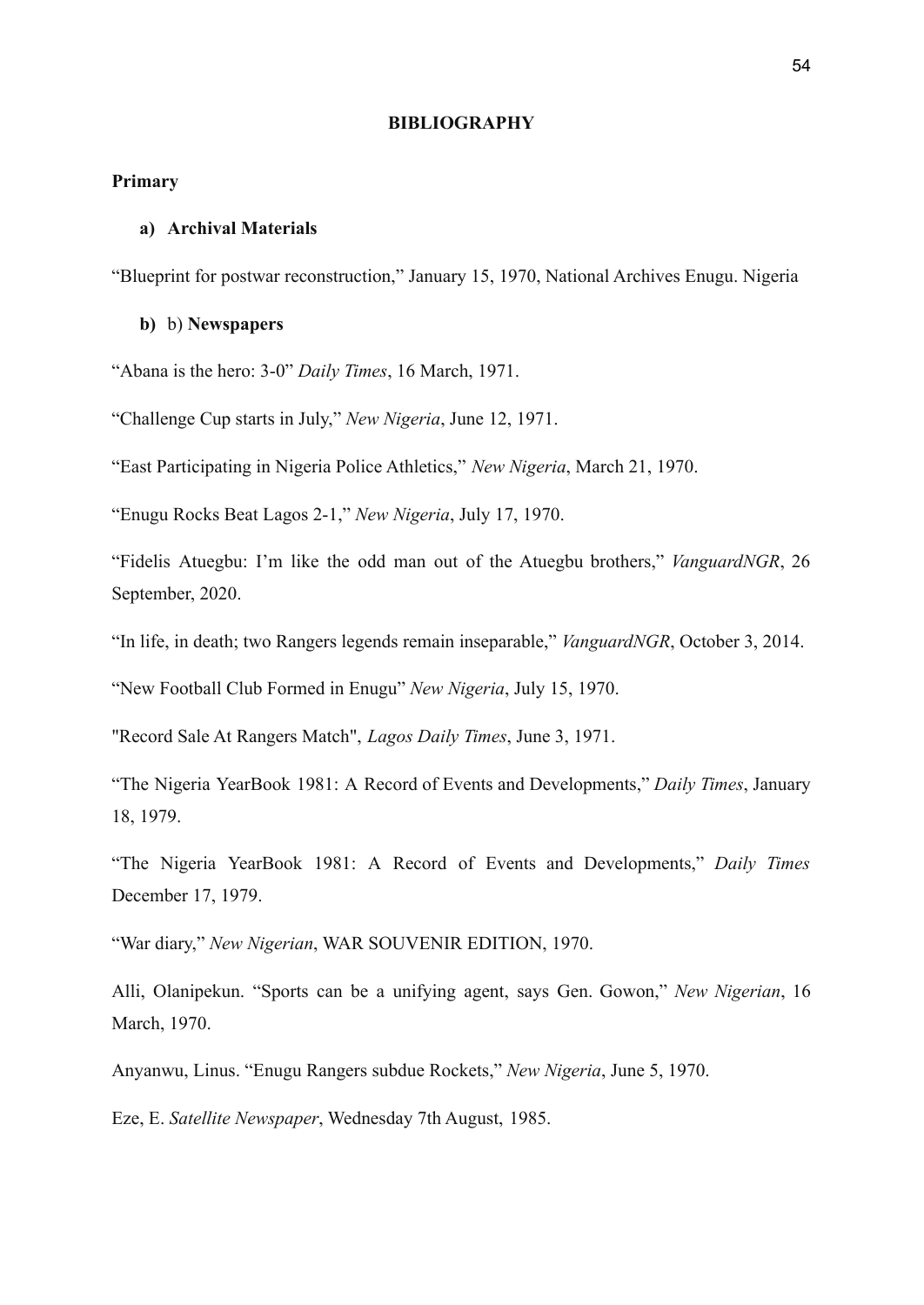Ego-Alowes, Jimanze. "Segun Odegbami was a poor foot-baller!" *Daily Sun*, June 6, 2013, 34.

Jerry Enyeazu interview, *Daily Star*, Monday 15th January, 1980.

Odegbami, Segun. "Rangers International FC – More than a football club," *The Guardian*, 17 November 2018.

Olori, Owolabi. "Enugu Rangers Labour to Lone Goal victory," *New Nigeria*, 27 Sept. 1971.

"Rangers Int'l Football Club (6): The Second Generation of Rangers," *VanguardNGR*, published on July 16, 2017.

Ude, Victor. "Black Rocks now in camp feed from relief materials," *New Nigerian*, 10 September, 1970.

## **Secondary**

## **a) Journal articles**

Nwosu, Okwudili Chukwuma, and Emmanuel Ugwuerua, "Strategies towards the rejuvenation of Enugu Rangers International football club of Nigeria," *International Journal of Physical Education, Sports and Health* 2, no. 1 (2015), 193-198.

Tajfel, Henri. "Individuals and groups in social psychology," *British Journal of Social and Clinical Psychology* 18, no. 2 (1979), 183–190.

Onuoha, Godwin. "Memory, Reconciliation, And Peacebuilding in Post-Civil War Southeast Nigeria," *African Peacebuilding Network: APN Working Papers*, no. 19 (June 2018), 1-34.

Onwubu, Chukwuemeka. "Ethnic Identity, Political Integration, and National Development The Igbo in Diaspora" *The Journal of Modern African Studies* 13, no. 3 (1975), 399-413.

Phinney, Jean. "Ethnic identity in adolescents and adults: review of research." *Psychological Bulletin* 108, no. 3 (1990), 499–514.

### **b) Books**

Achebe, Chinua. *The Trouble with Nigeria*. London: Heinemann, 1983.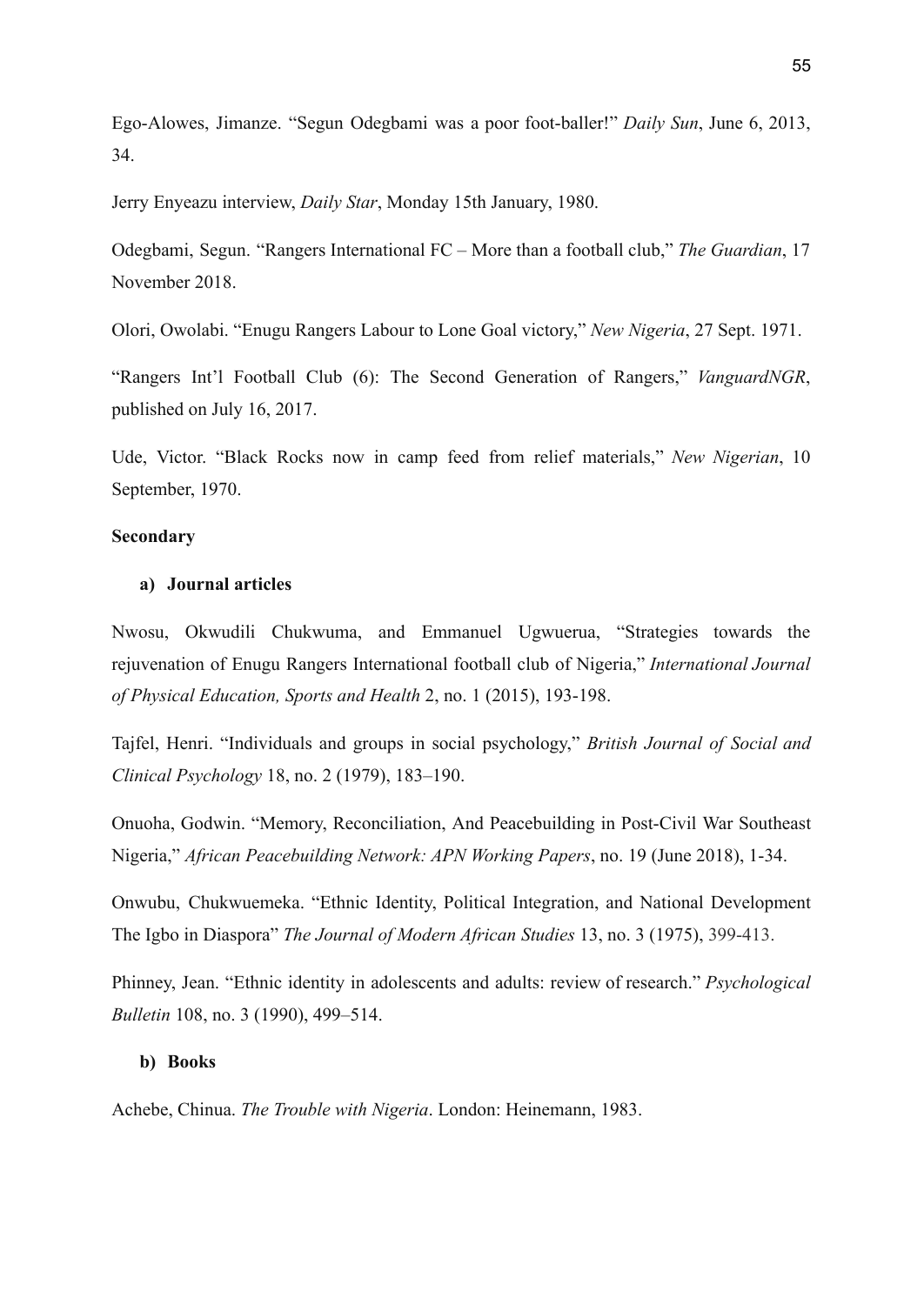…………..*There was a Country: A Personal History of Biafra*. London: Penguin Books, 2012.

Ademoyega, Adewale. *Why we Struck: The Story of the First Nigerian Coup*. Ibadan: Evans Brothers Nig Ltd, 1981.

Awolowo, Obafemi. *Path to Nigerian Freedom*. London: Faber &Faber, 1947.

Babalola, Dele. *The Political Economy of Federalism in Nigeria*. New York: Palgrave Macmillan, 2018.

Berger, Martin A. *Seeing Through Race: A Reinterpretation of Civil Rights Photography*. California: The University of California Press, 2011.

Boer, Wiebe. *The History of Football in Nigeria: A Story of Heroes and Epics*. Ibadan: Bookcraft, 2018.

Campbell, John and Matthew T. Page, *Nigeria: What Everyone Needs to Know*. Oxford: Oxford University Press, 2018.

Coleman, J. *Nigeria: Background to Nationalism*. Los Angeles: University of California Press, 1988.

Diamond, Larry. *Class, Ethnicity and Democracy in Nigeria*. London: Macmillan Press,1988.

Eze, Edwin and Emma Okocha, *The Ranger International Football Club: History of A People*. Enugu: Gomslam Int'l, 2017.

Ezeani, Emefiena. *In Biafra Africa Died: The Diplomatic Plot*. London: Veritas Lumen Publishers, 2013.

Heerten, Lasse and A. Dirk Moses, "The Nigeria-Biafra War: Postcolonial Conflict and the Question of Genocide," in *Postcolonial Conflict and the Question of Genocide: The Nigeria-Biafra War, 1967–1970*, edited by A. Dirk Moses and Lasse Heerten, 3-44. New York: Routledge, 2018.

Kirk-Greene, AHM. *Crisis and Conflict in Nigeria: A Documentary Sourcebook vol. 2* (Oxford University Press, 1971).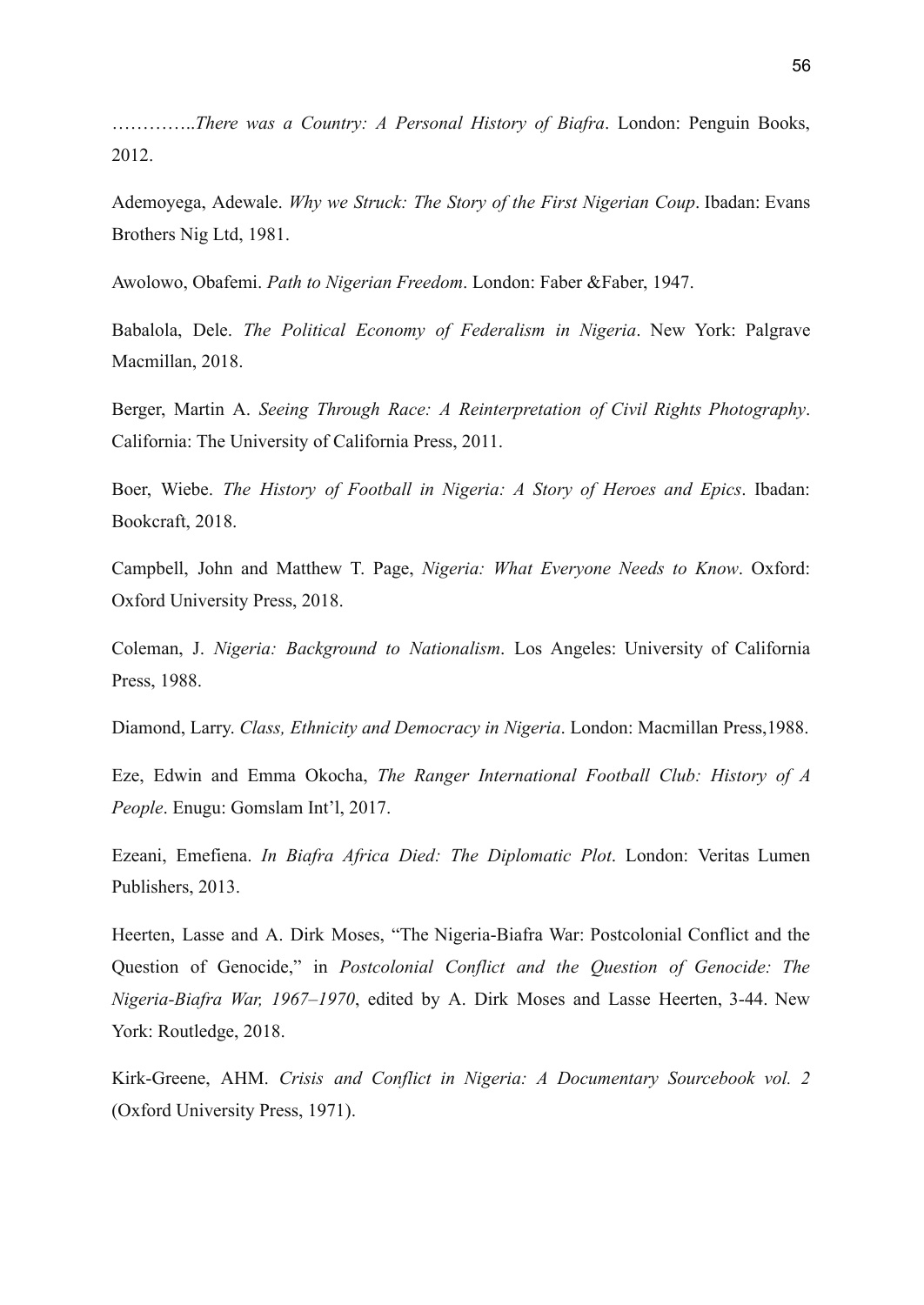Korieh, Chima J. *The Land Has Changed: History, Society and Gender in Colonial Eastern Nigeria*. Alberta: University of Calgary Press, 2010.

Madiebo, Alex Alexander A. *The Nigerian Revolution and the Biafran War*. Enugu: Fourth Dimension Pub, 1980.

Nauright, John and Charles Parrish eds., *Sports around the world: History, Culture, and Practice*. Santa Barbara: ABC-CLIO, 2012.

Nzimiro, Ikenna. *Nigeria Civil War: A Study in Class Conflict*. Enugu: Frontline Publishing Comp., 1982.

Obi-Ani, Paul. *Post-Civil War: Political and Economic Reconstruction of Igboland, 1970-1983*. Nsukka: Great AP Express, 2009.

Onwumechili, Chuka. *Africa's Elite Football: Structure, Politics, and Everyday Challenges*. London: Routledge, 2020.

Onwumechili, Chuka. "Nigeria: Rangers, Igbo Identity, and the Imagination of War," in *Identity and Nation in African Football: Fans, Community, and Clubs*, edited by Chuka Onwumechili and Gerald Akindes, 116-132. London: Palgrave Macmillan, 2014.

Onwumechili, Chuka. Totty O. Totty and Leelannee Malin, "Nigeria," in *The Palgrave International Handbook of Football and Politics*, edited by Jean-Michel De Waele, Suzan Gibril, Ekaterina Gloriozova, Ramón Spaaij, 403-422. London: Palgrave Macmillan, 2018.

O. Ottoh, Ferdinand. "Ethnic Identity and Conflicts in Africa," *The Palgrave Handbook of African Politics, Governance and Development* edited by Samuel Ojo Oloruntoba and Toyin Falola, 335-352. New York: Palgrave Macmillan, 2018.

Osaghae, Eghosa. Ebere Onwudiwe, and Rotimi Zuberu, *The Nigerian Civil War and Its Aftermath*. Ibadan: John Archers, 2002.

Ottah, Nelson. *Rebel against Rebel*. Lagos: Manson and Company, 1981.

Rydell, Robert W., John Findling, and Kimberly D. Pelle eds., *Fair America: World's Fairs in the United States*. Washington, D.C.: Smithsonian Institution Press, 2000.

Ruck, Rob. *Sandlot Seasons: Sport in Black Pittsburgh*. Urbana and Chicago: University of Illinois Press, 1993.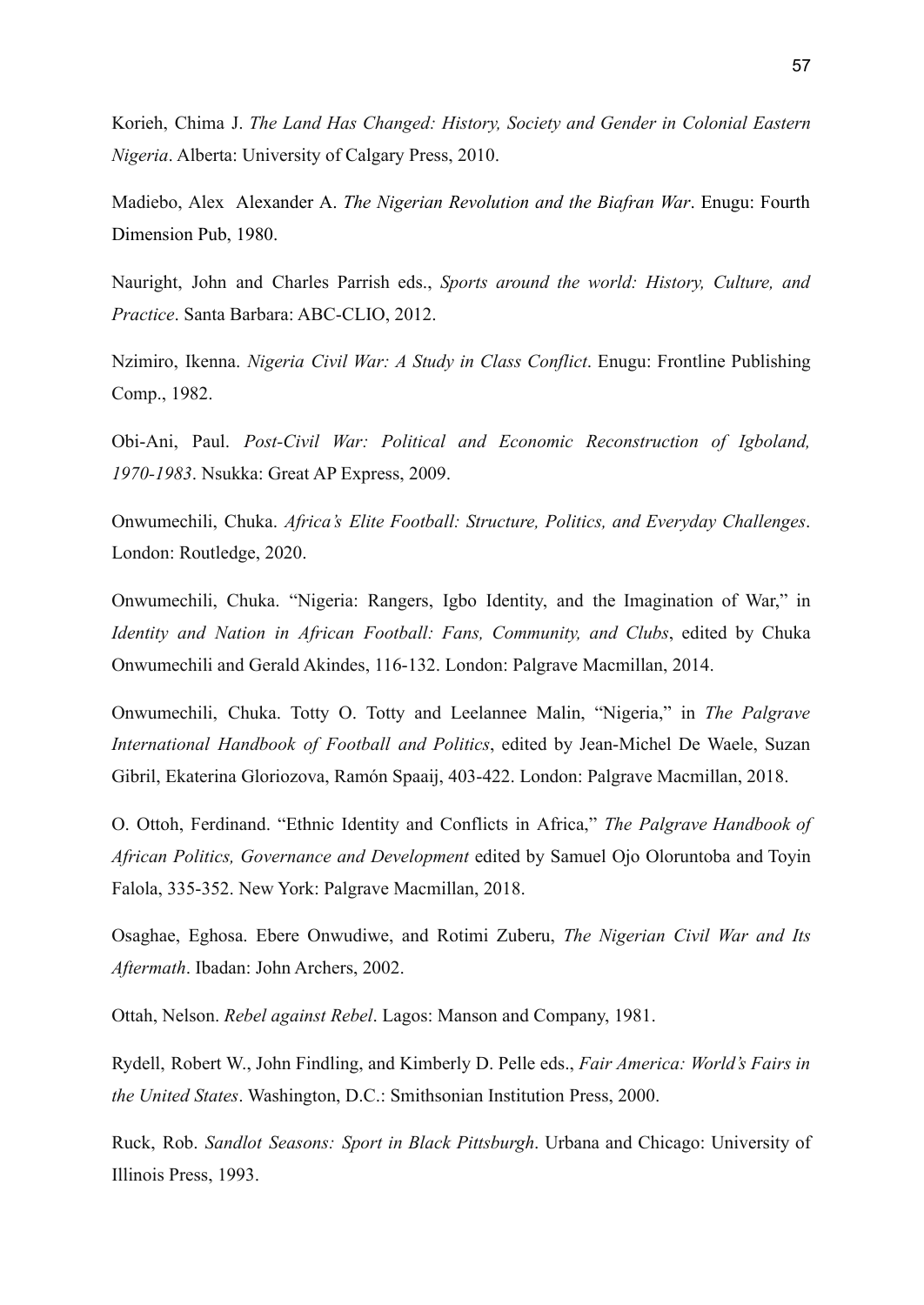Sadoh, Godwin Simeon. *Samuel Akpabot: The Odyssey of a Nigerian Composer-Ethnomusicologist*. iUniverse, October 2008.

Siollun, Max. *Oil, Politics and Violence: Nigeria's Military Coup Culture (1966–1976)*. New York: Algora Publishing, 2009.

Spaaij, Ramon. Jean-Michel De Waele, Suzan Gibril and Ekaterina Gloriozova, "Football and Politics: Between the Local and the Global" in in *The Palgrave International Handbook of Football and Politics*, edited by Jean-Michel De Waele, Suzan Gibril, Ekaterina Gloriozova, Ramón Spaaij, 3-19. London: Palgrave Macmillan, 2018.

de St. Jorre, John. The Nigerian Civil War (London: Hodder and Stoughton, 1972.

Tajfel, Henri. *Human Groups and Social Categories*. Cambridge: Cambridge University Press, 1981.

Tajfel, Henri and J. Turner, "The social identity theory of intergroup behavior," in Psychology of Intergroup Relations, edited by S. Worchel and W. Austin, 7–24. Chicago: Nelson-Hall, 1986.

Ukaogo, Victor. "Igbo Challenges in Post conflict Nigeria," in *The Nigeria-Biafra War: Genocide and the Politics of Memory*, edited by Chima J. Korieh, 304-323. Amherst, NY: Cambria Press, 2012.

### **c) Unpublished Documents**

Aimufua, Eghosa. "Press and National Integration: Analysis of the Role of the Nigerian Press in the Promotion of Nigerian National Identity," PhD dissertation submitted to Cardiff University, June 2007.

Muoh, Obinna. "Displacement and Identity: Igbo Diaspora in Canada, 1965-1985," MA thesis in History, University of Windsor, Ontario, 2012

### **d) Internet materials**

"Rangers Int'l Football Club (6): The Second Generation of Rangers," *VanguardNGR*, published on July 16, 2017, [https://www.vanguardngr.com/2017/07/rangers-intl-football-club-6-second-generation-ranger](https://www.vanguardngr.com/2017/07/rangers-intl-football-club-6-second-generation-rangers/) [s/](https://www.vanguardngr.com/2017/07/rangers-intl-football-club-6-second-generation-rangers/)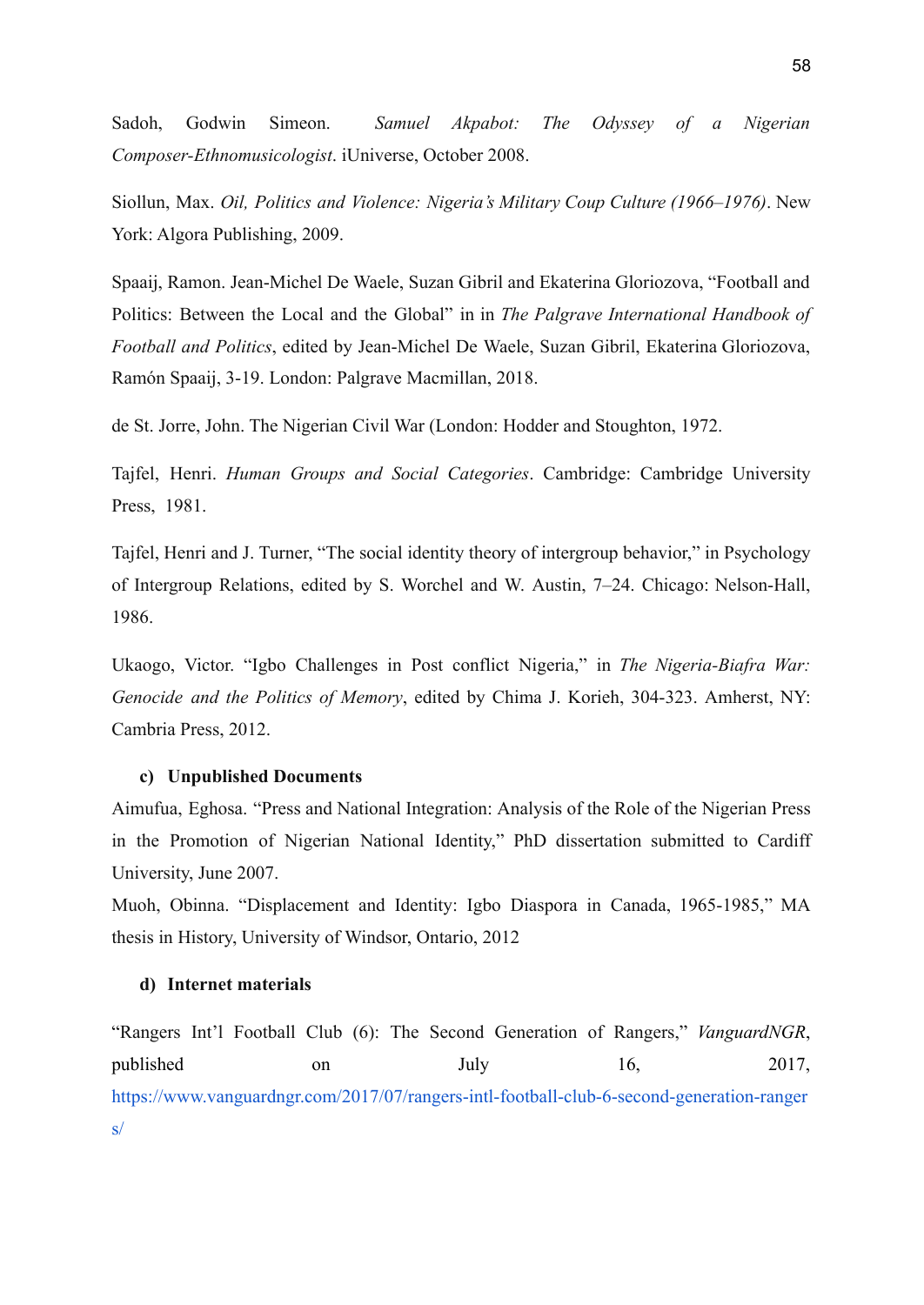Ed Keazor, Emeka. "Unleashed: The Enugu Rangers Revolution (1970-1977)," filmed at Igbo Conference, video, 6:09, 17 June, 2020, <https://www.youtube.com/watch?v=fOpCMNogAPc>

Iwedi Ojinmah, "Nigeria's greatest ever matches- part 1," Super Sports, published on 10 June 2011, [https://supersport.com/football/nigeria50/news/110201/the\\_greatestgame\\_ever\\_part\\_1](https://supersport.com/football/nigeria50/news/110201/the_greatestgame_ever_part_1)

Oputa Panel Report: "Human Rights Violations Investigation Commission Report (aka Oputa Panel Report)," accessed on October 7, 2021, <https://www.dawodu.com/oputa1.htm>

Solaja, Kunle. "Lifeline for forgotten national heroes," Super Sports, 10 June 2011, https://supersport.com/football/nigeria50/news/110504/Lifeline for forgotten national hero [es](https://supersport.com/football/nigeria50/news/110504/Lifeline_for_forgotten_national_heroes)

Uzoatu, Uzor Maxim. "How Enugu Rangers Won The War For The Vanquished," PM News, 11 June 2020, <https://pmnewsnigeria.com/2020/06/11/how-enugu-rangers-won-the-war-for-the-vanquished/>